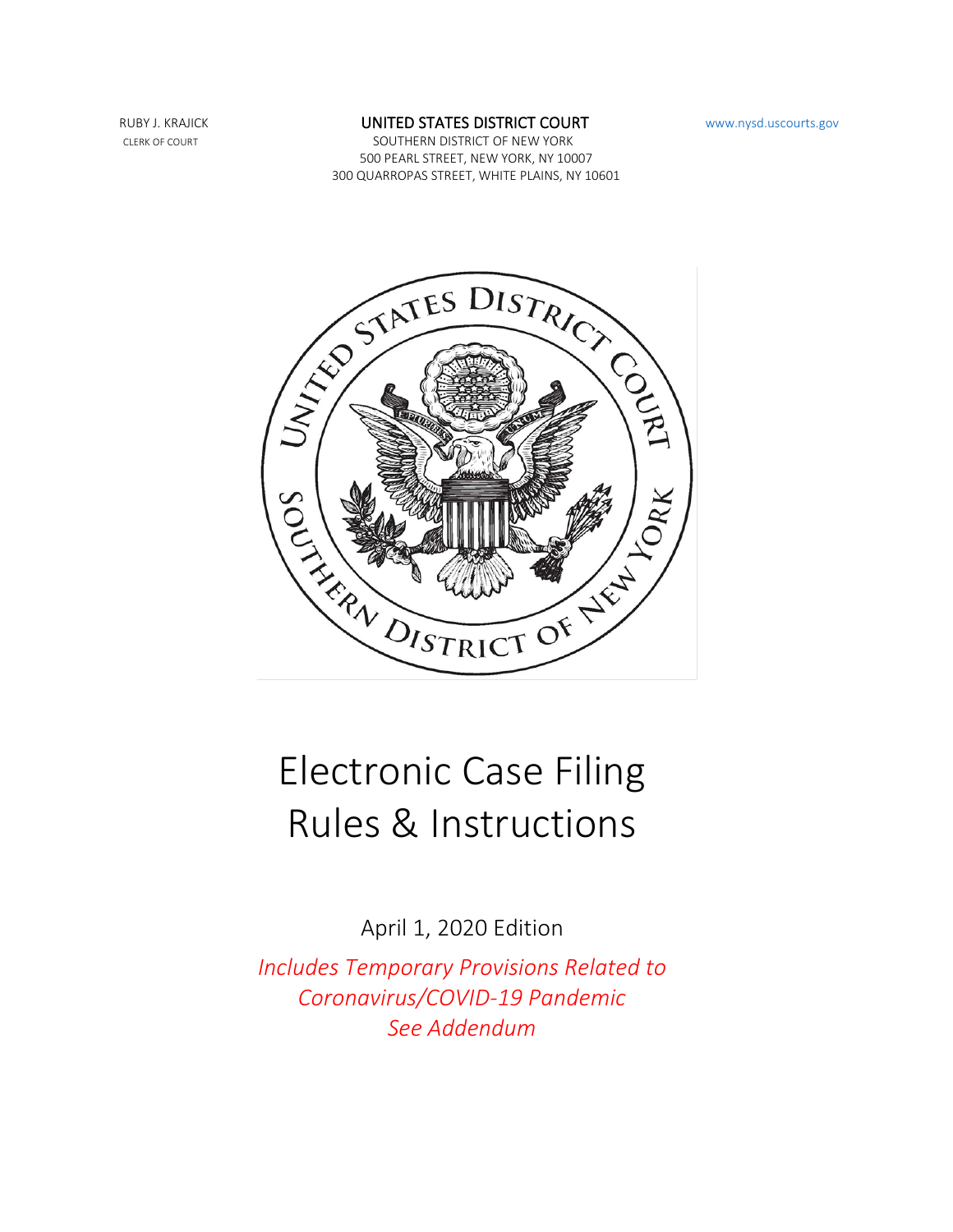|     | <b>Table of Contents</b><br>Section                                                                                                                                                                                                                                                                                                                                                                                                                                                                                                      | Page |
|-----|------------------------------------------------------------------------------------------------------------------------------------------------------------------------------------------------------------------------------------------------------------------------------------------------------------------------------------------------------------------------------------------------------------------------------------------------------------------------------------------------------------------------------------------|------|
|     | $\label{eq:1} \begin{minipage}{0.9\linewidth} \begin{minipage}{0.9\linewidth} \begin{minipage}{0.9\linewidth} \begin{minipage}{0.9\linewidth} \begin{minipage}{0.9\linewidth} \end{minipage} \begin{minipage}{0.9\linewidth} \end{minipage} \begin{minipage}{0.9\linewidth} \begin{minipage}{0.9\linewidth} \end{minipage} \end{minipage} \begin{minipage}{0.9\linewidth} \begin{minipage}{0.9\linewidth} \end{minipage} \end{minipage} \begin{minipage}{0.9\linewidth} \begin{minipage}{0.9\linewidth} \end{minipage} \end{minipage} \$ | 3    |
|     |                                                                                                                                                                                                                                                                                                                                                                                                                                                                                                                                          | 4    |
|     | Part I. - Electronic Case Filing Rules                                                                                                                                                                                                                                                                                                                                                                                                                                                                                                   |      |
| 1.  |                                                                                                                                                                                                                                                                                                                                                                                                                                                                                                                                          | 5    |
| 2.  |                                                                                                                                                                                                                                                                                                                                                                                                                                                                                                                                          | 5    |
| 3.  |                                                                                                                                                                                                                                                                                                                                                                                                                                                                                                                                          | 6    |
| 4.  |                                                                                                                                                                                                                                                                                                                                                                                                                                                                                                                                          | 7    |
| 5.  |                                                                                                                                                                                                                                                                                                                                                                                                                                                                                                                                          | 7    |
| 6.  |                                                                                                                                                                                                                                                                                                                                                                                                                                                                                                                                          | 8    |
| 7.  |                                                                                                                                                                                                                                                                                                                                                                                                                                                                                                                                          | 11   |
| 8.  |                                                                                                                                                                                                                                                                                                                                                                                                                                                                                                                                          | 11   |
| 9.  |                                                                                                                                                                                                                                                                                                                                                                                                                                                                                                                                          | 12   |
| 10. |                                                                                                                                                                                                                                                                                                                                                                                                                                                                                                                                          | 12   |
| 11. |                                                                                                                                                                                                                                                                                                                                                                                                                                                                                                                                          | 13   |
| 12. |                                                                                                                                                                                                                                                                                                                                                                                                                                                                                                                                          | 13   |
|     | Part II. - Electronic Case Filing Instructions                                                                                                                                                                                                                                                                                                                                                                                                                                                                                           |      |
| 13. |                                                                                                                                                                                                                                                                                                                                                                                                                                                                                                                                          | 14   |
| 14. |                                                                                                                                                                                                                                                                                                                                                                                                                                                                                                                                          | 19   |
| 15. |                                                                                                                                                                                                                                                                                                                                                                                                                                                                                                                                          | 22   |
| 16. |                                                                                                                                                                                                                                                                                                                                                                                                                                                                                                                                          | 23   |
| 17. |                                                                                                                                                                                                                                                                                                                                                                                                                                                                                                                                          | 24   |
| 18. |                                                                                                                                                                                                                                                                                                                                                                                                                                                                                                                                          | 25   |
| 19. |                                                                                                                                                                                                                                                                                                                                                                                                                                                                                                                                          | 26   |
| 20. |                                                                                                                                                                                                                                                                                                                                                                                                                                                                                                                                          | 27   |
| 21. |                                                                                                                                                                                                                                                                                                                                                                                                                                                                                                                                          | 29   |
| 22. |                                                                                                                                                                                                                                                                                                                                                                                                                                                                                                                                          | 31   |
| 23. |                                                                                                                                                                                                                                                                                                                                                                                                                                                                                                                                          | 31   |
| 24. |                                                                                                                                                                                                                                                                                                                                                                                                                                                                                                                                          | 32   |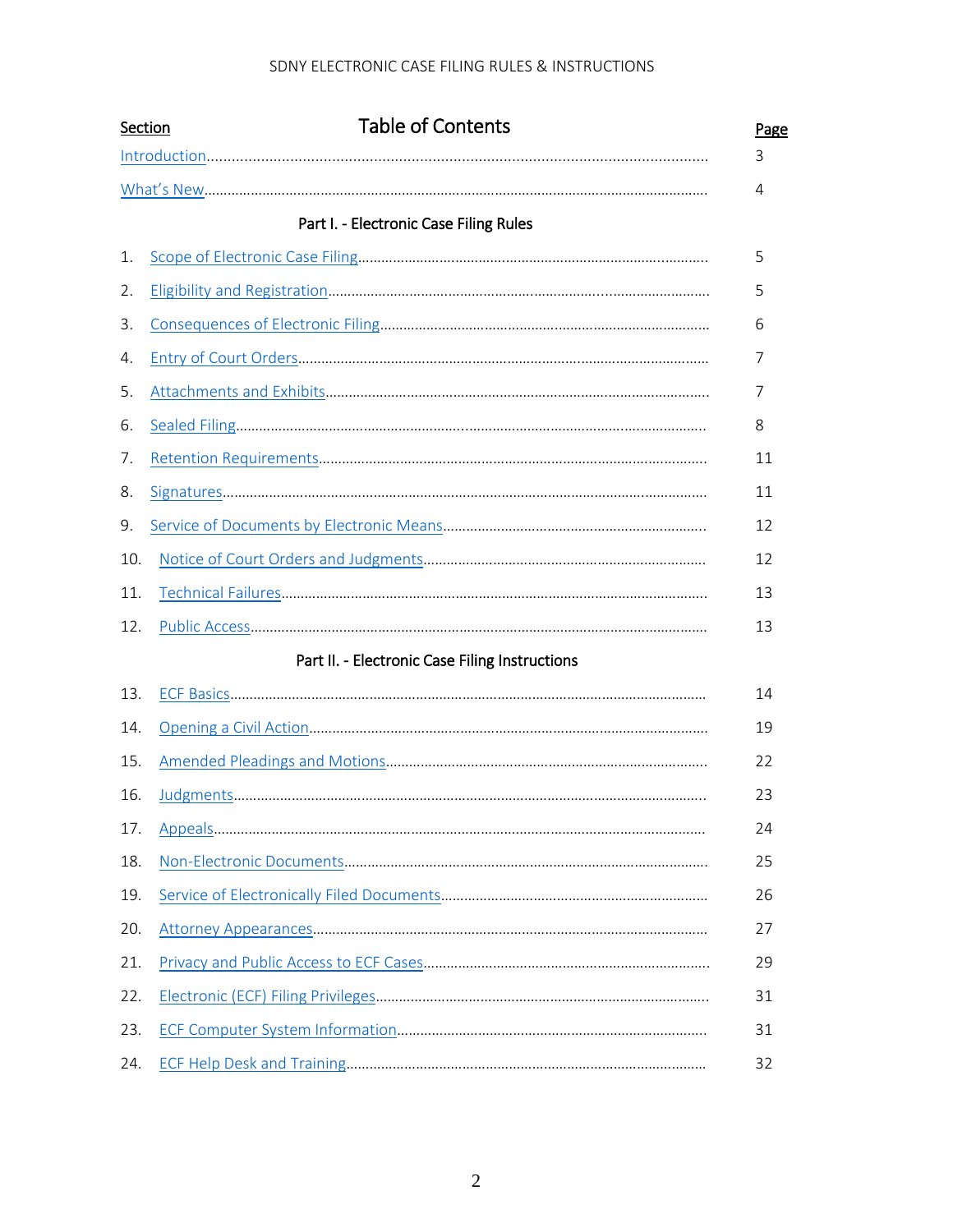# **Introduction**

<span id="page-2-0"></span>The United States District Court for the Southern District of New York implemented a Case Management/ Electronic Case Filing (ECF) system in December 2003. Electronic versions of documents have largely replaced paper documents in the Court'sfiles. All new civil and criminal cases filed in this Court after December 2, 2003 are ECF cases.

*Pro se* litigants must file pleadings and documents in the traditional manner on paper unless the assigned judge has granted permission to electronically file on the ECF system. The information in this document applies only to cases assigned to the ECF system.

Please reference any addenda to these Rules & Instructions for interim updates.

The following should be observed when filing electronically:

- The Federal Rules of Civil and Criminal Procedure,
- The Court's [Local Rules,](https://nysd.uscourts.gov/rules)
- The assigned judge'[s Individual Practices,](https://nysd.uscourts.gov/judges) and
- The Court's Electronic Case Filing Rules & Instructions.

The Court is prepared to assist you in filing electronically in the following manner:

- The SDNY Electronic Case Filing Rules & Instructions are your guide to electronic filing.
- Training in Electronic Case Filing (ECF) is available both in person at the courthouse and on-line a[t https://www.nysd.uscourts.gov/electronic-case-filing](https://www.nysd.uscourts.gov/electronic-case-filing) (*[See also section 24 -](#page-32-0) [ECF Help Desk and Training](#page-32-0)*).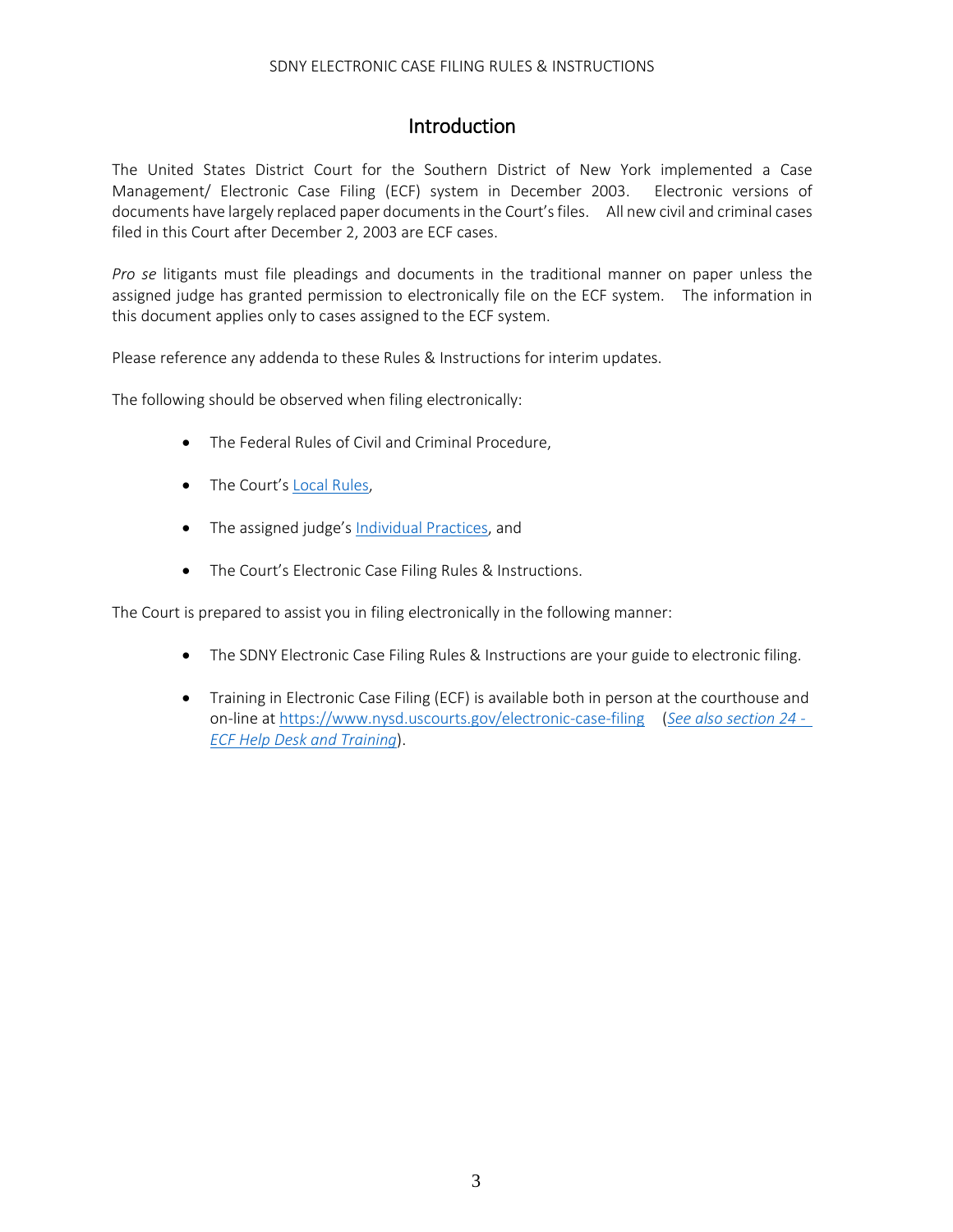# What's New

# April 1, 2020 Edition

## <span id="page-3-0"></span>IMPORTANT CHANGES RELATED TO THE CORONIVIRUS/COVID-19 PANDEMIC

In light of the coronavirus/COVID-19 pandemic, effective April 1, 2020, and until further order of the Court, the United States District Court for the Southern District of New York has taken the following steps in order to protect the health of the public and staff while continuing court operations:

- 1. Temporarily suspended the requirement for in-person submission of applications for emergency relief in both pending and newly filed civil cases. Such applications must now be made through the court's ECF system and the filing party must then alert the Clerk's Office by telephone; and
- 2. Announced the temporary acceptance of filings via email from pro se parties without electronic filing privileges.

For details see the April 1, 2020, Addendum to these Rules.

# February 3, 2020 Edition

#### Electronic Filing of Sealed Documents

Attorneys seeking to file under seal in a publicly filed civil or miscellaneous case before a judge whose Individual Practices permit electronic filing under seal shall electronically file the proposed sealed document through the ECF system. Where the Individual Practices of the judge to whom the filing is directed do not expressly permit electronic filing under seal, the proposed sealed document must be submitted in the traditional manner, on paper.

See Section 6 Sealed Documents

#### Admission to the Bar in Multi-District Litigation Cases

Any attorney of record in any action transferred under 28 U.S.C. § 1407 may continue to represent his or her client in any district court of the United States to which such action is transferred. Parties are not required to obtain local counsel.

See 20.5 Must I seek formal admission to this court when my case is transferred as part of a Multidistrict Litigation (MDL) case?

#### Requesting Assistance with a Filing Error

Requests for assistance with a filing error should be emailed to [helpdesk@nysd.uscourts.gov.](mailto:helpdesk@nysd.uscourts.gov)

See 21.8 What if I mistakenly file sensitive or confidential information?

#### Text Searchable Documents Required

Documents filed by parties on the ECF system, excluding exhibits, must be filed in text searchable format.

See 23.3 Must documents filed by parties on ECF be in text searchable format?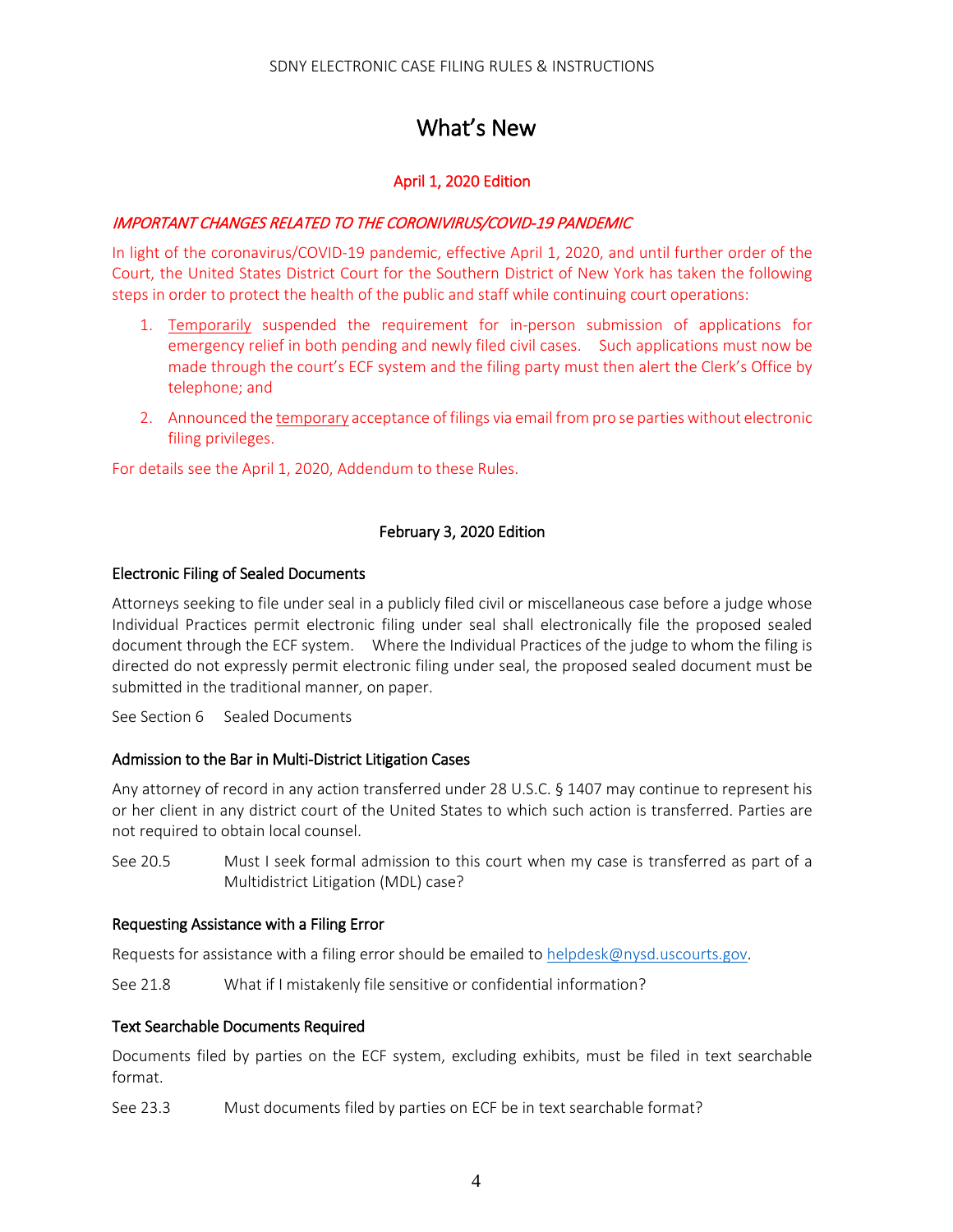# Part I. Electronic Case Filing Rules

The Court will accept for filing documents submitted, signed or verified by electronic means that comply with the following rules.

# Section 1. Scope of Electronic Filing

<span id="page-4-0"></span>1.1 *(IMPORTANT NOTE - due to the coronavirus/COVID-19 pandemic, in addition to accepting pro se filings in paper form, the court has announced the temporary acceptance of filings via email from pro se parties without electronic filing privileges. See the April 1, 2020, Addendum to these Rules for further instructions*.) Except as expressly provided and in exceptional circumstances preventing a party from filing electronically, all documents required to be filed with the Court must be filed electronically. Any party unable to comply with this requirement must seek permission of the Court to file in the traditional manner, on paper. Any such application made after regular business hours may be submitted through the night depository box maintained pursuant to [Local Civil Rule 1.2.](https://nysd.uscourts.gov/rules.php)

Unless otherwise ordered by the Court, documents filed by *pro se* litigants must be filed in the traditional manner, on paper, and will be scanned and docketed by the Clerk's Office into the ECF system.

1.2 In civil and miscellaneous cases the filing of the initial papers, including complaints, notices, petitions, etc., the payment of any applicable fees and the request for and issuance of summonses will be accomplished electronically. (*See section 14 - [Opening a Civil Action](#page-18-0)*).

1.3 Unless limited by their terms to civil cases, the provisions of these procedures relating to electronic filing apply in miscellaneous and criminal cases. Electronic filing procedures shall not apply to applications for arrest, search or electronic surveillance warrants; for other orders in aid of or ancillary to a criminal investigation; or to proceedings relating to the grand jury.

1.4 In a criminal case the indictment or information, including any superseders, shall be filed and given to the defendant in the traditional manner on paper in accordance with the Federal Rules of Criminal Procedure and applicable Local Rules rather than electronically; in addition, service of subpoenas shall be made in the traditional manner on paper in accordance with the Federal Rules of Criminal Procedure and applicable Local Rules. After a criminal case has been opened, counseled parties must promptly provide the Clerk of Court with electronic copies in PDF-A format of all documents previously provided in paper form. All subsequent documents must be electronically filed except as provided in these Rules & Instructions or as ordered by the Court.

1.5 The Clerk of Court shall write and revise as necessary Instructions to guide Filing Users and maximize the efficiency of the Electronic Case Filing system. (*See Part II - [Electronic Case Filing](#page-13-1)  [Instructions](#page-13-1)*).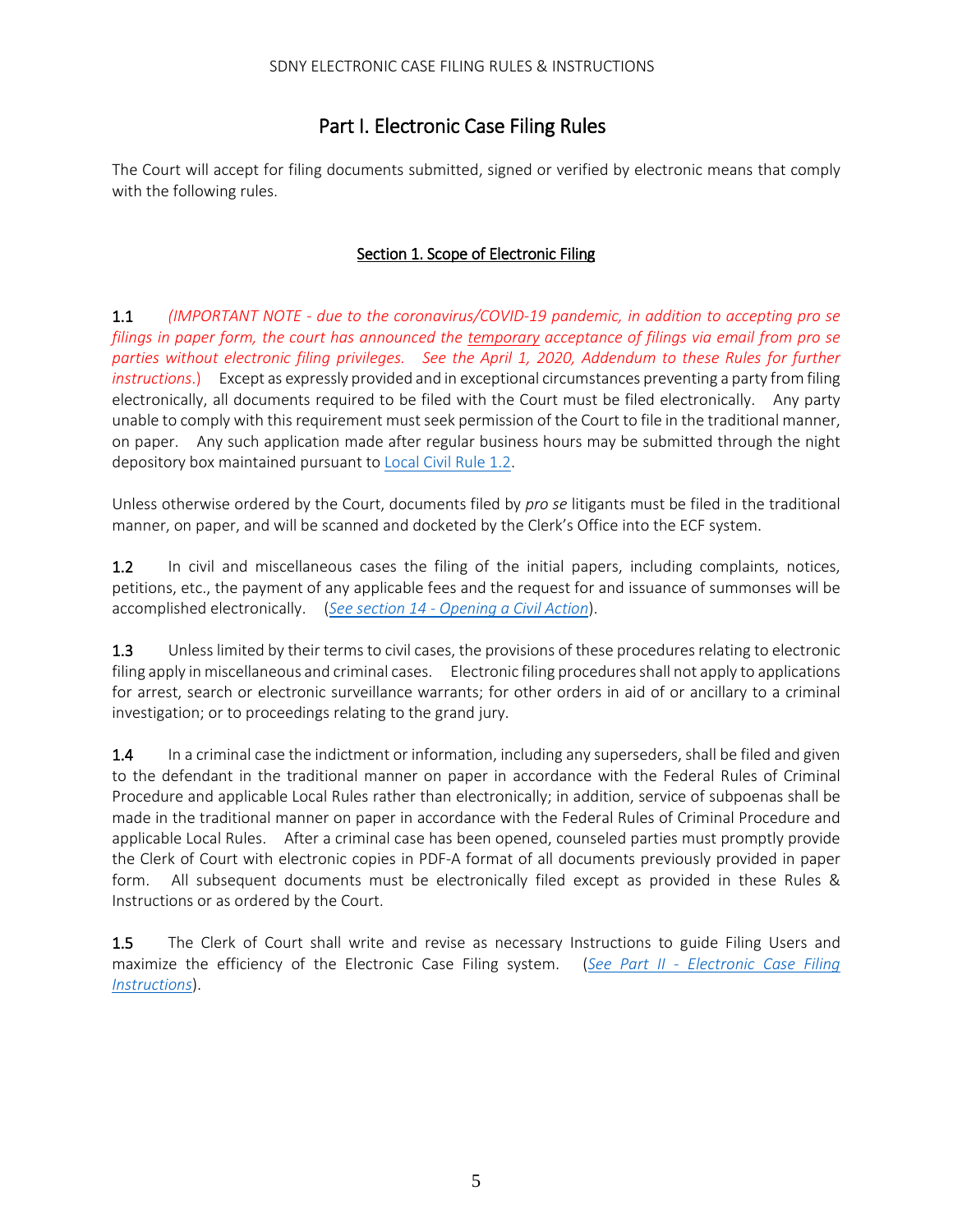#### Section 2. Eligibility and Registration

<span id="page-5-0"></span>2.1 Attorneys admitted to the bar of this Court, including those admitted *pro hac vice* and attorneys authorized to represent the United States, are required to register as Filing Users of the Court's ECF system. Unless excused by the Court, attorneys not already Filing Users appearing in cases must register as Filing Users. Registration is accomplished through the Public Access to Court Electronic Records (PACER) system. Registration is in a form prescribed by the Clerk and requires the Filing User's name, address, telephone number, Internet e-mail address and a declaration that the attorney is admitted to the bar of this Court or authorized to represent the United States or admitted *pro hac vice*. See the ECF page at <https://www.nysd.uscourts.gov/attorney-registration> for details.

 2.2 (a) The Court may permit or require a *pro se* party to a pending civil action to register as a Filing User in the ECF system solely for purposes of that action. Registration is in a form prescribed by the Clerk and requires identification of the action as well as the name, address, telephone number and Internet email address of the party. A sampl[e Motion for Permission for Electronic Case Filing is available here.](https://nysd.uscourts.gov/forms?field_form_category_target_id=22&title=&sort_by=title) The Court may require the party to attend in-person training for Electronic Case Filing as a condition of registering as a Filing User. If, during the course of the proceeding, the party retains an attorney who appears on the party's behalf the attorney must advise the Clerk to terminate the party's registration as a Filing User upon the attorney's appearance.

 (b) A *pro se* party who is not incarcerated may consent to be a Receiving User (one who receives notices of court filings by e-mail instead of by regular mail, but who cannot file electronically). A sample *Pro Se* [\(Non-prisoner\) Consent & Registration Form to Receive Documents Electronically is available here.](https://nysd.uscourts.gov/forms?field_form_category_target_id=22&title=&sort_by=title)

2.3 Filing Users agree to protect the security of their passwords and immediately notify the Clerk and PACER if they learn that their password has been compromised.

2.4 In a civil action the Clerk will transmit Notices of Electronic Filing (NEF) to:

- (a) the attorney who electronically filed the case initiating document,
- (b) each attorney identified on the Civil Cover Sheet or case initiating document in cases opened on the ECF system by the Clerk,
- (c) each additional attorney who subsequently appears in the action and electronically files a Notice of Appearance,
- (d) any *pro se* party who has received permission from the Court to register as a Filing User, and
- (e) any *pro se* party who has registered as a Receiving User.

In a criminal case the Clerk will enter, as Filing Users to whom Notices of Electronic Filing will be transmitted and who will be granted access to electronically file and retrieve documents in the case, the attorney(s) for the United States identified on the Criminal Designation Form or subsequently identified as representing the United States in the case and each attorney electronically filing a Notice of Appearance on behalf of a defendant.

2.5 An attorney of record may, by written request to the judge, have transmission of Notices of Electronic Filing (NEF) to another attorney in his or her firm terminated. Please review the judge's Individual Practices.

(*[See section 22 -](#page-30-0) ECF Passwords*).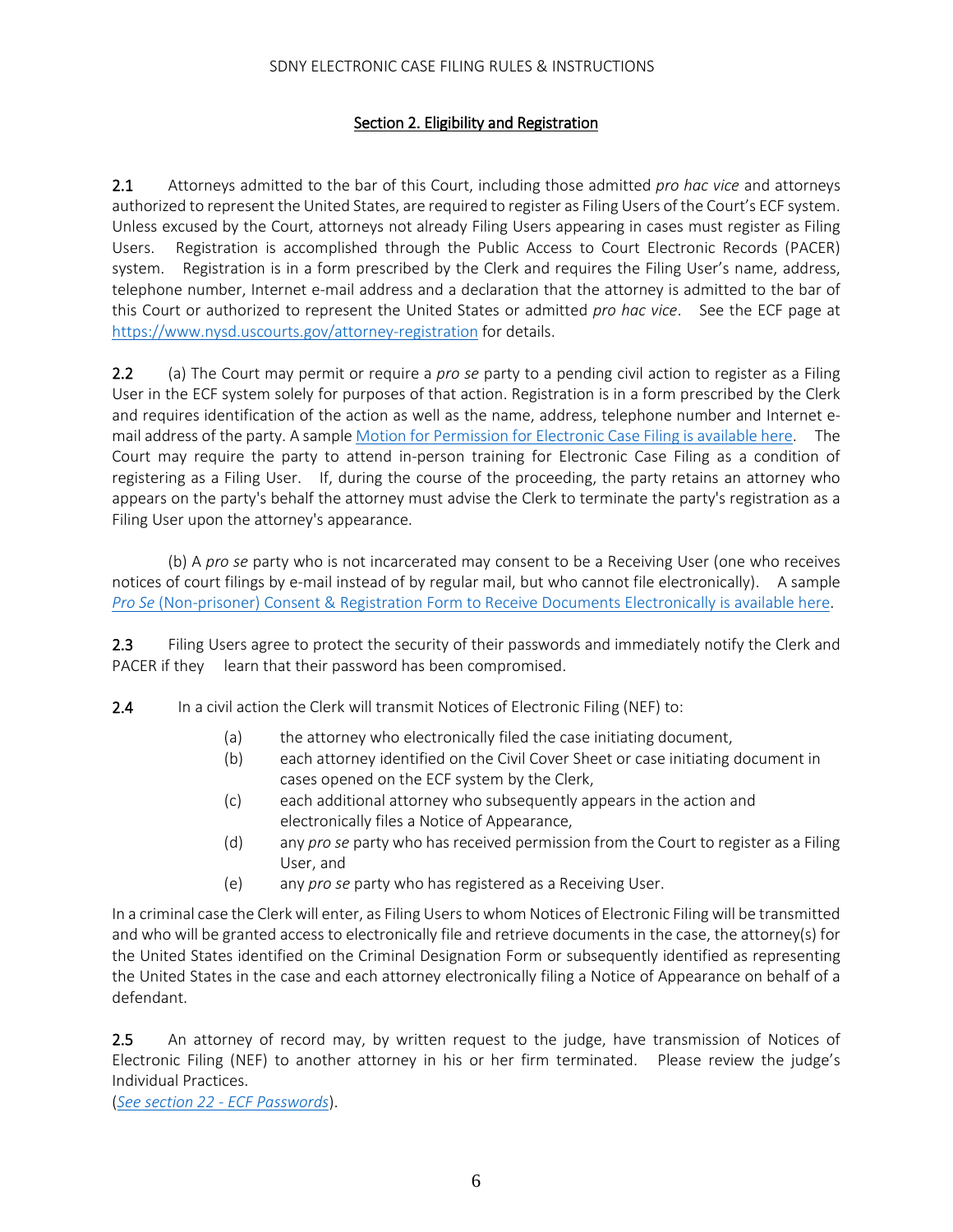# Section 3. Consequences of Electronic Filing

<span id="page-6-0"></span>3.1 Except as otherwise provided in section 4 herein, electronic filing of a document in the ECF system consistent with these procedures, together with the transmission of a Notice of Electronic Filing (NEF) from the Court, constitutes filing of the document for all purposes of the Federal Rules of Civil Procedure, the Federal Rules of Criminal Procedure, and the Local Rules of this Court and constitutes entry of the document on the docket kept by the Clerk under Federal Rules of Civil Procedure 58 and 79 and Federal Rules of Criminal Procedure 49 and 55.

3.2 When a document has been filed electronically, the official record is the electronic recording of the document as stored by the Court (subject to the exception set out in section 4 below), and the filing party is bound by the document as filed. Except in the case of documents first filed in paper form and subsequently submitted electronically under section 1, a document filed electronically is deemed filed on the date and time stated on the Notice of Electronic Filing (NEF) from the Court. For *pro se* litigants, paper documents filed with the Court, and subsequently scanned and docketed to the ECF system, shall be deemed filed on the date the documents are received by the Court. Paper documents scanned and docketed to the ECF system by the court are subject to disposal.

3.3 Electronic filing must be completed before midnight local time where the Court is located in order to be considered timely filed that day.

3.4 Judges' Individual Practices should continue to be followed with respect to delivery of courtesy copies. (*See section 19 - [Service of Electronically Filed Documents](#page-25-0)*).

# Section 4. Entry of Court Orders

<span id="page-6-1"></span>4.1 All orders, decrees, judgments and proceedings of the Court will be filed in accordance with these procedures and entered on the docket kept by the Clerk under Federal Rules of Civil Procedure 58 and 79 and Federal Rules of Criminal Procedure 49 and 55. Orders of the Court may appear solely in electronic form. Documents may be signed by a judge using an electronic signature or may be scanned so as to contain an image of the judge's signature.

4.2 A Filing User submitting a document electronically that requires a judge's signature must promptly deliver the document in such other form, if any, as the Court requires. (*[See section 18 -](#page-24-0) Non-Electronic [Documents](#page-24-0)*).

4.3 All Filing and Receiving Users have an obligation to review the Court's actual order, decree, or judgment, as available on ECF, and should not rely on the description of such order, decree or judgment in the Notice of Electronic Filing (NEF) alone. In the case of any discrepancy between an order, decree, or judgment of the Court and the description of such order, decree, or judgment in the NEF, the order, decree, or judgment of the Court shall control.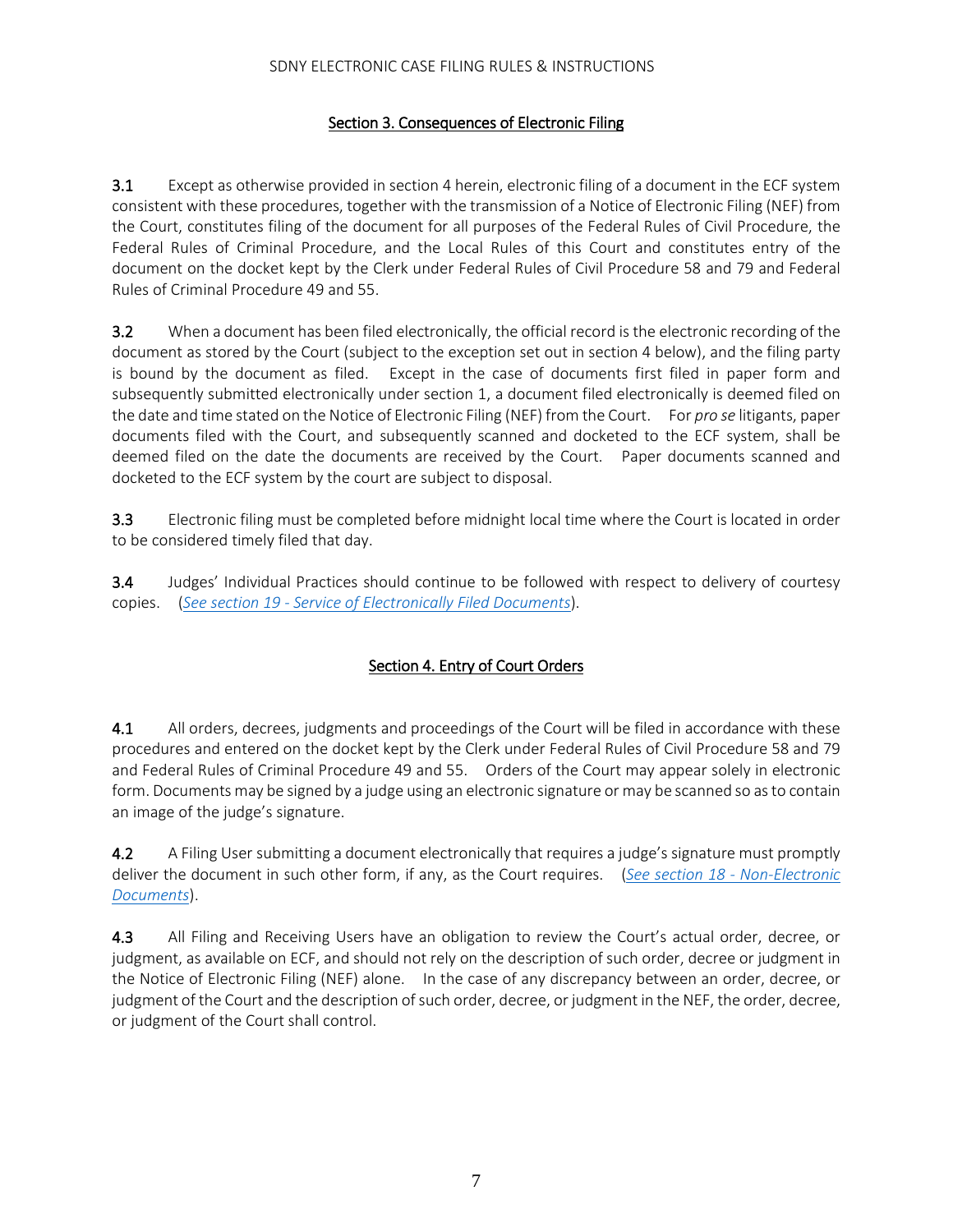# Section 5. Attachments and Exhibits

<span id="page-7-0"></span>5.1 Filing Users must submit in electronic form all documents referenced as exhibits or attachments, unless the Court permits paper filing. Exhibits must be filed as attachments to the main document. Each attachment must be clearly titled so the subject of the exhibit is clear. The filing of exhibits in text searchable format is encouraged, but not required.

5.2 A Filing User must submit as exhibits or attachments only those excerpts of the referenced documents that are relevant to the matter under consideration by the Court. Excerpted material must be clearly and prominently identified as such. Filing Users who file excerpts of documents as exhibits or attachments under this procedure do so without prejudice to their right to file timely additional excerpts or the complete document. Responding parties may file timely additional excerpts that they believe are relevant or the complete document. A party may move before the Court for permission to serve and file in hard copy documents that cannot be reasonably scanned.

5.3 In cases where the record of an administrative or other prior proceeding must be filed with the Court, such record may be served and filed in hard copy without prior motion and order of the Court. (*[See](#page-21-0)  section 15 – [Amended Pleadings and Motions](#page-21-0)*).

# Section 6. Filing Under Seal and Redacting in Civil and Miscellaneous Cases

# <span id="page-7-1"></span>6.1 Do I need permission to file under seal or redact?

Yes. Documents may not be placed under seal or redacted without leave of the Court. A filing under seal must be preceded by either a Motion to Seal, a Letter Motion to Seal or an Order of the Court permitting filing under seal. (A Motion to Seal is not required for information redacted in accordance with Federal Rule of Civil Procedure 5.2(a).)

# 6.2 Is electronic filing under seal in ECF limited to publicly filed civil and miscellaneous cases?

Yes. Electronic filing under seal is limited to publicly filed civil and miscellaneous cases and is not permitted in cases sealed in their entirety, or in criminal cases.

# 6.3 Must all Motions/Letter Motions to Seal or Redact be electronically filed in ECF?

Yes. All Motions to Seal and Letter Motions to Seal or Redact must be electronically filed through the ECF system.

#### 6.4 Must all proposed sealed documents be electronically filed in ECF?

Consult the judge's [Individual Practices](https://nysd.uscourts.gov/judges) to determine if, in addition to the motion, the proposed sealed document must also be electronically filed on the ECF system. Where the Individual Practices do not expressly permit the electronic filing under seal of the proposed sealed document, or are silent on the subject, the proposed sealed document must be submitted in the traditional manner, on paper.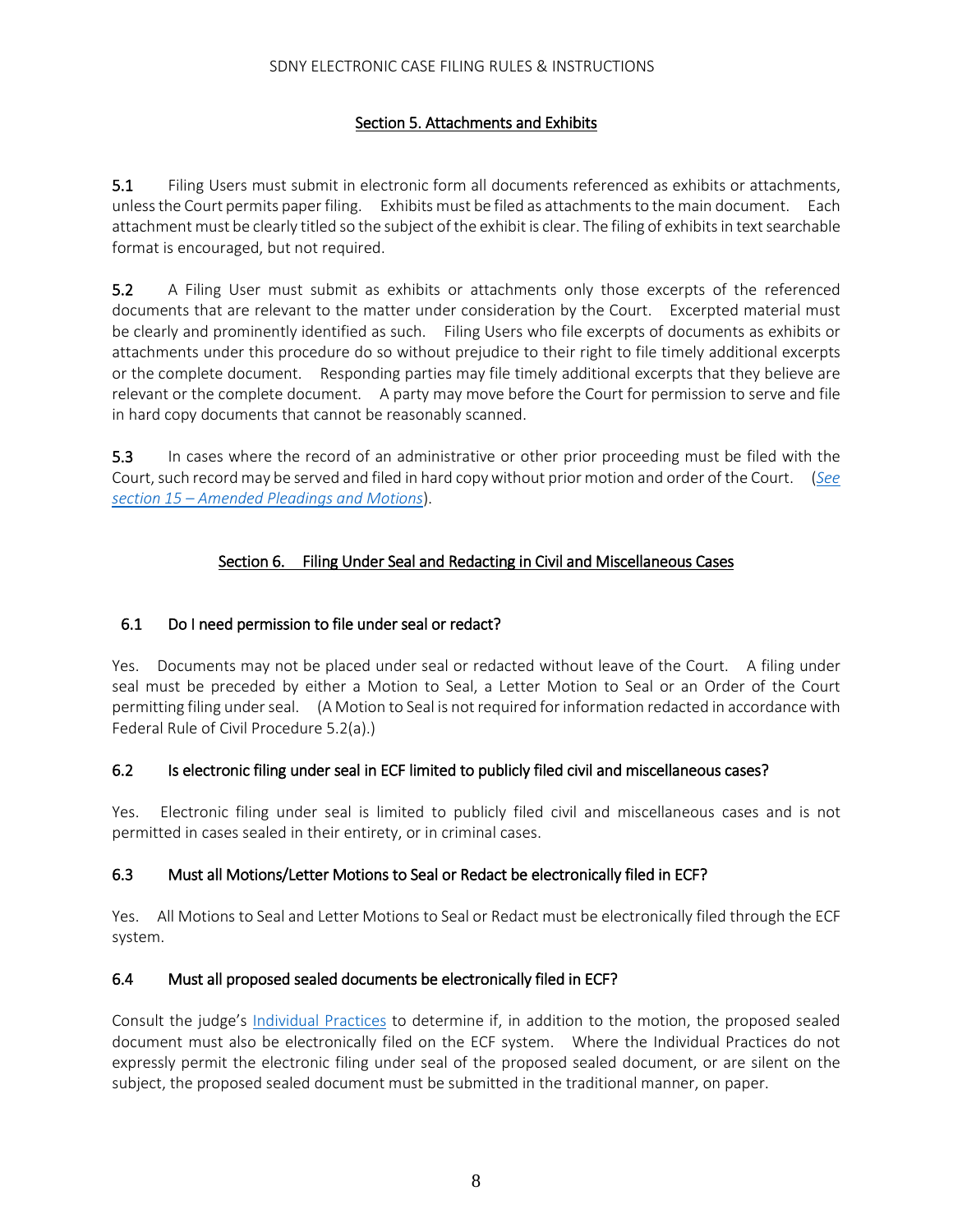## 6.5 In brief, how do I electronically file a Motion to Seal or Redact?

- (a) Electronically file a Motion or Letter Motion to Seal in public view on the court's ECF system. The motion must identify the Viewing Level to be applied to the proposed sealed document.
- (b) Electronically file any Affidavit or Declaration in Support of Motion in public view and electronically relate it to the motion. (For information on redacting supporting documents see 6.8.)
- (c) Electronically file the proposed sealed document under seal using a restricted Viewing Level in ECF, and electronically relate it to the motion. (For information on Viewing Levels see 6.9.)

#### 6.6 How do I electronically file documents in support of a Motion to Seal or Redact?

Documents filed in support of a Motion to Seal or Redact must be filed separately from the motion, not as attachments to the motion, and each must be electronically related to the motion. Supporting papers may be filed under seal or redacted only to the extent necessary to safeguard information sought to be filed under seal (see 6.8).

# 6.7 How do I electronically file a proposed sealed document?

Contemporaneous with the filing of the Motion to Seal/Letter Motion to Seal, the proposed sealed document must be separately filed using a restricted Viewing Level selected by the filer from the list below, and it must be electronically related to the motion.

# 6.8 How do I electronically file a redacted document?

It is not possible to file both publicly and under seal in a single docket entry. You must therefore file the entire document, including exhibits, twice: once publicly in redacted form; and again, as a proposed sealed document in un-redacted form, with the redactions highlighted. Both documents must be electronically related to the motion. In the publicly filed entry use the word "Redacted" in the title of the document and in the summary docket text. If an entire exhibit is confidential, substitute a page in the publicly filed entry noting the exhibit is filed under seal (a/k/a placeholder or slip sheet). Caution should be exercised when redacting electronically to ensure redacted text is fully masked. Not all forms of electronic redaction are effective.

#### 6.9 What are Viewing Levels, and how can I limit access to a proposed sealed document filed on ECF?

By default, documents filed on the ECF system are open to public inspection. However, filers may request permission to limit access to a document (seal) filed in ECF (see 6.1). The filing party has the ability to designate which case participants will have access by selecting the appropriate Viewing Level for the document from the list below. Absent further restriction by the Court, the filing party will have access to their own filings.

- Public: No restriction at all (the default option). The document may be viewed by all PACER users and court personnel;
- Selected Parties: Access is restricted by the filer to attorneys appearing for selected case participants, selected pro se parties with ECF access, and court personnel;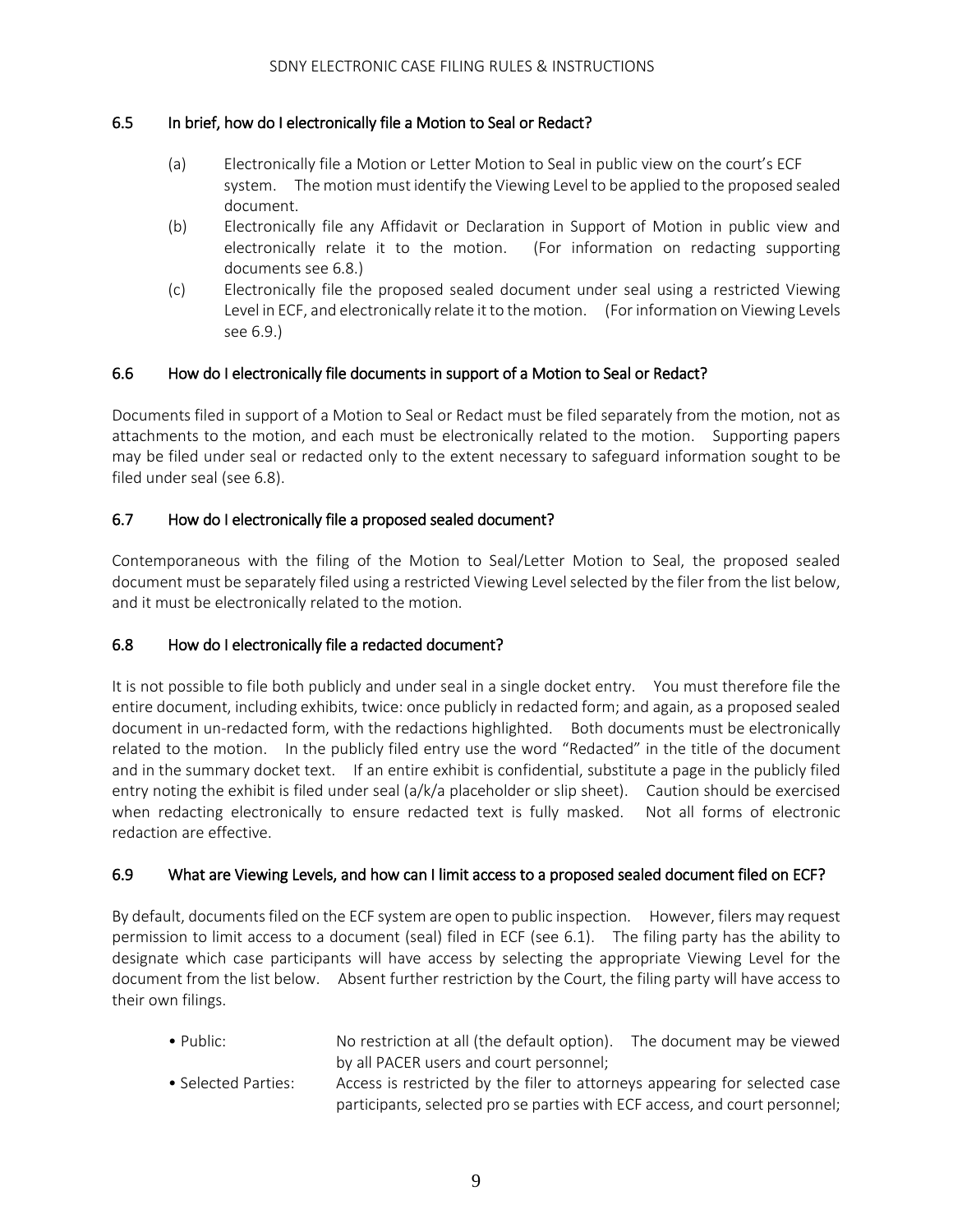or

• *Ex Parte*: Access is restricted to the attorney(s) appearing for the filing party and court personnel.

# 6.10 Can a non-party case participant view a sealed filing?

Yes, but only if the filing party clicks to grant access to the non-party when filing under the Selected Parties restricted Viewing Level, which will list each case participant by name and party role.

Under the Selected Parties Viewing Level the name of every case participant who has appeared in the case will also appear in the list of persons the filing party may choose to grant access to the sealed filing. This includes not only plaintiffs and defendants but also other case participants such as Interested Parties, Intervenors, Movants and Miscellaneous parties. Caution should therefore be exercised when selecting individuals who will receive access to a sealed filing under the Selected Parties option.

# 6.11 When electronically filing under seal, what will be visible to the public?

The motion and supporting papers must be filed in public view. Each will be visible to the public and should not include confidential information sought to be filed under seal. Summary docket text on the ECF Docket Report is always visible to the public and should never include confidential information sought to be filed under seal. Pending a decision of the Court, access to the proposed sealed document(s) will be limited to those persons included in the restricted Viewing Level selected by the filing party (see 6.9).

# 6.12 How do I electronically file under seal or redact pursuant to a prior Court order?

Where a prior order of the Court permits filing your document under seal or in redacted form, and the judge's Individual Practices permit electronic filing under seal, no new motion is necessary. The document may be electronically filed under seal using a restricted Viewing Level that is consistent with the Court's order, and it must be electronically related to the order.

# 6.13 What happens after the Court rules on the Motion to Seal or Redact?

If the Court grants the motion, the proposed sealed document will retain the requested restricted Viewing Level.

If the Court denies the motion, in whole or in part, the Court may modify the Viewing Level restriction or the Selected Parties permitted to view the document and/or limit the extent to which the document may be sealed and/or redacted, or unseal the document in its entirety by removing the restricted Viewing Level.

The Court may, by specific order or Individual Practice, require a previously sealed document to be unsealed or filed in redacted form for the public record in accordance with Federal Rule of Civil Procedure 5.2(d).

# 6.14 When filing under seal will my co-counsel be able to view the sealed document on ECF?

Yes, provided the co-counsel has appeared for the filing party on ECF.

# 6.15 Will secondary email accounts added to my PACER/ECF account have access to sealed documents?

Yes. The secondary account holder will have the same access to sealed documents allowed to the primary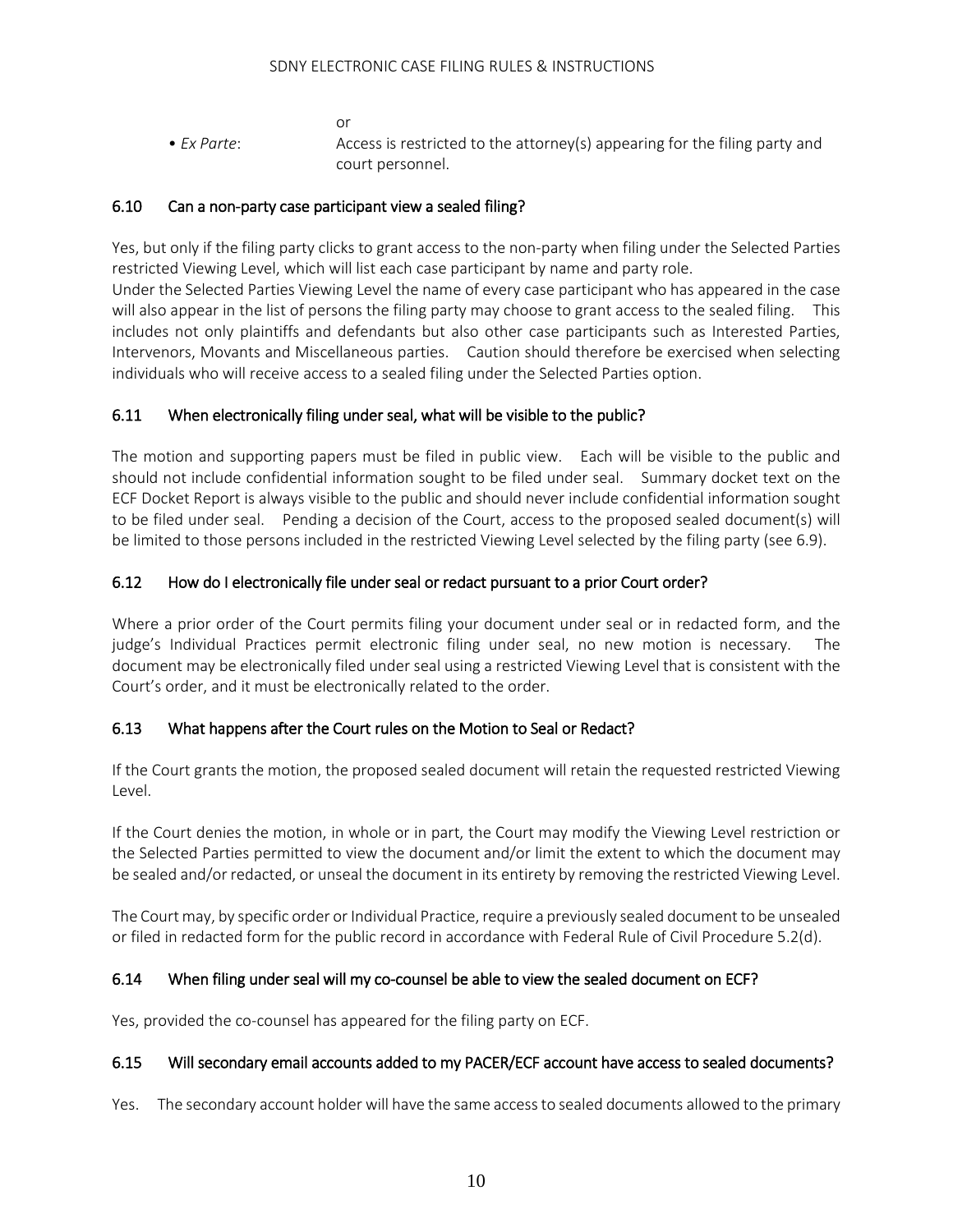account holder.

Adding a secondary email account, including a third-party service provider (e.g., PACER Pro, DocketBird, CourtDrive, RECAP), creates the potential to inadvertently reveal sealed or restricted case information. Failure to take proper precautions to protect the confidentiality of information filed under seal could be a violation of an order of the court or state bar rules regarding confidentiality. See the court's [March 27,](https://nysd.uscourts.gov/sites/default/files/2019-04/Notice%20to%20Bar%20-%20Protect%20Your%20ECF%20Pa.pdf)  [2019, Notice to the Bar](https://nysd.uscourts.gov/sites/default/files/2019-04/Notice%20to%20Bar%20-%20Protect%20Your%20ECF%20Pa.pdf) on this subject.

# 6.16 What if I believe a document cannot or should not be electronically filed on ECF?

Any party unable to comply with a judge's requirement for electronic filing under seal through the ECF system, or who has reason to believe that a particular document should not be electronically filed, must move for leave of the Court to file in the traditional manner, on paper.

# 6.17 When is electronic filing under seal not permitted?

Electronic filing under seal of proposed sealed documents is not permitted unless authorized by the [Individual Practices](https://nysd.uscourts.gov/judges) of the judge to whom the filing is directed.

Electronic filing under seal is not permitted in criminal cases.

Electronic filing under seal is not permitted in cases sealed in their entirety. It is only available to parties seeking to file individually sealed or redacted documents in publicly filed civil and miscellaneous cases.

New civil or miscellaneous actions that include case initiating documents sought to be filed under seal may not be filed electronically (Amended Standing Order, 15mc131).

Electronic filing under seal is not permitted by pro se parties with electronic filing privileges without express permission of the Court. This includes pro se parties who have been granted general permission to electronically file documents on ECF.

Where electronic filing under seal is not permitted, the filing shall be submitted in the traditional manner, on paper. A copy of the sealing order must be attached to the outside of the envelope containing the documents under seal and be hand delivered to the Records Management Office.

# Section 7. Retention Requirements

<span id="page-10-0"></span>Documents that are electronically filed and require original signatures other than that of the Filing User must be maintained in paper form by the Filing User until one year after all time periods for appeals expire, except that affidavits, declarations and proofs of service must be maintained in paper form by the Filing User until five years after all time periods for appeals expire. On request of the Court, the Filing User must provide original documents for review.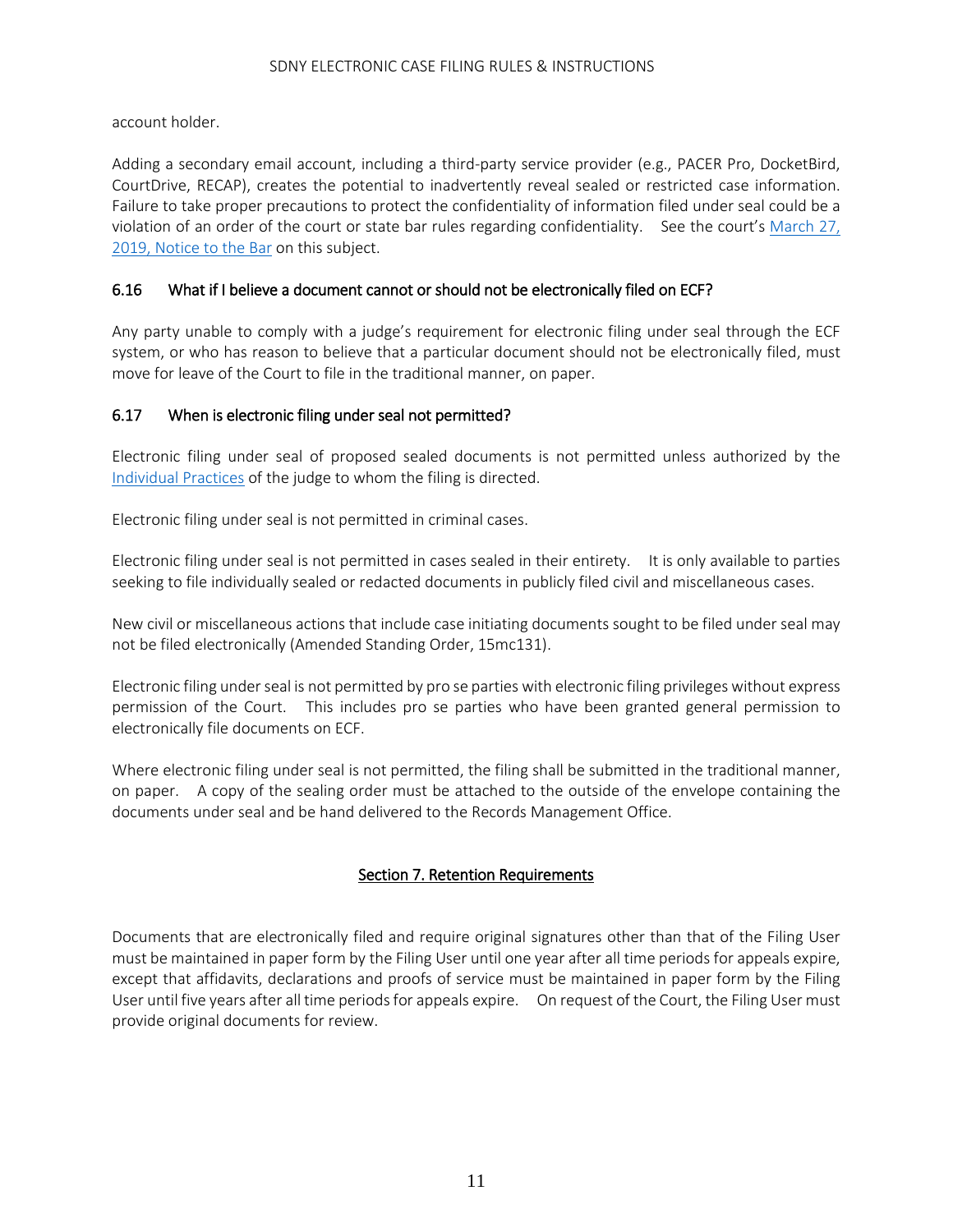# Section 8. Signatures

<span id="page-11-0"></span>8.1 The user log-in and password required to submit documents to the ECF system serve as the Filing User's signature on all electronic documents filed with the Court. They also serve as a signature for purposes of the Federal Rules of Civil Procedure, including Rule 11, the Federal Rules of Criminal Procedure, the Local Rules of this Court, and any other purpose for which a signature is required in connection with proceedings before the Court.

8.2 Electronically filed documents must include a signature block and must set forth the name, address, telephone number and e-mail address all in compliance with the Federal Rules of Civil Procedure and Local Civil Rule 11.1. In the absence of a scanned signature image, the name of the Filing User under whose log-in and password the document is submitted must be preceded by an "S/" typed in the space where the signature would otherwise appear.

8.3 No Filing User or other person may knowingly permit or cause to permit a Filing User's password to be used by anyone other than an authorized agent of the Filing User. Filing Users are obligated to immediately bring to the attention of the court any unauthorized filings.

8.4 A document requiring the signature of a party or witness shall be electronically filed in a scanned format that contains an image of the actual signature.

8.5 Documents requiring signatures of more than one party must be electronically filed either by: (a) submitting a scanned document containing all necessary signatures; (b) representing the consent of the other parties on the document; (c) identifying on the document the parties whose signatures are required and by the submission of a notice of endorsement by the other parties no later than three business days after filing; or (d) in any other manner approved by the Court. (*[See section 13 -](#page-13-0) ECF Basics*).

# Section 9. Service of Documents by Electronic Means

<span id="page-11-1"></span>9.1 In cases assigned to the ECF system, service is complete provided all parties receive a Notice of Electronic Filing (NEF), which is sent automatically by email from the Court (see the NEF for a list of who did/did not receive notice electronically). Transmission of the NEF constitutes service upon all Filing and Receiving Users who are listed as recipients of notice by electronic mail. It remains the duty of Filing and Receiving Users to maintain current contact information with the court and PACER and to regularly review the docket sheet of the case.

9.2 Attorneys and *pro se* parties who are not Filing or Receiving Users must be served with a paper copy of any electronically filed pleading or other document. Service of such paper copy must be made according to the Federal Rules of Civil Procedure, the Federal Rules of Criminal Procedure and the Local Rules. Such paper service must be documented by electronically filing proof of service. Where the Clerk scans and electronically files pleadings and documents on behalf of a *pro se* party, the associated NEF constitutes service.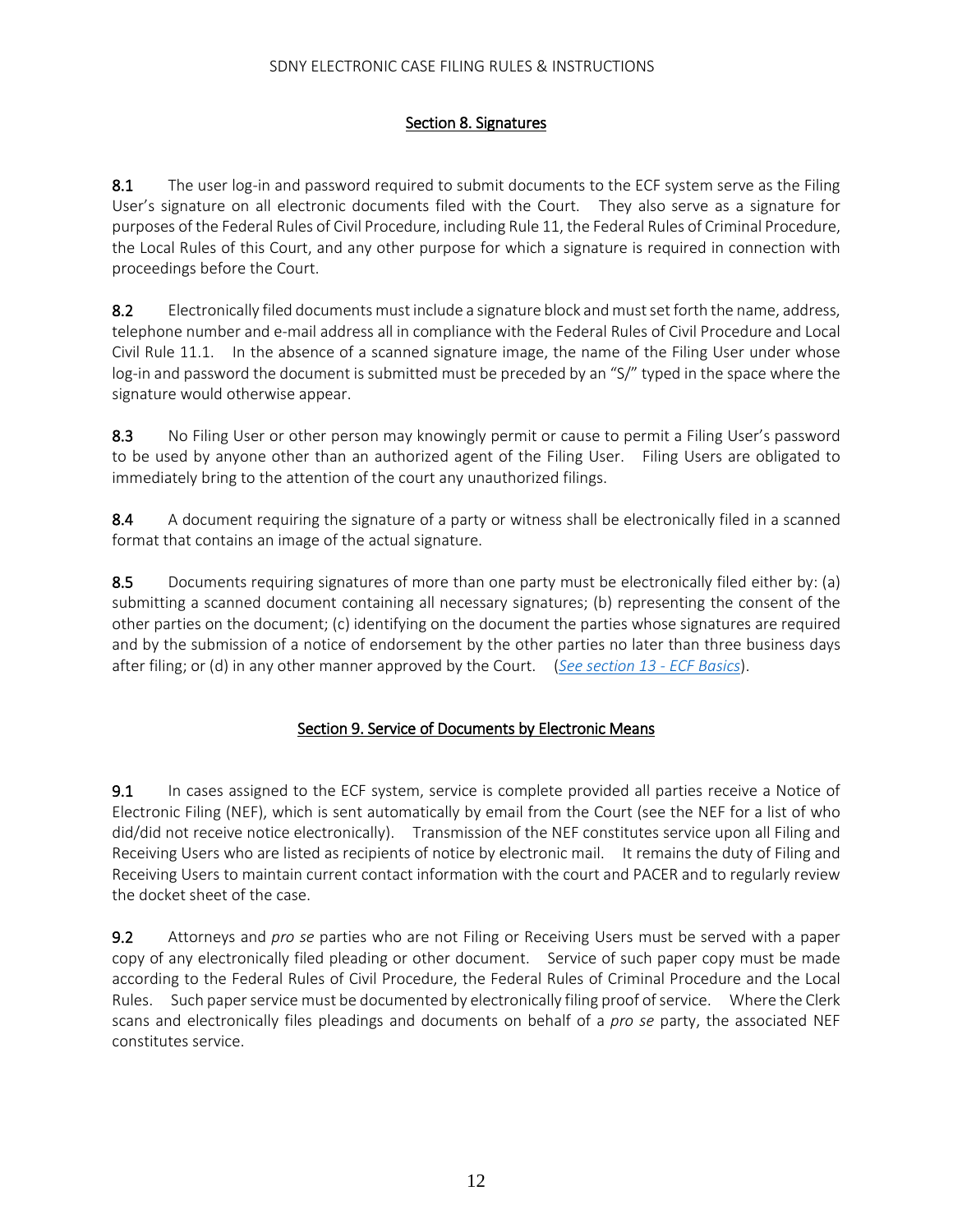#### Section 10. Notice of Court Orders and Judgments

<span id="page-12-0"></span>Immediately upon the entry of an order or judgment in a proceeding assigned to the ECF system, the Clerk will transmit to all Filing and Receiving Users in the case, in electronic form, a Notice of Electronic Filing (NEF). Electronic transmission of the NEF constitutes the notice required by Federal Rule of Criminal Procedure 49(c) and Federal Rule of Civil Procedure 77(d). In ECF cases, it remains the duty of Filing and Receiving Users to regularly review the docket sheet of the case. The Clerk must give notice in paper form to a person who is not a Filing or Receiving User in accordance with the Federal Rules of Civil Procedure or the Federal Rules of Criminal Procedure. In the case of any discrepancy between an order, decree, or judgment of the Court and the description of such order, decree, or judgment in the NEF, the order, decree, or judgment of the Court shall control. (*See section 19 - [Service of Electronically Filed Documents](#page-25-0)*).

#### Section 11. Technical Failures

<span id="page-12-1"></span>A Filing User whose filing is made untimely as the result of a technical failure may seek appropriate relief from the Court. (*See section 23 - [ECF Computer System Information](#page-31-0)*).

## Section 12. Public Access

<span id="page-12-2"></span>A person may review filings that have not been sealed by the Court, in person, at the Clerk's Office.

A person may also view available Court records on-line through the Public Access to Court Electronic Records (PACER) electronic public access service at [https://www.pacer.gov/.](https://www.pacer.gov/) A person who has PACER access may retrieve docket sheets in civil, criminal and miscellaneous cases; documents in civil and miscellaneous cases assigned to the ECF System; and documents in criminal cases filed after November 1, 2004. Only counsel for the United States and for a defendant may retrieve documents on-line in criminal cases filed prior to November 1, 2004. (*[See section 13 -](#page-13-0) ECF Basics*).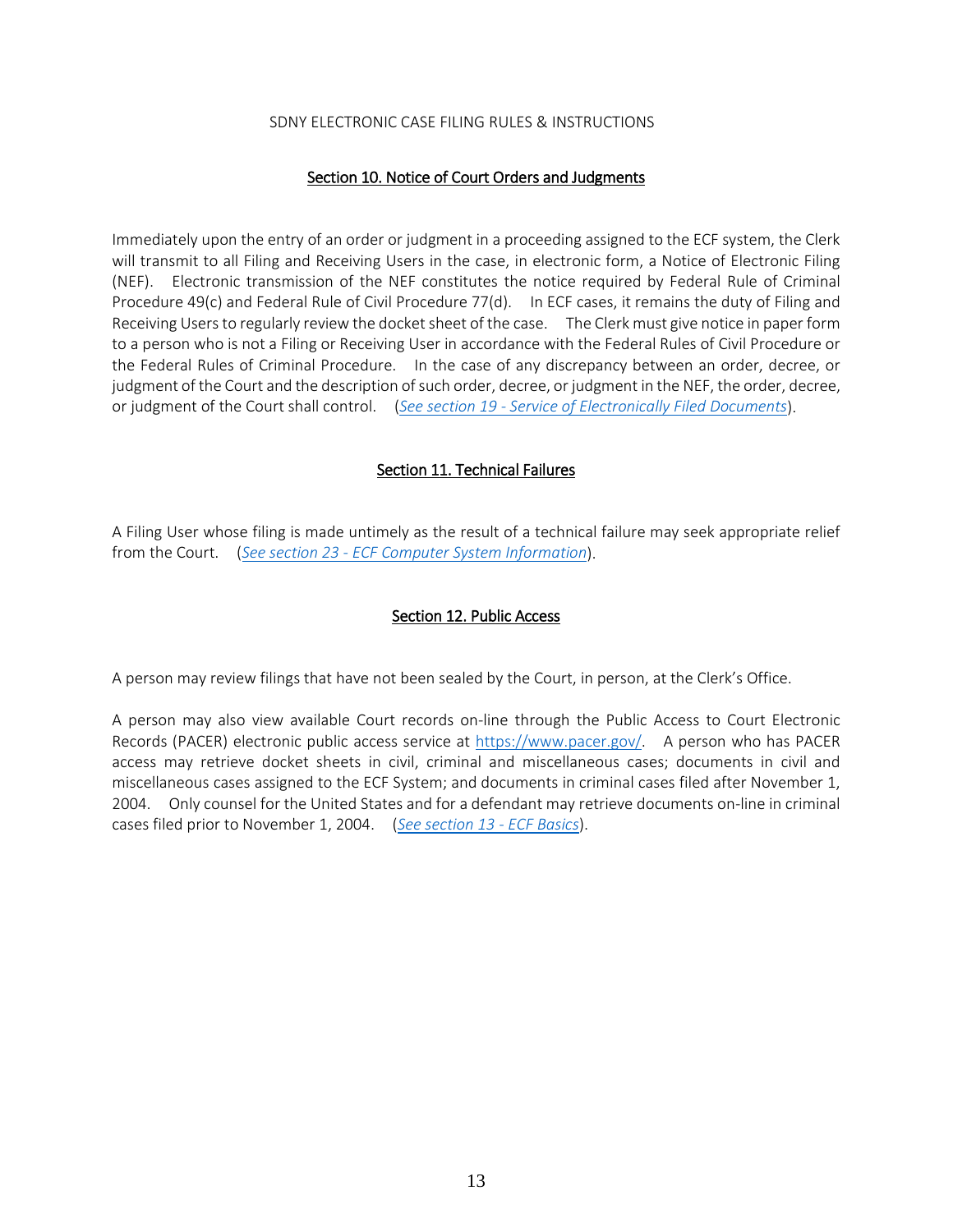# Part II. Electronic Case Filing Instructions

# Section 13. ECF Basics

#### <span id="page-13-1"></span><span id="page-13-0"></span>13.1 May letters be filed electronically?

Letters addressed to judges who accept letters may be filed electronically. Parties should consult the assigned judge's Individual Practices to determine if the judge accepts letters at all and, if he or she does, whether the judge has any page limitations on letters and/or requires courtesy copies of letters filed on ECF (and, if so, by what means of delivery). All letters addressed to the Court must include a subject line with the case name and docket number (e.g., "Re: *Doe v. Smith*, 13 Civ. 1234 (ABC)"). Letters solely between parties or their counsel or otherwise not addressed to the Court may not be filed electronically on ECF (except as exhibits to an otherwise properly filed document).

In civil and miscellaneous cases, letters filed electronically must be filed in the following manner:

- Letters that are informational in nature, and do not request relief, should be filed using the ECF Filing Event LETTER listed under OTHER DOCUMENTS.
- Letters requesting relief must be permitted by the Local Rules and these Rules and must be filed using the ECF Filing Event MOTION. After selecting the ECF Filing Event MOTION, the Filing User should identify the motion as a LETTER-MOTION. The Filing User must then select from the following list of motions that may be made by LETTER-MOTION:

Motion to Adjourn Conference Motion to Change Attorney Name on Roll Motion to Compel Motion for Conference Motion to Consolidate Cases Motion to Continue Motion re: Discovery Motion to Expedite Motion for Extension of Time Motion for Extension of Time to Amend Motion for Extension of Time to Answer Motion for Extension of Time to Complete Discovery Motion for Extension of Time to File Document Motion for Extension of Time to File Response/Reply Motion for Extension of Time re Transcript Motion to File Amicus Brief Motion for Leave to File Document Motion for Leave to File Excess Pages Motion for Local Rule 37.2 Conference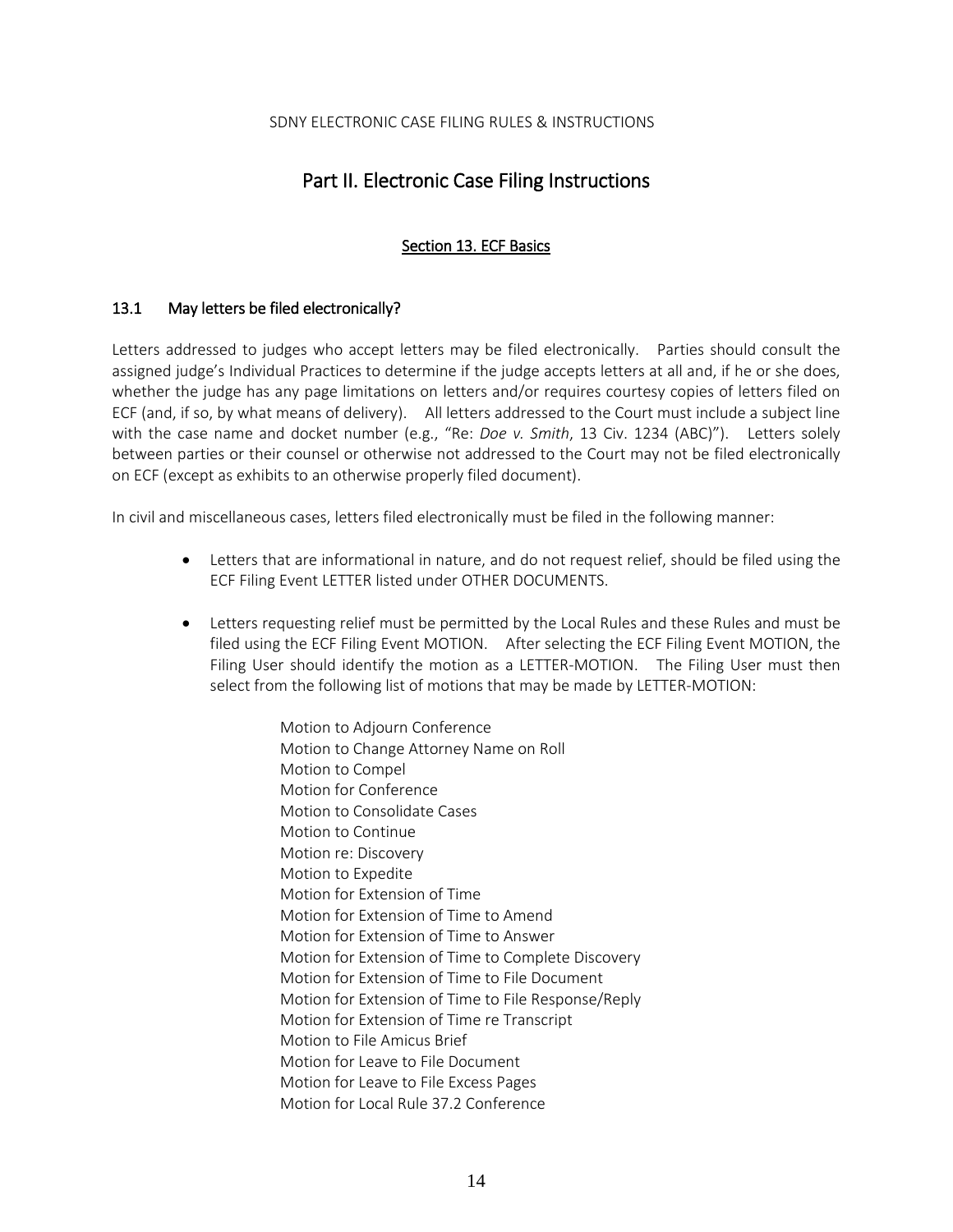Motion for Oral Argument Motion to Reopen Motion to Reopen Case Motion to Seal Motion to Stay Motion to Substitute Attorney

- If the Filing User is making a type of motion that does not appear in this list, the motion may not be made by letter.
- If a motion is made by letter, the opposing party may file any response in letter form and the moving party may file any reply in letter form. When filing such a response letter or reply letter, the Filing User should answer yes when prompted if the filing is in connection with a letter-motion.

In criminal cases, letters filed electronically must be filed in the following manner:

- Letters relating to sentencing should be filed using the ECF Filing Event SENTENCING SUBMISSION.
- All other letters requesting relief should be filed using the ECF Filing Event MOTION. After selecting the ECF Filing Event MOTION, the Filing User should identify the motion as a LETTER-MOTION. If a motion is made by letter, the opposing party may file any response in letter form and the moving party may file any reply in letter form. When filing such a response letter or reply letter, the Filing User should answer yes when prompted if the filing is in connection with a LETTER-MOTION.
- All other letters that is, letters that are informational in nature and do not request relief should be filed using the ECF Filing Event LETTER listed under OTHER DOCUMENTS.

# 13.2 In brief, how do I file a document electronically?

- (a) On the Internet go to<https://www.pacer.gov/> to reach the court's ECF system.
- (b) Select the appropriate category, CIVIL or CRIMINAL.
- (c) Find the appropriate ECF Filing Event, or title, for the document. Find a list of ECF Filing Events in the

[ECF Docketing](https://nysd.uscourts.gov/electronic-case-filing) Events List.

- (d) Indicate the party filing the document (hold down the control key to designate more than one party).
- (e) Upload a PDF-A version of the document. Include any exhibits as attachments to the main document. Separately file supporting documents such as a Memorandum of Law or Affidavit in Support.
- (f) Save the final screen, the Notice of Electronic Filing (NEF).
- (g) Submit a paper courtesy copy to the judge if required (see the judges' Individual Practices at [https://nysd.uscourts.gov/judges\)](https://nysd.uscourts.gov/judges).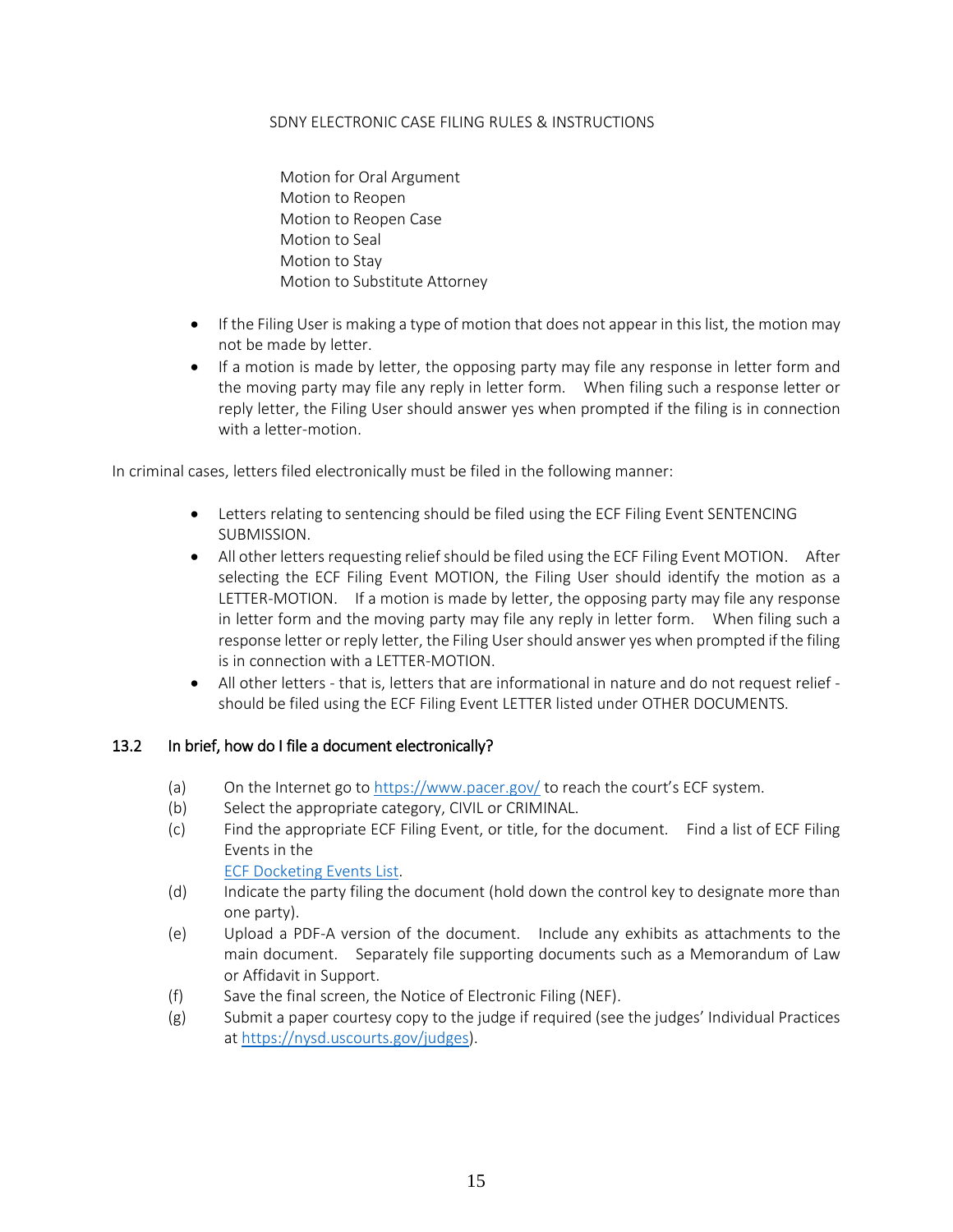#### 13.3 How are exhibits filed?

Exhibits must always be filed as attachments to a document. Exhibits should not be scanned into the same PDF file with the main document. Each attachment must be clearly titled in the ECF entry, so the subject of the exhibit is clear. For example: NOTICE OF REMOVAL (Attachments: #1 State Court Complaint, #2 State Court Summons). The filing of exhibits in text searchable format is encouraged, but not required.

#### 13.4 What is the secure website for electronic filing on the SDNY ECF system?

To file electronically, go to [https://www.pacer.gov,](https://www.pacer.gov/) or link to the filing website via the Court's website [https://www.nysd.uscourts.gov.](https://www.nysd.uscourts.gov/)

#### 13.5 What is the public website for information about the Court?

For publicly available information, go to [https://www.nysd.uscourts.gov](https://www.nysd.uscourts.gov/) (no password required). From the homepage click on ECF for information on Electronic Case Filing.

#### 13.6 What are the mailing addresses for the Court?

- United States District Court, Southern District of New York, Daniel Patrick Moynihan United States Courthouse, 500 Pearl Street, New York, NY 10007-1312;
- United States District Court, Southern District of New York, Thurgood Marshall United States Courthouse, 40 Centre Street, New York, NY 10007-1312; and
- United States District Court, Southern District of New York, Charles L. Brieant Jr. Federal Building and United States Courthouse, 300 Quarropas Street, White Plains, NY 10601-4150.

# 13.7 How can I tell if my case is an ECF case?

All new civil, criminal and miscellaneous cases are assigned to the ECF system. The docket sheet will include the letters "ECF" in the upper right corner and an entry titled "CASE DESIGNATED ECF".

#### 13.8 If a case is deemed an ECF case, am I required to file documents electronically?

Yes. In an ECF case the Filing User is responsible for electronically filing documents over the Internet using a secure SDNY log-in and password. With certain exceptions outlined below, the Clerk's Office will not accept paper filings in an ECF case. (See *section 18 - [Non-Electronic Documents](#page-24-0)*).

# 13.9 May I file documents electronically in a non-ECF (paper) case?

No. Do not file documents electronically in non-ECF (paper) case.

#### 13.10 Will the Court file documents electronically in a non-ECF (paper) case?

Yes, the Court may file Orders and Opinions in electronic format in a non-ECF (paper) case. This will not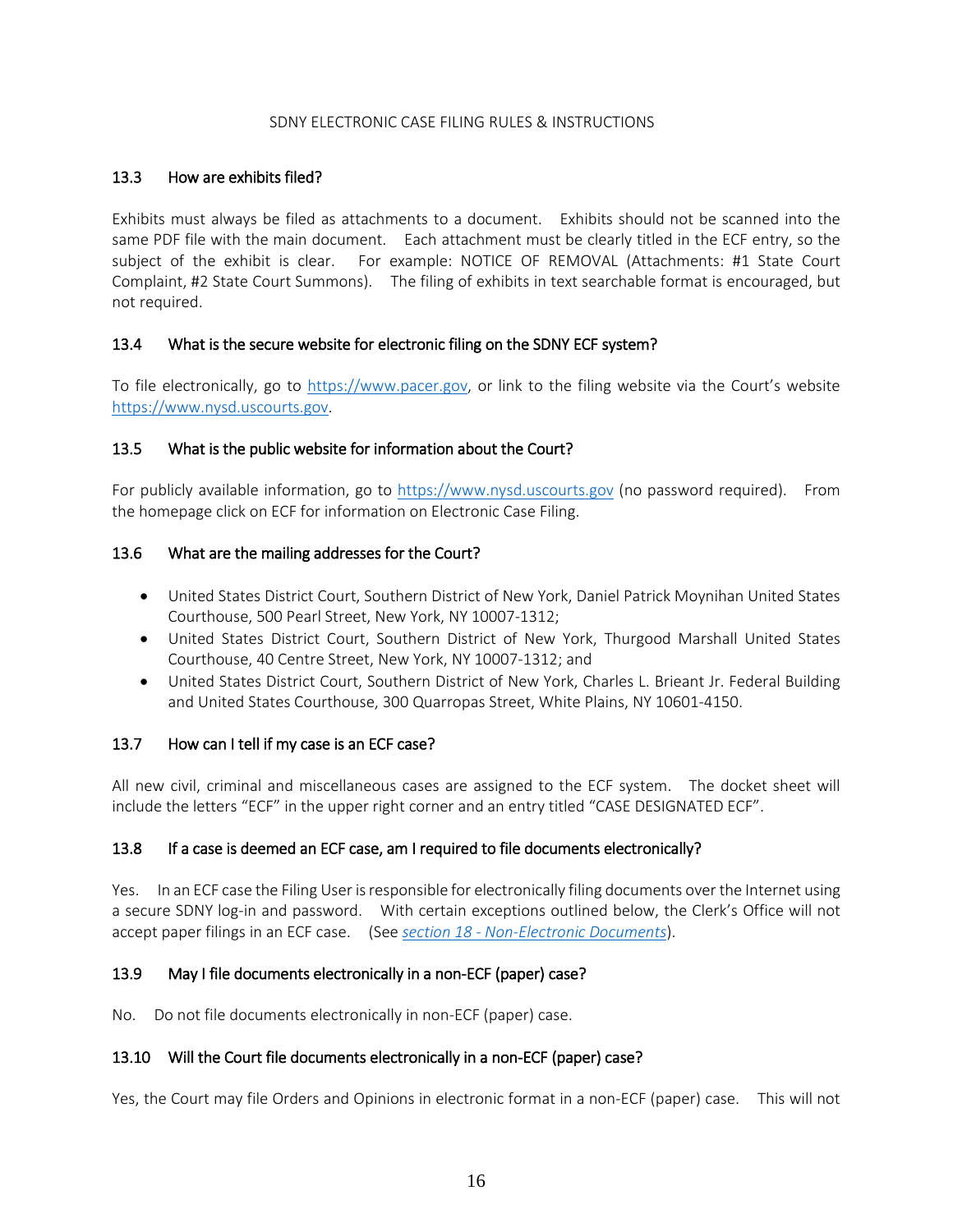convert a non-ECF case to an ECF case, and parties should continue to file documents on paper.

#### 13.11 Can I file electronically at any time?

Yes. You can file electronically 24 hours a day, 7 days a week, 365 days a year. Filing must be completed before midnight local time where the Court is located in order to be considered timely filed that day. (*See section 3 - Consequences of Electronic Case Filing*).

# 13.12 When is an electronically filed document deemed filed?

An electronically filed document is deemed filed on the "filed on" date indicated on the Notice of Electronic Filing (NEF). (*See section 3 - Consequences of Electronic Case Filing*).

# 13.13 What is a docket sheet, and how can I view one?

The docket sheet is the official record of a case. You can view the docket sheet, including images of electronically filed documents, at the Clerk's Office or remotely via the Public Access to Court Electronic Records (PACER) electronic public access service [\(https://www.pacer.gov\)](https://www.pacer.gov/). (*[See section 12 -](#page-12-2) Public [Access](#page-12-2)*).

#### 13.14 Should I routinely view the docket sheet in my case?

Yes. In ECF cases parties are alerted to case activity by a Notice of Electronic Filing (NEF) sent by email. However, e-mail is not infallible. It remains the duty of Filing and Receiving Users to regularly review the docket sheet of the case in order not to miss a filing and in order to ensure all items filed using his/her ECF password are authorized filings. Filing Users are obligated to immediately bring to the attention of the court any unauthorized filings. (*See section 9 - [Service of Documents by Electronic Means](#page-11-1)*).

#### 13.15 How do I sign an electronically filed document?

The ECF log-in and password of the filing attorney serve as an electronic signature. The filing attorney may sign a document by placing an "S/" before his or her typed name or by using a digital image of his or her signature. The attorney's name and contact information, including e-mail address, must appear in the signature block below the signature line. Signatures for all others (clients, witnesses, etc.) must be scanned in order to capture the ink signature. (*[See section 8 -](#page-11-0) Signatures*).

# 13.16 How will I know if it is appropriate to electronically file my document?

First, determine if your case is an ECF case - not all cases are ECF cases. When filing in an ECF case, if you can find an ECF Filing Event that directly matches your document then it should be electronically filed. If you cannot find a matching ECF Filing Event, it may not be appropriate to file electronically. See the list of non-ECF documents in section 18. (*See section 24 - [ECF Help Desk and Training](#page-32-0)*).

#### 13.17 How do I find the correct ECF Filing Event for my document?

When filing electronically you will be asked to name your document by selecting the appropriate ECF Filing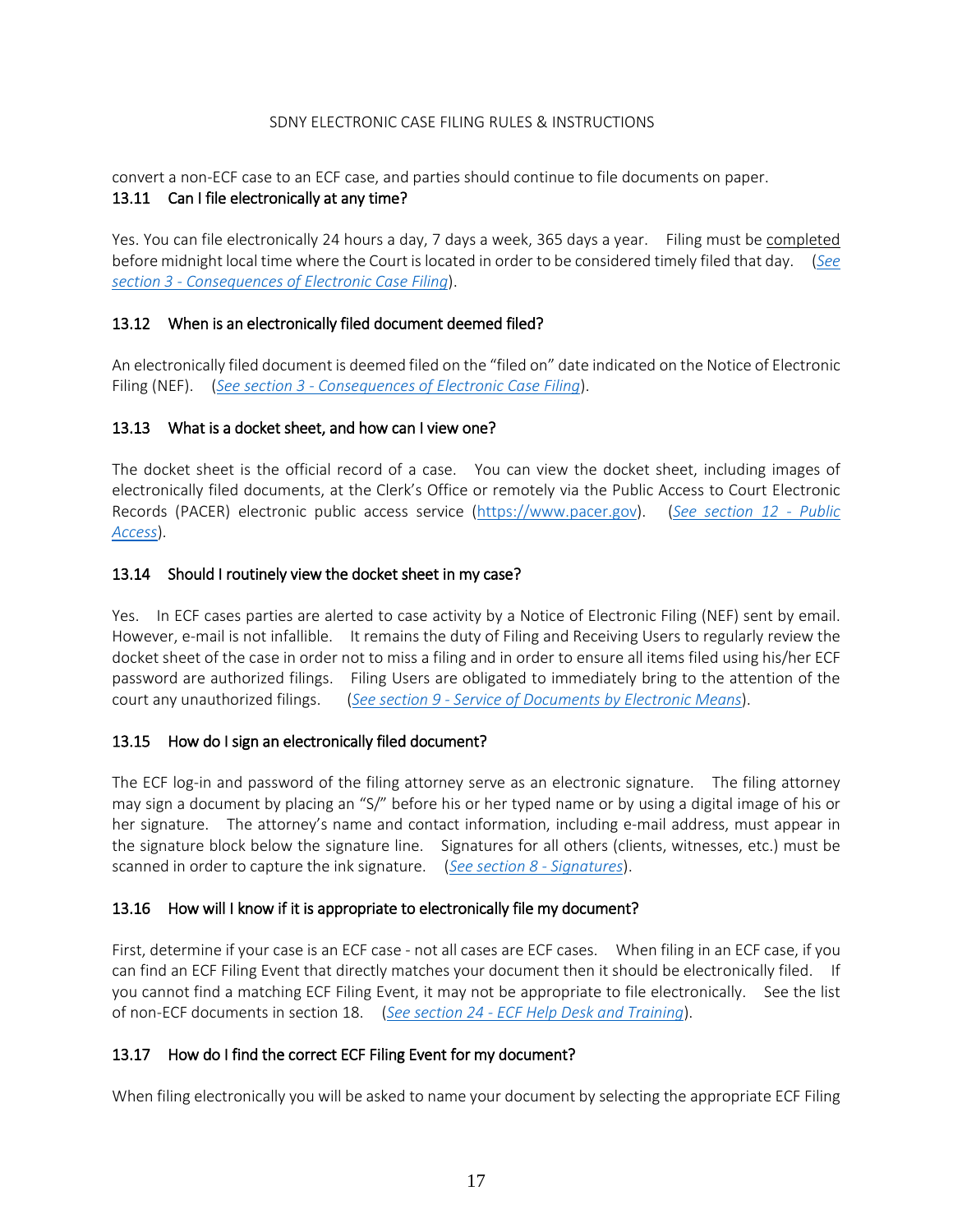Event. The ECF Filing Event is essentially the title of the document on the docket sheet, such as Motion for Summary Judgment or Affidavit in Support of Motion. ECF Filing Events are listed by category on the ECF system. Within each category is an alphabetical listing of available ECF Filing Events. You may use the search function to find your Filing Event. Th[e ECF Docketing Events List](https://nysd.uscourts.gov/electronic-case-filing) is useful for finding your event and the category in which it is listed. If you cannot find the appropriate event for your document do not file, it using the wrong event. For assistance contact the ECF Help Desk at helpdesk@nysd.uscourts.gov, or call (212) 805-0136 during business hours. (*See section 24 - [ECF Help Desk and Training](#page-32-0)*).

# 13.18 Are proposed orders, judgments, stipulations and consents electronically filed in civil cases?

*(IMPORTANT NOTE - due to the coronavirus/COVID-19 pandemic, the requirement for in-person submission of applications for emergency relief in civil cases is temporarily suspended until further Order of the Court. See the April 1, 2020, Addendum for details.)*

Yes. In civil cases proposed orders, judgments, stipulations and consents must be filed electronically on the court's ECF system using the Filing Events found under PROPOSED ORDERS.

Filers are required to use the specific ECF Filing Event that correctly describes the proposed order. See the August 1, 2018 Addendum for a list of electronically filed proposed orders, judgments, stipulations and consents and the associated ECF Filing Events.

In criminal cases, proposed orders must not be filed electronically but should be submitted to chambers directly, outside of the ECF system.

# 13.19 Are Notices of Voluntary Dismissal and Stipulations of Voluntary Dismissal electronically filed?

Yes. Those Notices of Voluntary Dismissal that cite Fed. R. Civ. P. § 41(a)(1)(A)(i) and Stipulations of Voluntary Dismissal that cite Fed. R. Civ. P. § 41(a)(1)(A)(ii) must be electronically filed on the ECF system. This procedure applies only when the filing dismisses the entire action and does not request any further relief or order of the court.

If the filing seeks an order of the court pursuant to Fed. R. Civ. P. § 41(a)(2) filers should use the ECF Filing Event PROPOSED ORDER.

# 13.20 Should discovery related requests and responses be electronically filed?

No. Most discovery related requests and responses "must not be filed until they are used in the proceeding or the court orders filing…" (see Fed. R. Civ. P. 5(d)(1)). When the filing of discovery related material is appropriate only relevant excerpts should be filed (see Local Civil Rule 5.1 and ECF Rule 5.2).

# 13.21 Should I submit courtesy copies?

Read the judge's Individual Practices to learn if courtesy copies are required. Individual Practices are available on-line at [https://www.nysd.uscourts.gov/judges.](https://www.nysd.uscourts.gov/judges) (*See section 3 - Consequences of Electronic Case Filing*).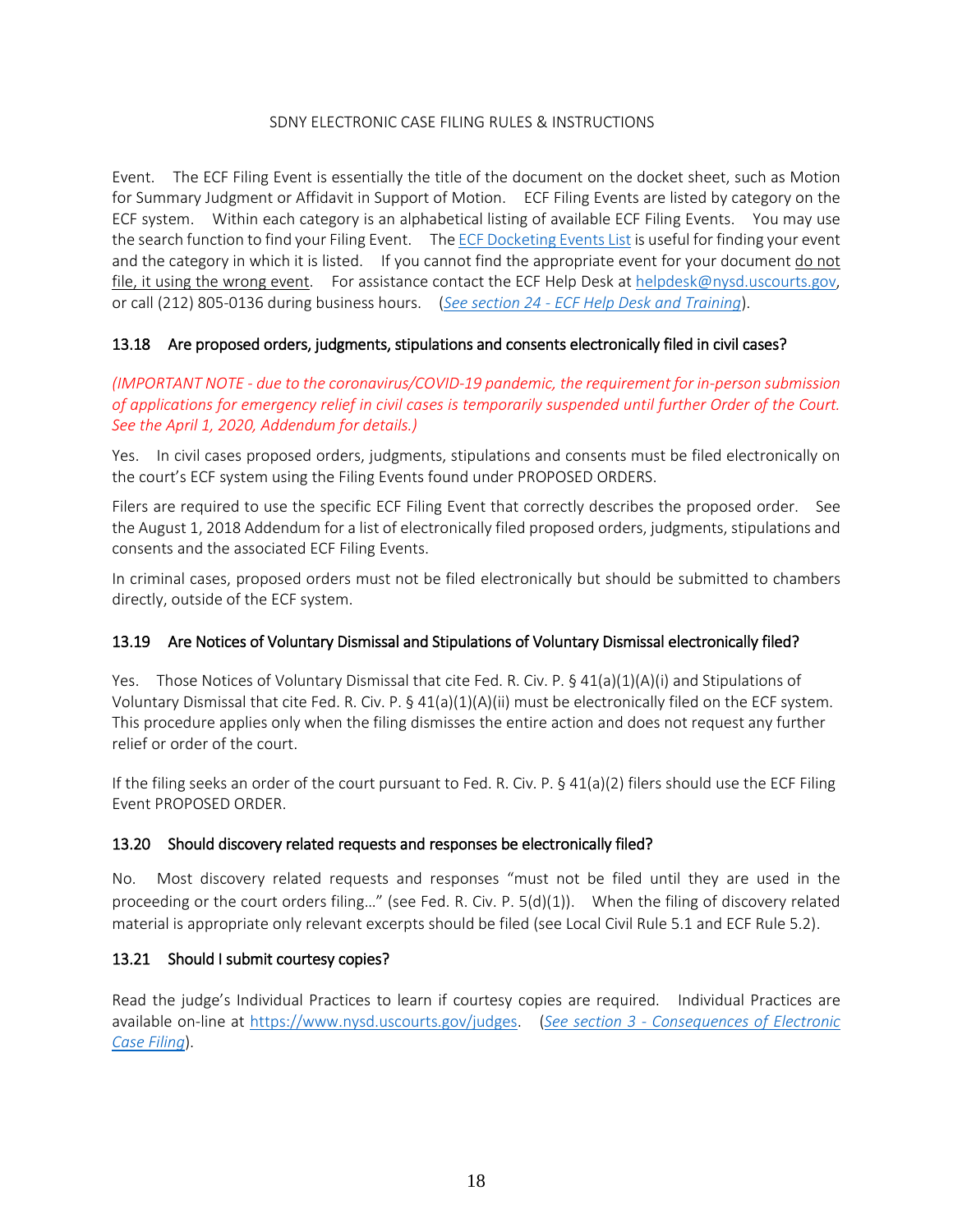#### 13.22 Are transcripts filed electronically?

Pursuant to the Judicial Conference of the United States Policy on Privacy and Public Access to Electronic Case Files, official transcripts of Court proceedings taken by official court reporters, contract court reporters and transcribers may be available electronically through the PACER electronic public access service.

#### 13.23 In Consolidated and MDL cases can I file simultaneously in member cases?

Yes. When filing in Consolidated and Multi-District Litigation (MDL) cases you can save time by electronically filing a document simultaneously in the member case(s) using the computer function titled "Spread Text and Effects" (not available in related cases). Please observe the following MDL filing rules:

- In consolidated and MDL cases you must file all documents first under the Lead or MDL case number.
- You then may precisely designate the member case(s) in which you wish to simultaneously file.
- Do not file in all cases unless it is appropriate. Your document may not relate to all member cases.
- The case caption must include all the case numbers in which your document will be filed.

#### 13.24 How to file when the assigned judge is no longer on the bench.

If it is necessary to file in a closed case that is assigned to a judge who is no longer on the bench (due to elevation to another court, retirement or death) a courtesy copy should be provided to the Clerk of Court. This will assist the court in swiftly reassigning the matter to a sitting judge.

#### 13.25 What if I make a mistake in electronic filing?

Immediately refile the document in correct form on the ECF system. Then send an email to the Court's Quality Assurance Unit (ECF\_error@nysd.uscourts.gov). The email must include the case number, case title, judge's name, the document number and name/title of the document that was incorrectly filed as well as the document number and name/title of the document that was the correctly filed. Please indicate the error that was made when filing the initial document. Other questions may be directed to the ECF Help Desk at [helpdesk@nysd.uscourts.gov.](mailto:helpdesk@nysd.uscourts.gov) For information regarding the filing of sensitive or confidential information in error, see section 21.8.

# Section 14. Opening a Civil Action

#### <span id="page-18-0"></span>14.1 Must new civil and miscellaneous cases be electronically filed on the ECF system?

Yes. Attorneys seeking to commence a new civil or miscellaneous case are required to electronically file the new case on the Court's ECF system. With the exception of certain cases listed below, the Clerk's Office will not accept new civil or miscellaneous cases filed in paper form.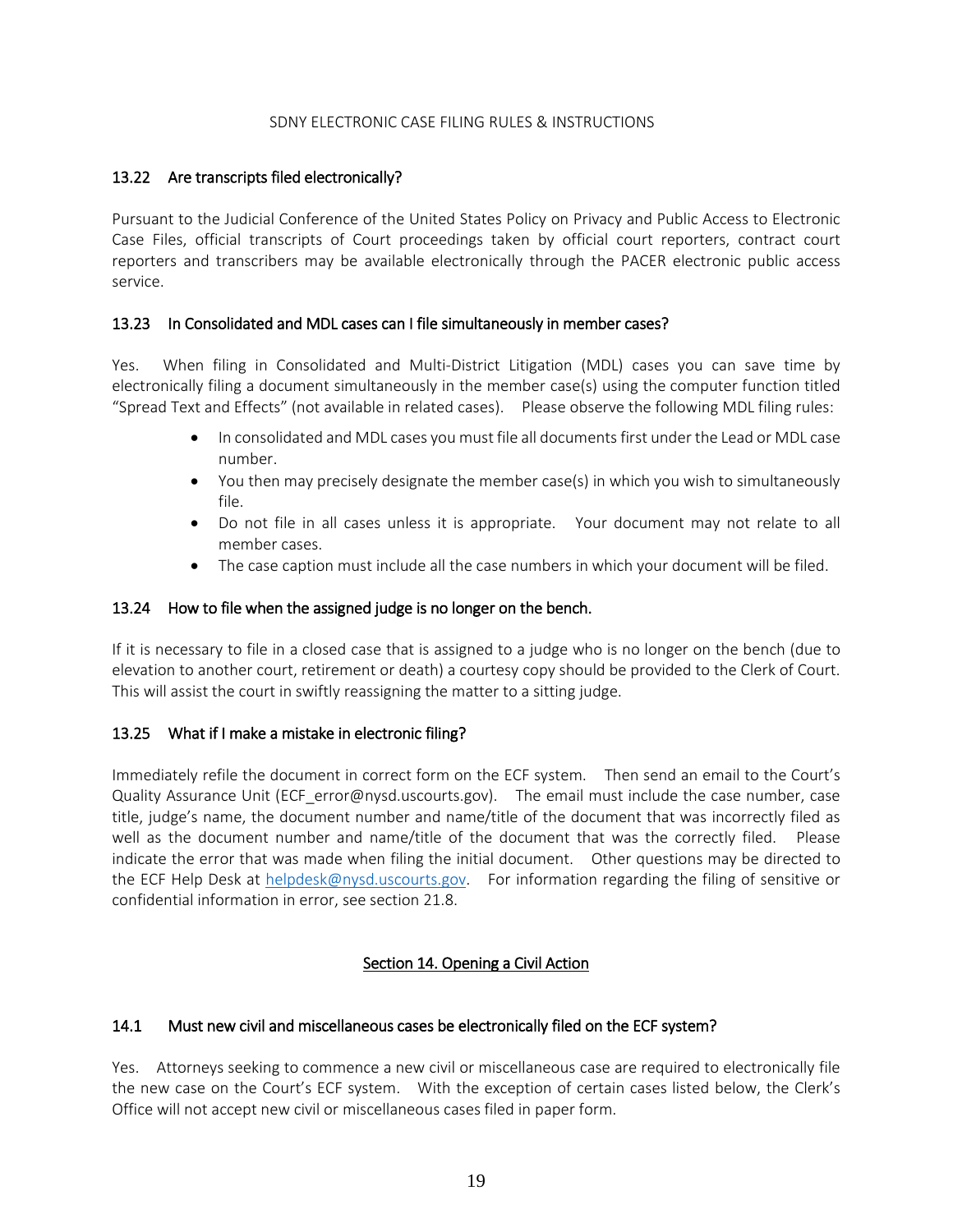Any party unable to electronically file must seek permission of the court to file in the traditional manner, on paper. Any such request made after business hours may be submitted through the night depository box maintained pursuant to [Local Civil Rule 1.1.](https://nysd.uscourts.gov/rules.php)

# 14.2 Are there cases that must not be electronically filed?

*(IMPORTANT NOTE - due to the coronavirus/COVID-19 pandemic, the requirement for in-person submission of applications for emergency relief in civil cases is temporarily suspended until further Order of the Court. See the April 1, 2020, Addendum for details.)*

Yes. The cases listed below must not be initiated electronically and must be submitted in the traditional manner, on paper, using the court's depository box located in the lobby of the U.S. Courthouse at 500 Pearl Street, New York, NY, or the U.S. Courthouse at 300 Quarropas Street, White Plains, NY.

- Cases sought to be filed under seal;
- Civil or miscellaneous cases commenced by a *pro se* party;
- *Habeas Corpus* cases filed pursuant to 28 U.S.C. §2255 (prisoner in Federal custody);
- False Claims Act cases (*Qui Tam* or "whistleblower" cases) filed pursuant to 31 U.S.C. §3729, et seq.

In the cases listed above, the filing party must, within 24 hours of filing the case, send PDF-A copies of the case initiating documents to the Clerk's Office by email. The email must include:

- (a) the case initiating document, including the case number and judge's initials;
- (b) the Civil Cover Sheet, form JS 44C/SDNY; and
- (c) a Related Case Statement (if applicable).

Email case initiating documents to: caseopenings@nysd.uscourts.gov

Each document must be in a separate PDF-A file no larger than 10 megabytes (separate large files into smaller parts if necessary, and label accordingly). The subject line of the e-mail and the name of the file should list the case number followed by a brief document description (ex. "Re: 01cv1234 JLP-complaint"). Failure to do so within 24 hours will delay adding your documents to the computerized ECF docket.

*Pro se* litigants without electronic filing privileges are exempt from that portion of this Rule that requires the party to file electronically or email documents to the Clerk's Officey.

# 14.3 How do I electronically file a new civil or miscellaneous case on the ECF system?

Directions for electronically filing a new civil or miscellaneous case may be found at [https://www.nysd.uscourts.gov/electronic-case-filing.](https://www.nysd.uscourts.gov/electronic-case-filing)

# 14.4 Are courtesy copies required?

Consult the judge's [Individual Practices](https://nysd.uscourts.gov/judges) to determine if a courtesy copiesshould be submitted to chambers.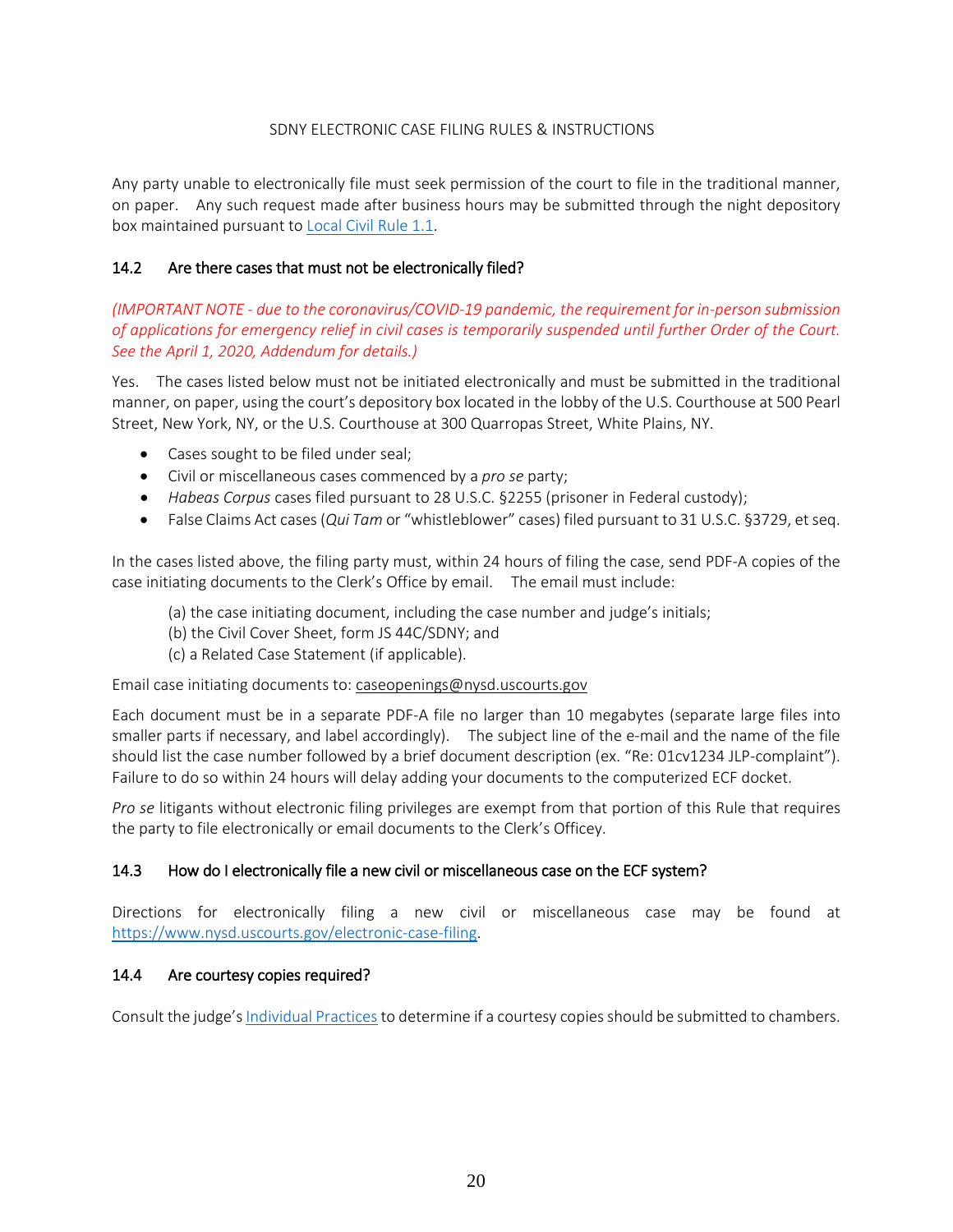# 14.5 Can a Motion to Appear Pro Hac Vice and a new civil or miscellaneous case be electronically filed simultaneously?

Yes. An attorney who is not admitted to the bar of this court who seeks to file a new civil or miscellaneous case may apply for electronic filing (ECF) privileges at [www.pacer.gov,](http://www.pacer.gov/) enabling the electronic filing of a Motion to Appear *Pro Hac* Vice and the case initiating documents.

#### 14.6 Are summonses issued electronically?

Yes. After electronically filing a new case, a party must electronically file a REQUEST FOR ISSUANCE OF SUMMONSES and attach proposed summonses in PDF format to the filing. The Clerk's Office will review the REQUEST and use the ECF system to issue summonses suitable for printing.

#### 14.7 Does the method for serving a summons and complaint remain the same?

Yes. Although new civil and miscellaneous cases must be commenced with the court through electronic filing, the method of serving a summons and complaint remains the same pursuant to Fed.R.Civ.P. 4.

#### 14.8 Am I required to deliver other documents to my adversary?

Yes. In order to alert an adversary to the requirements of Electronic Case Filing and the assigned Judge's Individual Practices you are required to send to all parties the following documents (available at [https://www.nysd.uscourts.gov\)](https://www.nysd.uscourts.gov/), either as a PDF attachment to an e-mail or in paper form: (a) Electronic Case Filing Rules & Instructions (this document); and (b) the [Individual Practices](https://nysd.uscourts.gov/judges) of the assigned Judge. *Pro se* litigants who are not Filing Users are exempt from this Rule.

#### 14.9 How is proof of service for the case initiating document filed?

Electronically file the proof of service for the case initiating document on the ECF. *[\(See section 7 –](#page-10-0) Retention [Requirements](#page-10-0)*).

*Pro se* litigants who have been granted *in forma pauperis* (IFP) status are exempt from this Rule. *Pro se* litigants who have not been granted IFP status shall deliver the original paper proof of service with summons attached to the Clerk's Office. *(See section 19 - [Service of Electronically Filed Documents](#page-25-0)*).

# 14.10 Are records from state or administrative courts electronically filed?

Where the record of an administrative or other prior proceeding must be filed with the Court, and it is voluminous, such record may be filed and served in hard copy without prior motion and order of the Court. (*See section 5 – [Attachments and Exhibits](#page-7-0)*).

#### 14.11 What if I make a mistake electronically filing a new case?

New civil and miscellaneous cases filed electronically that contain the following deficiencies may be administratively closed without prejudice and summons may not be issued unless the deficiency is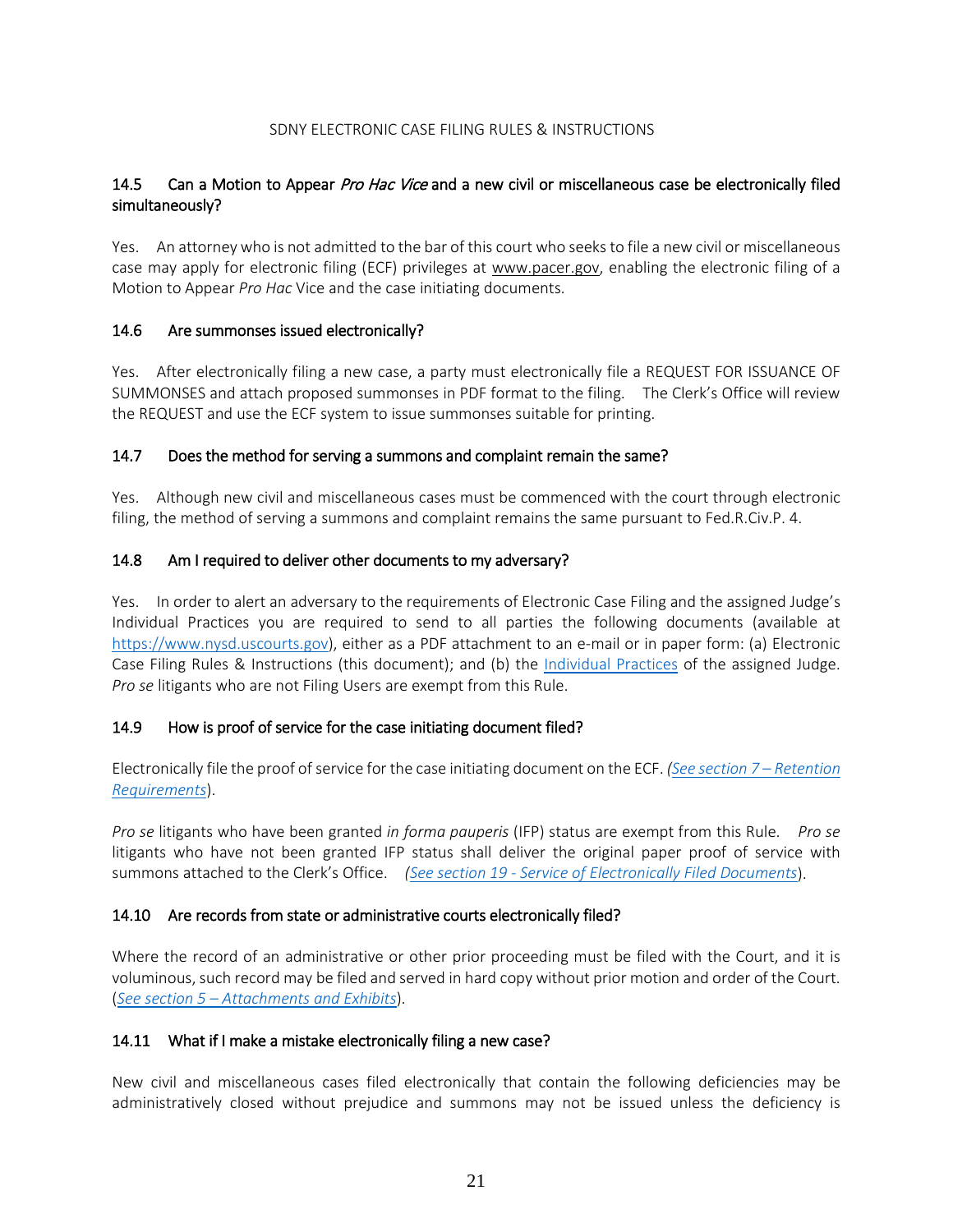corrected within five (5) days of electronic transmission by the Clerk of a Notice of Deficient Filing:

- The case initiating document contains the wrong document; an illegible or unreadable document; or no document at all; or
- The filing fee due was not paid, either in whole or in part.

Where a case is administratively closed for one of the reasons above, a filing party may seek to reopen the case after any deficiency is cured. Within 60 days after the case closing a party should file a Notice of Application to Reopen Case, describing the efforts to cure the deficiency and seeking to reopen the case. Applications to reopen such administratively closed cases filed after 60 days of closing must proceed by motion. Questions regarding other errors may be directed to the ECF Help Desk at [helpdesk@nysd.uscourts.gov](mailto:helpdesk@nysd.uscourts.gov) or by calling (212) 805-0136 during business hours.

# 14.12 What if I make a duplicate payment when electronically filing a new case?

You may request a refund of a duplicate payment by sending a letter to the Clerk of Court. The letter should include the case number, date of payment, the document associated with the payment, the pay.gov receipt number(s) and an email address where you can be reached. Do not contact your credit card company to request a refund.

# Section 15. Amended Pleadings and Motions

# <span id="page-21-0"></span>15.1 Are amended pleadings filed electronically?

Yes. After a case is opened in accordance with section 14 of these Rules, all subsequent amended complaints, intervenor complaints, third party complaints, etc. must be filed electronically on the ECF system. If an order of the court is required to file the amended pleading, the signed order must be attached to the filing as an exhibit. When filing, select only those parties the amended pleading is filed against. Filers should review the judge's Individual Practices to determine if courtesy copies are necessary.

#### 15.2 How are summonses issued when electronically filing an amended pleading?

If a party is added when electronically filing an amended pleading, a summons should be requested by electronically filing a REQUEST FOR ISSUANCE OF SUMMONS and attaching a proposed summons in PDF/A format. Where multiple parties are added, a rider may be attached to a single summons listing all new parties. In response, the Clerk's Office will electronically file a SUMMONS ISSUED event containing a summons with an electronic seal suitable for printing. Summons forms are available at [https://nysd.uscourts.gov/forms.](https://nysd.uscourts.gov/forms) A summons is not necessary when no party is added to a case.

# 15.3 What ECF Filing Event should be used to file a motion?

Use the ECF Filing Event beginning with the word "Motion". The ECF system contains over 160 separate motion Filing Events, all beginning with the word "Motion". See the [ECF Docketing Events List](https://nysd.uscourts.gov/electronic-case-filing) for a complete list of motions and supporting documents. Do not use the "Notice" filing event to file a motion.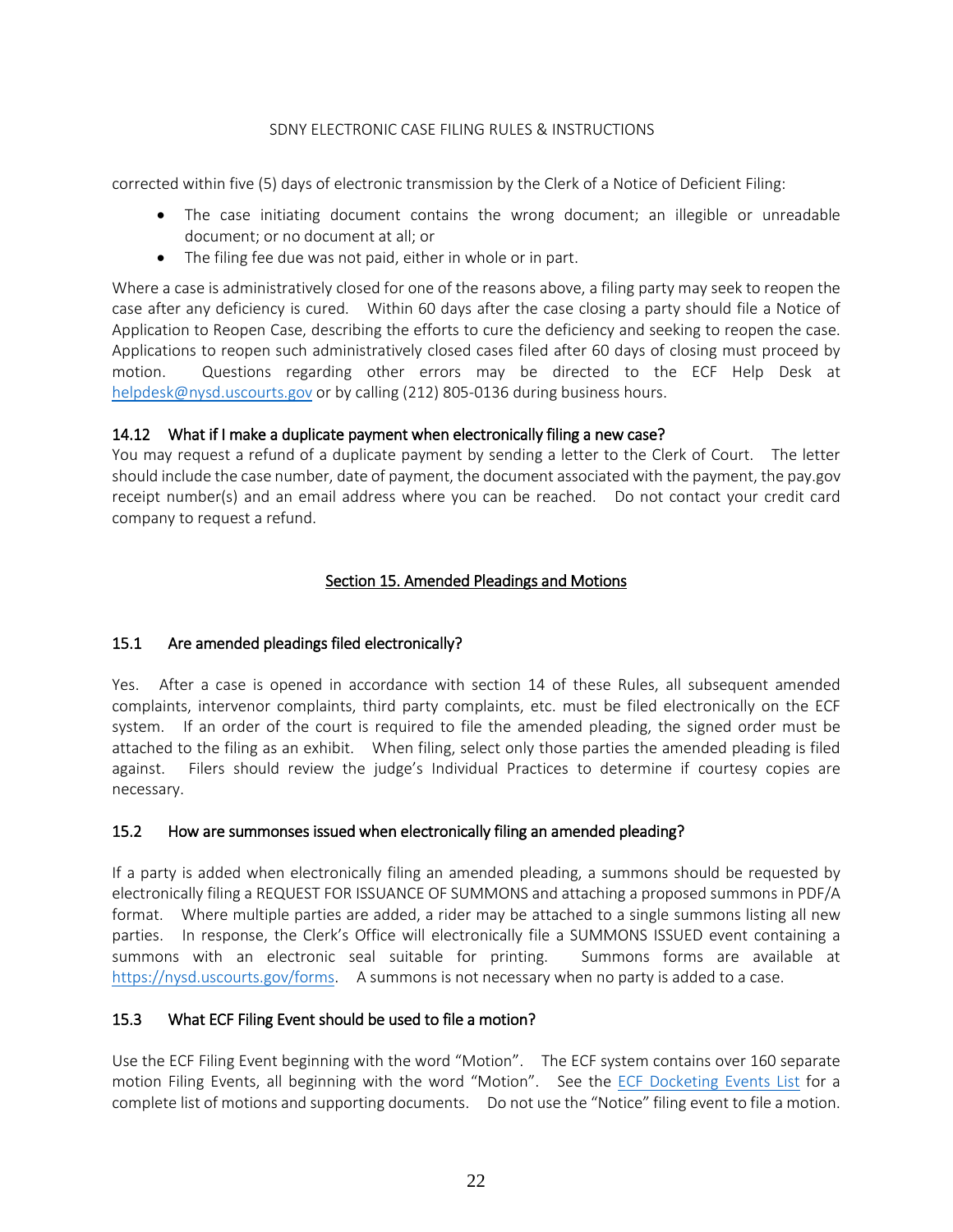# 15.4 What ECF Filing Event should be used to file supporting papers?

Use the ECF Filing Events for supporting papers found in the category "Replies, Opposition and Supporting Documents". Do not use the ECF Filing Event for Motion to file supporting papers. For example, a motion, an affidavit in support and a memorandum of law in support constitute three separate filings. Labeling each as "Motion" is incorrect and would make it appear three motions were filed instead of one.

# 15.5 How can I learn to electronically file amended pleadings and motions?

<span id="page-22-0"></span>Instructions and training information are available a[t https://www.nysd.uscourts.gov/electronic-case-filing.](https://www.nysd.uscourts.gov/electronic-case-filing)

# Section 16. Judgments

# 16.1 How do I obtain a Clerk's Certificate of Default before seeking a Default Judgment?

A Clerk's Certificate of Default is required before seeking a default judgment.

- (a) Electronically file a PROPOSED CLERK'S CERTIFICATE OF DEFAULT (form available at [https://www.nysd.uscourts.gov/forms,](https://www.nysd.uscourts.gov/forms) and
- (b) Electronically file as a separate ECF Filing Event an AFFIDAVIT or DECLARATION in support of the request.

The Clerk's Office will review the request and, where appropriate, electronically file a signed Clerk's Certificate of Default on the ECF system. After the Clerk's Certificate of Default is entered on the docket, you may then seek a Default Judgment. For a Default Judgment pursuant to Rule 55 (b)(1), please see rule 16.4 below. For a Default Judgment pursuant to Rule 55 (b)(2), consult the Individual Practices of the assigned judge to determine the appropriate method (at [https://www.nysd.uscourts.gov/judges\)](https://www.nysd.uscourts.gov/judges). If the judge's Individual Practices contain no specific rules regarding Default Judgments, follow rule 16.4 below.

# 16.2 Default Judgment brought by Motion

- (a) After the Clerk's Office enters a signed Clerk's Certificate of Default on the docket, you may electronically file a MOTION FOR DEFAULT JUDGMENT on the ECF system.
- (b) Electronically file the following documents as separate ECF Filing Events: (1) AFFIDAVIT or DECLARATION IN SUPPORT OF MOTION (include as attachments copies of the case initiating document and the proof of service); (2) STATEMENT OF DAMAGES (unless requesting an inquest); and (3) a PROPOSED DEFAULT JUDGMENT using the Filing Event found under PROPOSED ORDERS.
- (c) Electronically file proof of service for the Motion for Default Judgment.

# 16.3 Default Judgment brought by Order to Show Cause (O.S.C.)

(a) After the Clerk's Office enters a signed Clerk's Certificate of Default on the docket (see Rule 16.1) you may electronically file a PROPOSED ORDER TO SHOW CAUSE WITHOUT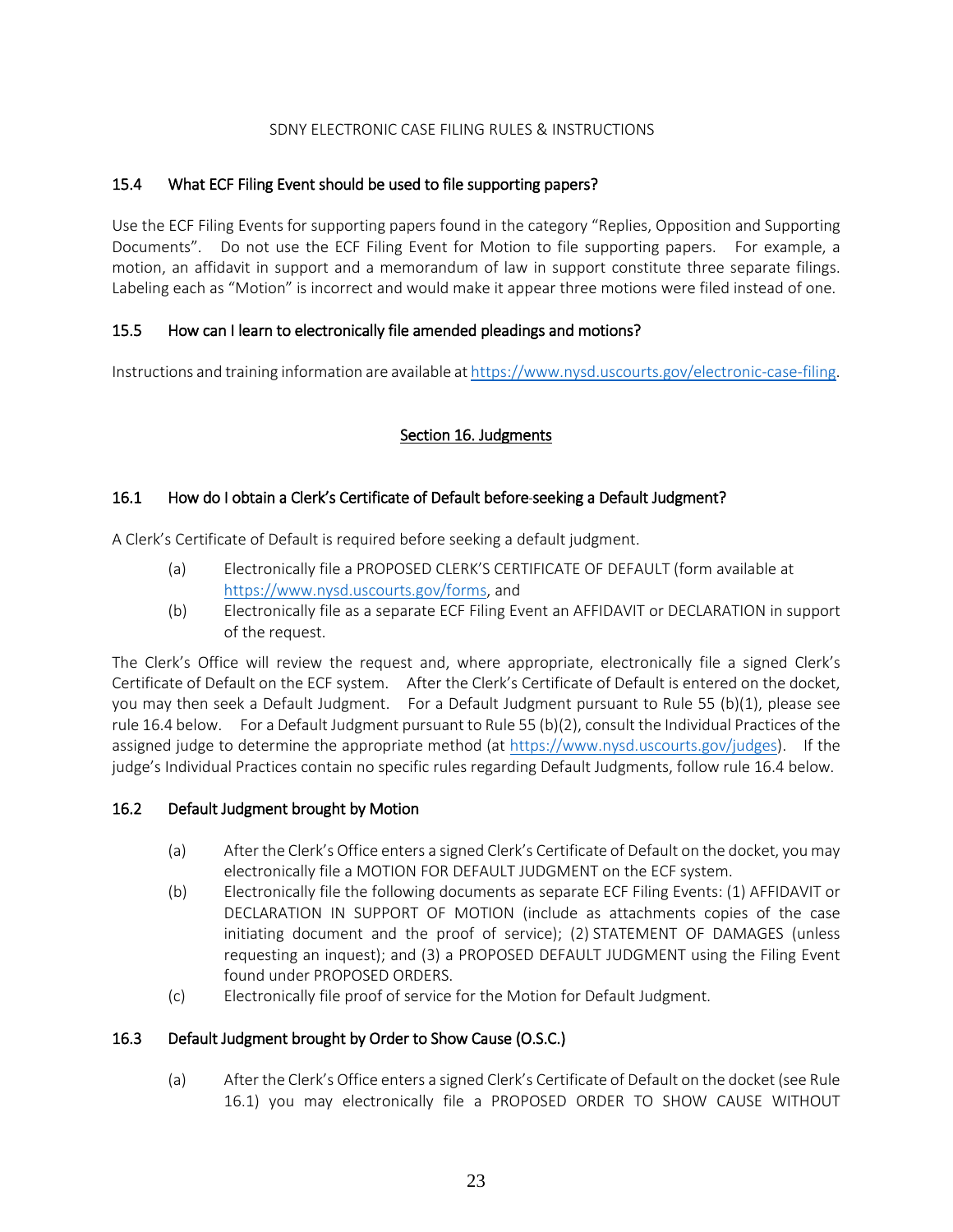EMERGENCY RELIEF using the Filing Event found under PROPOSED ORDERS.

- (b) Electronically file the following documents as separate ECF Filing Events (1) the AFFIDAVIT or DECLARATION in Support (include as attachments copies of the case initiating document and the proof of service); (2) a STATEMENT OF DAMAGES (unless requesting an inquest); and (3) a PROPOSED DEFAULT JUDGMENT using the Filing Event found under PROPOSED ORDERS.
- (c) Electronically file proof of service for the signed O.S.C.

# 16.4 Default Judgment

Where a judge's Individual Practices contain no specific rules regarding default judgments you may proceed by directly seeking a default judgment.

- (a) After the Clerk's Office enters a signed Clerk's Certificate of Default on the docket (see Rule 16.1) you may electronically file a PROPOSED DEFAULT JUDGMENT using the Filing Event found under PROPOSED ORDERS.
- (b) Electronically file the following documents as separate ECF Filing Events (1) the AFFIDAVIT or DECLARATION in Support (include as attachments copies of the case initiating document and the proof of service); and
	- (2) a STATEMENT OF DAMAGES (unless requesting an inquest).

# 16.5 How do I file a Satisfaction of Judgment?

Electronically file a PROPOSED SATISFACTION OF JUDGMENT on the ECF system (form available at [https://www.nysd.uscourts.gov/forms\)](https://www.nysd.uscourts.gov/forms).

# 16.6 How do I request an Abstract of Judgment?

Electronically file a PROPOSED ABSTRACT OF JUDGMENT on the ECF system. (Form available at [https://www.nysd.uscourts.gov/forms\)](https://www.nysd.uscourts.gov/forms). A filing fee is required and must be paid on-line during this filing. The Clerk's Office will review the request and, where appropriate, issue an Abstract of Judgment.

# 16.7 How do I register a judgment from this district in another district court?

Electronically file a PROPOSED CERTIFICATION OF JUDGMENT TO BE REGISTERED IN ANOTHER DISTRICT on the ECF system. (Form AO 451 is available a[t https://www.nysd.uscourts.gov/forms\)](https://www.nysd.uscourts.gov/forms). A filing fee is required and must be paid on-line during this filing. The Clerk's Office will review the request and, where appropriate, issue a Clerk's Certification of a Judgment to be Registered in Another District.

# Section 17. Appeals

# <span id="page-23-0"></span>17.1 How do I file a Notice of Appeal in a civil or miscellaneous case?

In civil and miscellaneous cases Filing Users must electronically file any Notice of Appeal through the ECF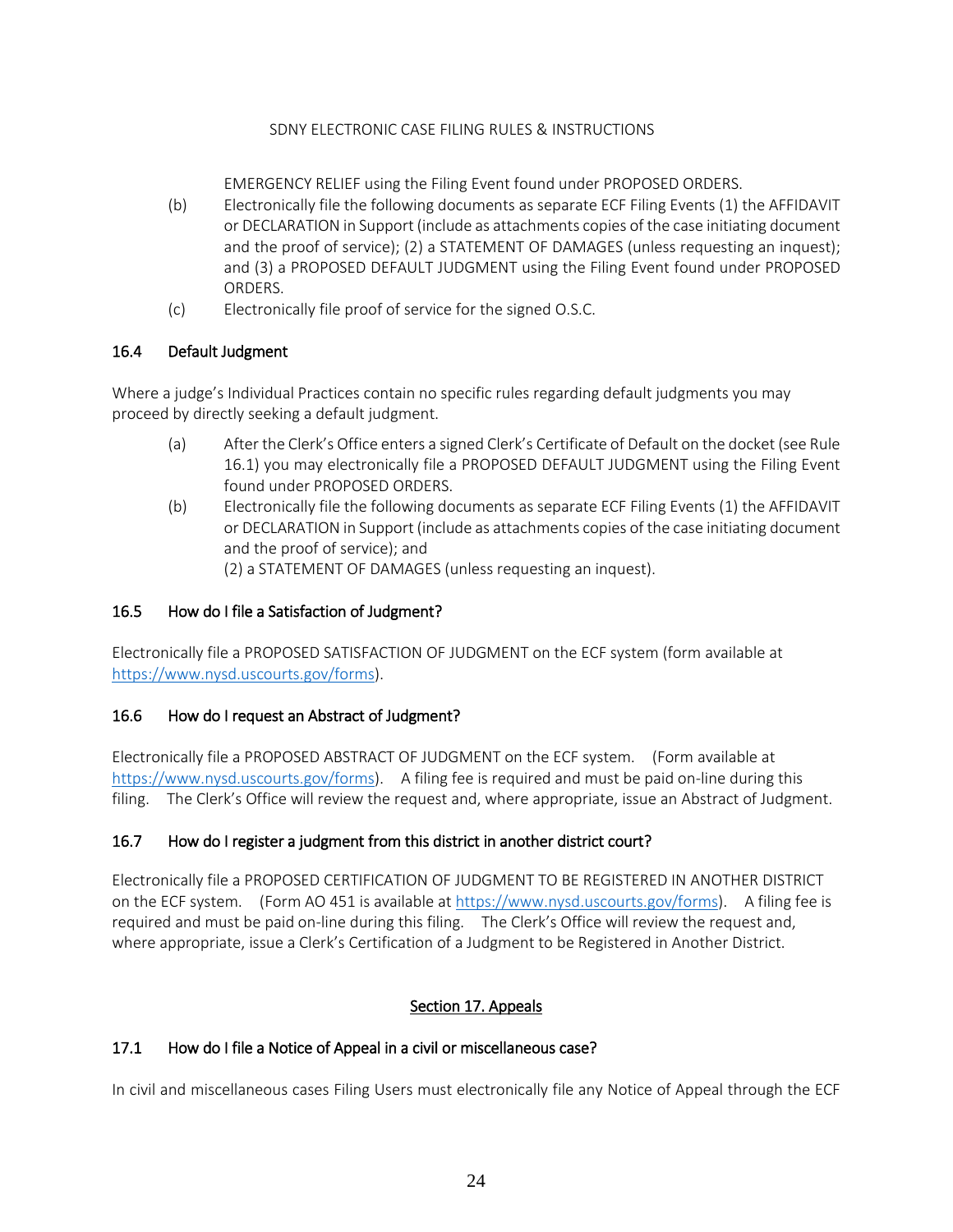system. The fee is paid on-line through the ECF system. Instructions and training are available at [https://www.nysd.uscourts.gov/electronic-case-filing.](https://www.nysd.uscourts.gov/electronic-case-filing)

*Pro se* litigants who are not Filing Users are exempt from that portion of this Rule that requires litigants to electronically file the Notice of Appeal. The Clerk's Office will scan and electronically file all proper appellate papers received from *pro se* litigants who are not Filing Users.

#### 17.2 How do I file a Notice of Appeal in a criminal case?

A Notice of Appeal in a criminal case must be filed in the traditional manner on paper either at the courthouse or by mail. Include the filing fee if necessary.

#### Section 18. Non-Electronic Documents

#### <span id="page-24-0"></span>18.1 In an ECF case, are there documents that should not be electronically filed?

*(IMPORTANT NOTE - due to the coronavirus/COVID-19 pandemic, the requirement for in-person submission of applications for emergency relief in civil cases is temporarily suspended until further Order of the Court. See the April 1, 2020, Addendum for details.)*

Yes. The documents listed below must not be filed electronically and must be submitted in the traditional manner, on paper, using the court's depository box located in the lobby of the U.S. Courthouse at 500 Pearl Street, New York, NY, or the U.S. Courthouse at 300 Quarropas Street, White Plains, NY.

- Sealed documents in criminal cases;
- Sealed documents in civil cases directed to judges who don't permit electronic filing under seal;
- Consent to Proceed Before U.S. Magistrate Judge (Fed. R. Civ. P. § 73), see below;
- Writ of Execution, see below;
- Surety bonds, see below;
- Proposed orders in criminal cases, see below; and
- Notices of Appeal in criminal cases, see section 17;

#### 18.2 Is an Order to Show Cause that includes a Temporary Restraining Order filed electronically?

*(IMPORTANT NOTE - due to the coronavirus/COVID-19 pandemic, the requirement for in-person submission of applications for emergency relief in publicly filed civil and miscellaneous cases is temporarily suspended until further Order of the Court. See the April 1, 2020, Addendum to these Rules for details.)*

Yes. A person wishing to file a proposed Order to Show Cause that includes a Temporary Restraining Order or other proposed order for emergency relief in a publicly filed case must:

- (a) Electronically file the application in a pending case through the court's ECF system; then
- (b) Telephone the Clerk's Office at (212) 805-0140 to alert the court to your application.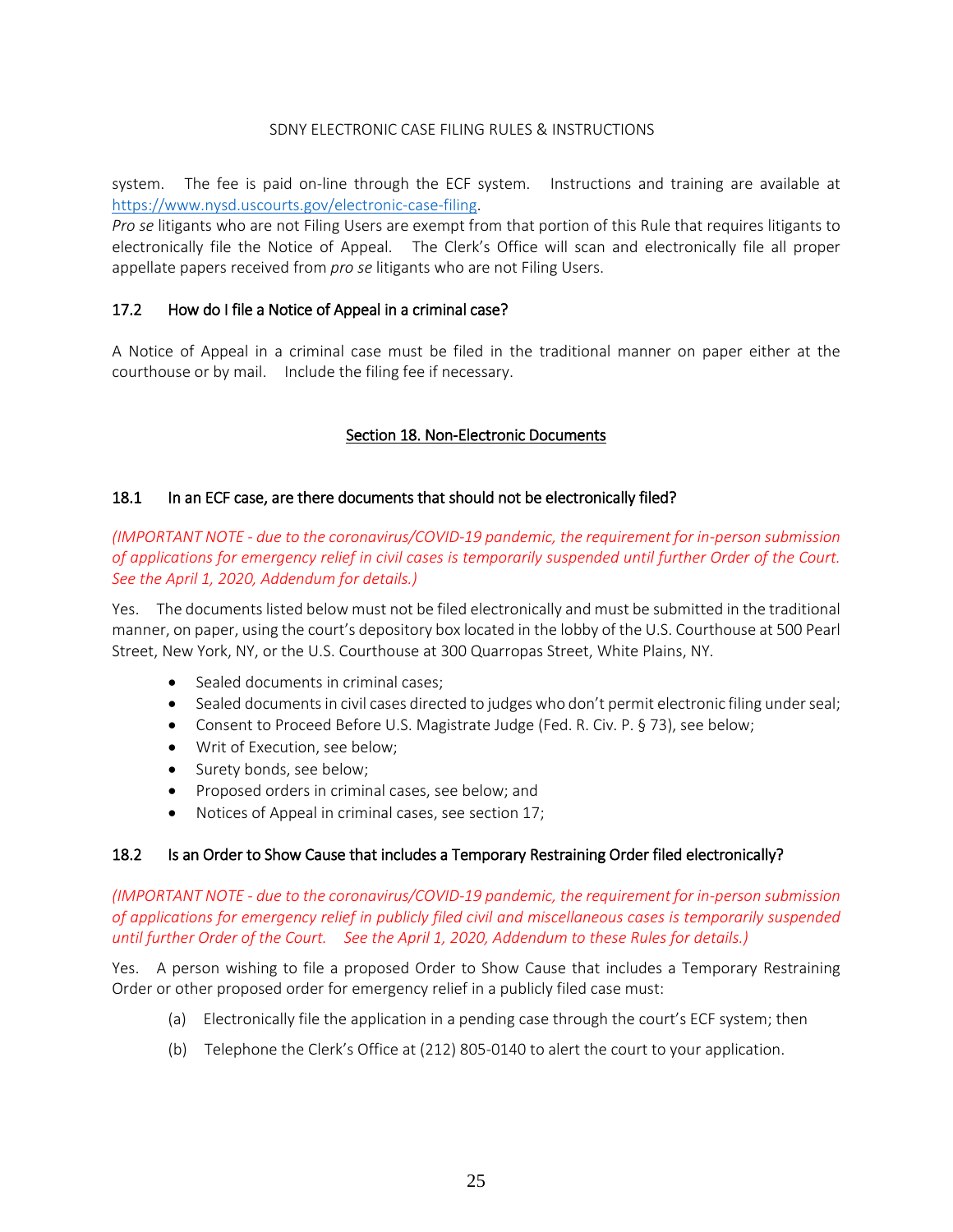Applicants may use the ECF Filing Events titled MOTION TO SHOW CAUSE, PROPOSED ORDER TO SHOW CAUSE WITH EMERGENCY RELIEF, MOTION FOR TEMPORARY RESTRAINING ORDER and PROPOSED TEMPORARY RESTRAINING ORDER.

[Note, a proposed Order to Show Cause without emergency relief must be electronically filed using the ECF Filing Event PROPOSED ORDER TO SHOW CAUSE WITHOUT EMERGENCY RELIEF.]

Supporting documents must be separately filed, electronically and contemporaneously, through the court's ECF system. Any opposition must also be filed electronically through the court's ECF system. (If necessary, see section 6 for information regarding filing under seal.)

If oral argument is required by the Court, any order issued in response to such application will detail procedures for such a hearing.

*Pro se* parties without electronic filing privileges are exempt from the requirement to file electronically through the ECF system. Such pro se parties may submit documents for filing by email (see April 1, 2020, Addendum for details).

#### 18.3 Is a Consent to Proceed Before a U.S. Magistrate Judge filed electronically?

No. A CONSENT TO PROCEED BEFORE A U.S. MAGISTRATE JUDGE pursuant to 28 U.S.C. §636(c) and Fed. R. Civ. P. § 73, may be sent to the Clerk's Office by U.S. Mail or by email to judgments@nysd.uscourts.gov. Only consent forms with the original signatures of all parties may be forwarded to the judge. The form is available at [https://nysd.uscourts.gov/forms.](https://nysd.uscourts.gov/forms)

*Pro se* litigants who are not Filing Users are exempt from that portion of this Rule that permits litigants to send documents by email and shall deliver documents to the Clerk's Office in paper form.

#### 18.4 Is a Writ of Execution filed electronically?

No. A WRIT OF EXECUTION must be submitted to the Clerk's Office in paper form and include an original signature from the attorney. The Writ may be mailed to the Orders and Judgments Clerk with a stamped, self-addressed return envelope, or hand delivered. The Writ of Execution form is available at [https://nysd.uscourts.gov/forms.](https://nysd.uscourts.gov/forms)

#### 18.5 Are Proposed Orders in Criminal Cases filed electronically?

No. In criminal cases, proposed orders must not be filed electronically but should be submitted to chambers directly, outside of the ECF system.

#### 18.6 Are surety bonds filed electronically?

<span id="page-25-0"></span>No. Surety bonds are filed in the traditional manner on paper. Include a copy of the Court's Order regarding the bond.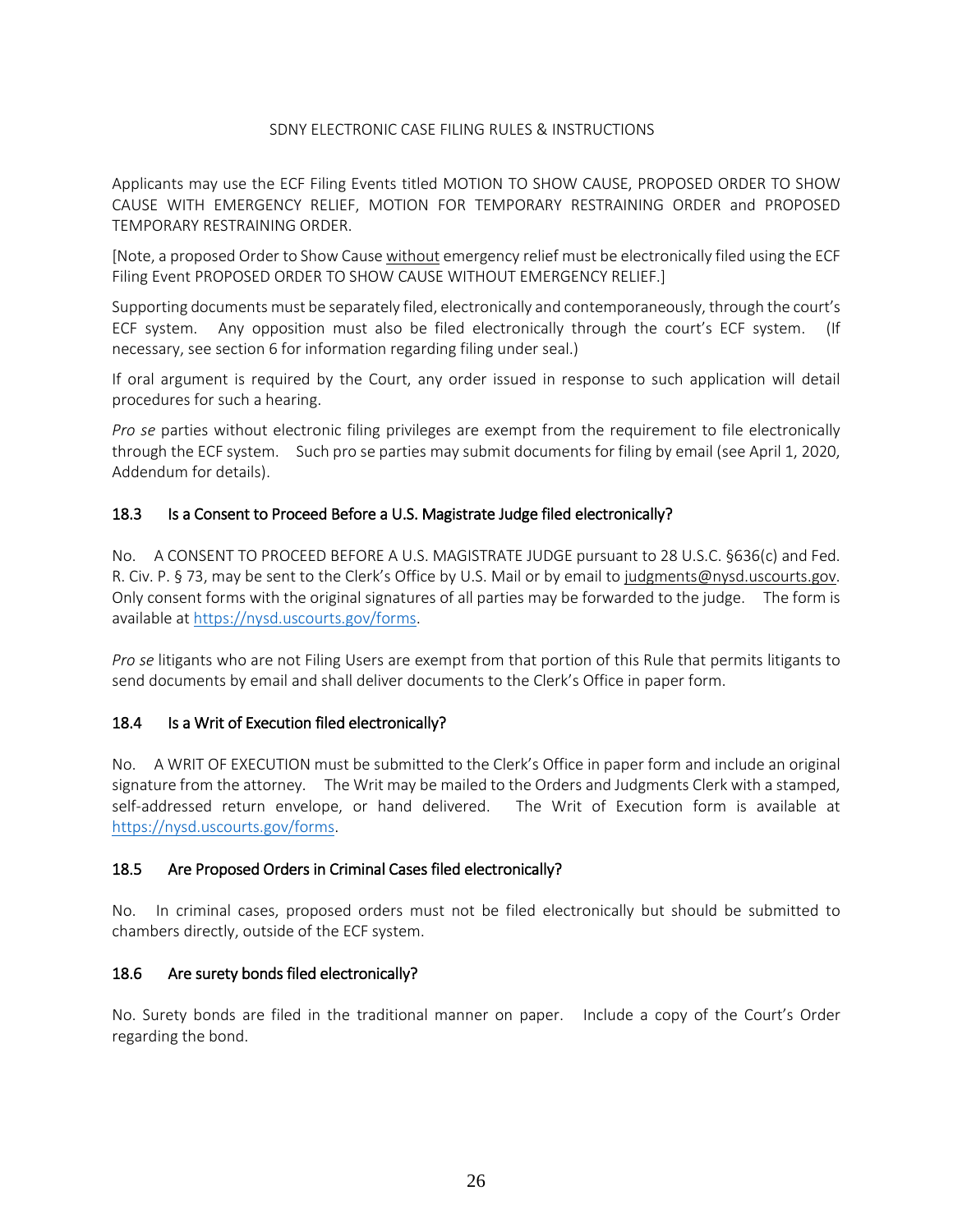# Section 19. Service of Electronically Filed Documents

## <span id="page-26-0"></span>19.1 How is service accomplished for electronically filed documents?

Filing and Receiving Users who have appeared in the case will receive a Notice of Electronic Filing (NEF) by e-mail whenever there is case activity. The NEF constitutes service upon all Filing and Receiving Users. A hyperlink to a PDF image of any electronically filed document will be included (not all activity includes a PDF document). The Clerk's Office will no longer mail paper copies of court-initiated documents to Filing and Receiving Users. The Clerk's Office will mail copies of all court-initiated documents to *pro se* parties who have not registered as Filing or Receiving Users. *(See section 9 - [Service of Documents by Electronic](#page-11-1)  [Means\)](#page-11-1).*

#### 19.2 Am I required to serve a paper copy of an electronically filed document?

Possibly. In cases assigned to the ECF system, if all parties receive a NEF, service is complete upon transmission of the NEF by the Court, and you are not required to serve a paper copy.

If any party does not receive a NEF, you are required to accomplish service on that party in the traditional manner, in paper form. Then you must electronically file proof of service (see below). The NEF receipt will inform you who will receive notice of the filing "electronically" (by e-mail from the Court) and who will receive notice "by other means" (traditional service in paper form). (*See section 9 - [Service of Documents](#page-11-1)  [by Electronic Means](#page-11-1)*).

# 19.3 Am I required to electronically file proof of service in an ECF case?

Only two circumstances require the electronic filing of proof of service in an ECF case:

- (a) Proof of service for the case initiating document must be electronically filed on the ECF system, and
- (b) Proof of service must be electronically filed any time a party is served with a paper document.

*Pro se* parties who are not Filing Users are exempt from that portion of this Rule requiring proof of service to be filed electronically. (*See section 9 - [Service of Documents by Electronic Means](#page-11-1)*).

#### 19.4 Is a filing timely if it is completed before midnight?

Yes. Filing must be completed before midnight local time where the Court is located in order to be considered timely filed that day. (*See section 3 - Consequences of Electronic Case Filing*).

#### 19.5 Do I receive a receipt when I file electronically?

Yes. When an electronic filing is successful the final screen will display a Notice of Electronic Filing (NEF), or filing receipt. The NEF indicates what was filed, by whom, when it was filed and if a document number was assigned on the docket sheet. If you do not see the NEF screen your filing may not have been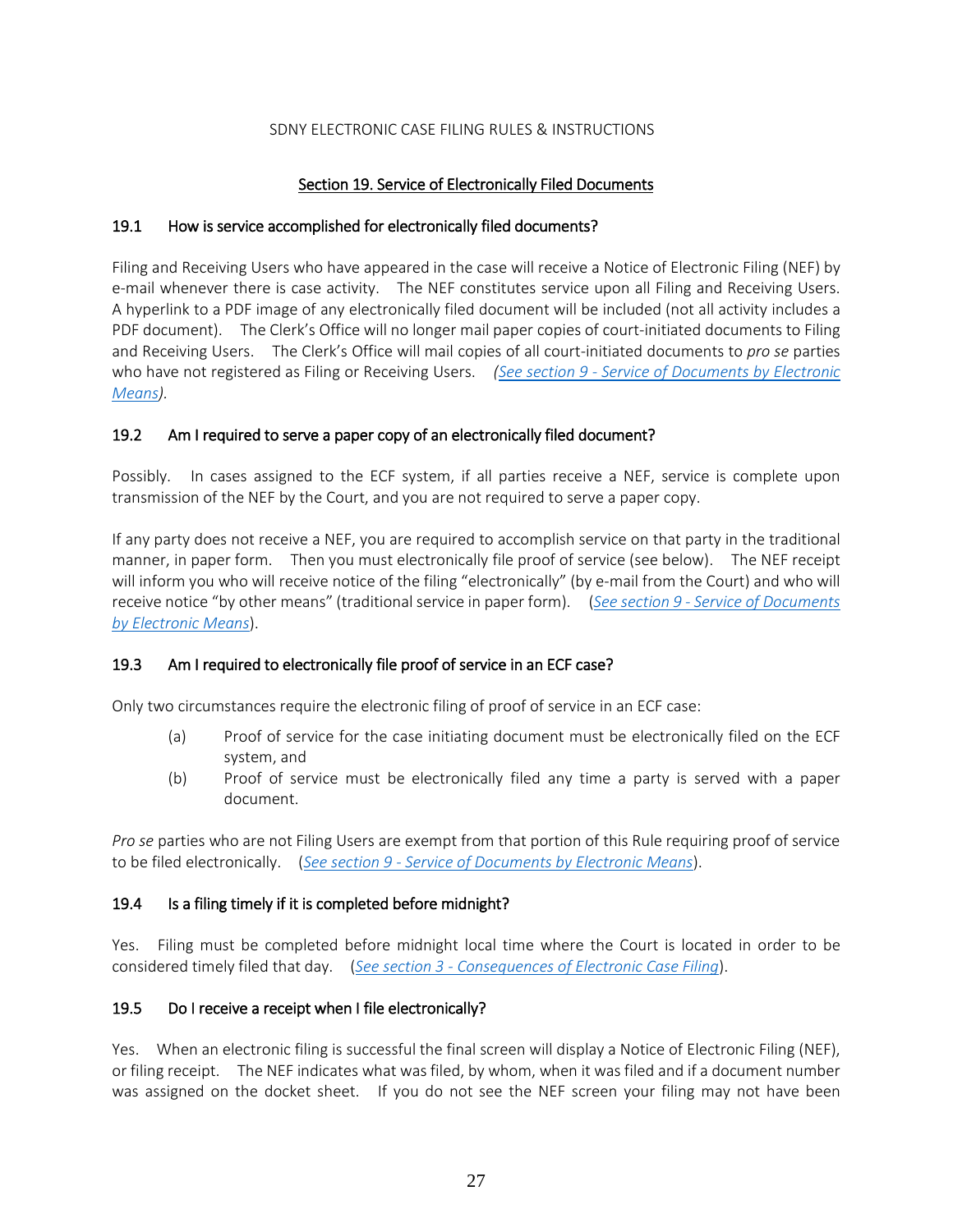successful, and you are advised to check the docket sheet.

#### 19.6 Should I routinely view the docket sheet in my case?

Yes. Although service is accomplished in ECF cases by an e-mail sent by the Court, e-mail is not infallible and you risk missing an e-mail message. It remains the duty of Filing and Receiving Users to maintain current contact information with the court and PACER and to review regularly the docket sheet of the case. Filing Users are obligated to immediately bring to the attention of the court any unauthorized filings. (*[See](#page-11-1)  section 9 - [Service of Documents by Electronic Means](#page-11-1)*).

# Section 20. Attorney Appearances

#### <span id="page-27-0"></span>20.1 How does an attorney's name appear on the docket sheet?

When a new civil case is electronically filed on the ECF system, the name of the filing attorney will appear on the docket sheet as attorney of record. Any co-counsel wishing to appear must electronically file a Notice of Appearance.

If the new civil case is one that must be filed in hard copy form (see Rule 14.2), the Clerk's Office will open the case on the ECF system and add the name of each attorney that appears below the signature line of the case-initiating document.

In a pending case, an attorney may use his or her ECF account to electronically file a Notice of Appearance on his or her own behalf but not on behalf of another attorney.

An attorney responding to a filing must add his or her own name to the docket sheet the first time he or she appears in the case. When electronically filing the first document, the responding attorney must: (a) click to create an "Association" with the client (i.e. represent the client); (b) ensure the "Notice" box is checked to receive electronic notice of case activity; and (c) click the "Lead" attorney box if applicable.

# 20.2 If the attorney's name is on the docket sheet why doesn't the attorney receive e-mail notification of filings?

It could be because the attorney's name was added to the docket sheet before the attorney obtained electronic filing (ECF) privileges from this court. In that case the attorney's name and firm address will appear at the top of the docket sheet, but the e-mail address will be missing. If this is the case the solution is to obtain electronic filing (ECF) privileges at  $https://www.pacer.gov/$ . Or it could be because the attorney filed a Notice of Appearance but failed to check the "Notice" box when creating an association with the client. In this case, contact the ECF Help Desk a[t helpdesk@nysd.uscourts.gov,](mailto:helpdesk@nysd.uscourts.gov) or call (212) 805-0136 during business hours. (*See section 24 - [ECF Help Desk and Training](#page-32-0)*).

# 20.3 How do I file a Notice of Appearance in an ECF case?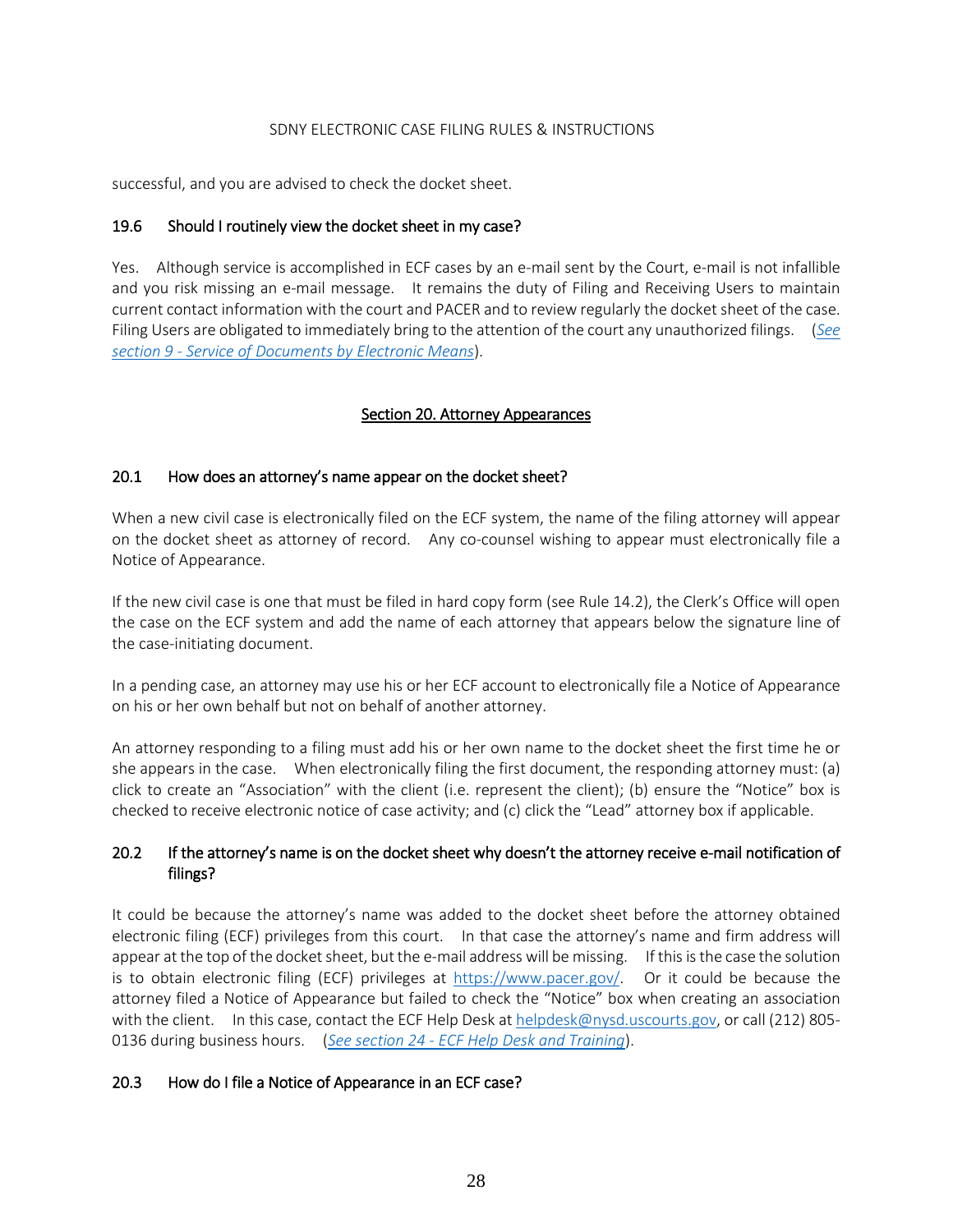An attorney who joins a case already in progress must electronically file a Notice of Appearance. When electronically filing the Notice of Appearance, the attorney must: (a) click to create an "Association" with the client (i.e., represent the client); (b) ensure the "Notice" box is checked to receive electronic notice of case activity; and (c) click the "Lead" attorney box if applicable. Please note the ECF system will not allow an attorney to file electronically a Notice of Appearance on behalf of another attorney. The Notice of Appearance and the ECF password must belong to the same attorney. (*See section 2 – Eligibility and Registration*).

# 20.4 How do I file a Motion to Appear Pro Hac Vice in an ECF case?

To file a Motion for Admission *Pro Hac Vice* on your own behalf you must:

- (a) At [www.pacer.gov,](https://www.pacer.gov/) apply for *pro hac vice* electronic filing privileges; and
- (b) on the S.D.N.Y. ECF system, electronically file a Motion to Appear *Pro Hac Vice* in the appropriate case and pay the required fee. A sponsoring attorney is not required.

When a sponsoring attorney moves (files) a *Pro Hac Vice* Motion on behalf of an attorney applicant, the sponsoring attorney must notify the attorney applicant when the order has been signed granting *Pro Hac Vice* motion. The attorney applicant must, upon granting of the order, immediately obtain a PACER account, pay the required fee and file a Notice of Appearance online through the court's ECF system. A separate *Pro Hac Vice* Motion is required for each attorney applicant.

For complete *pro hac vice* instructions go to the Attorney tab of the court's website at [https://nysd.uscourts.gov/attorney/prohac.](https://nysd.uscourts.gov/attorney/prohac)

# 20.5 Must I seek formal admission to this court when my case is transferred as part of a Multidistrict Litigation (MDL) case?

No. Any attorney of record in any action transferred under 28 U.S.C. § 1407 may continue to represent his or her client in any district court of the United States to which such action is transferred. Parties are not required to obtain local counsel [\(Rules of Procedure of the U.S. Panel on Multidistrict Litigation,](https://www.jpml.uscourts.gov/rules-procedures) Section I, Rule 2.1(c)).

A CM/ECF account from this court will be required. Apply for a CM/ECF account a[t pacer.gov](https://www.pacer.gov/) by selecting the MDL option under the attorney admission/e-filing registration link on the Manage My Account page. Include the MDL number. No fee will be required.

#### 20.6 Am I required to notify the Court and PACER when my contact information changes?

Yes. To ensure communications from the court reach all parties, filing parties are required to notify the court and PACER of any changes in contact information. Attorneys must file a Notice of Change of Address in every pending case. For more information go t[o https://www.nysd.uscourts.gov.](https://www.nysd.uscourts.gov/forms?field_form_category_target_id=23&title=&sort_by=title) A *pro se* party must notify the court of any changes in contact information, whether or not the party is a Filing or Receiving User, by submitting a [Notice of Change of Address for](https://nysd.uscourts.gov/node/823) *Pro Se* Litigants form.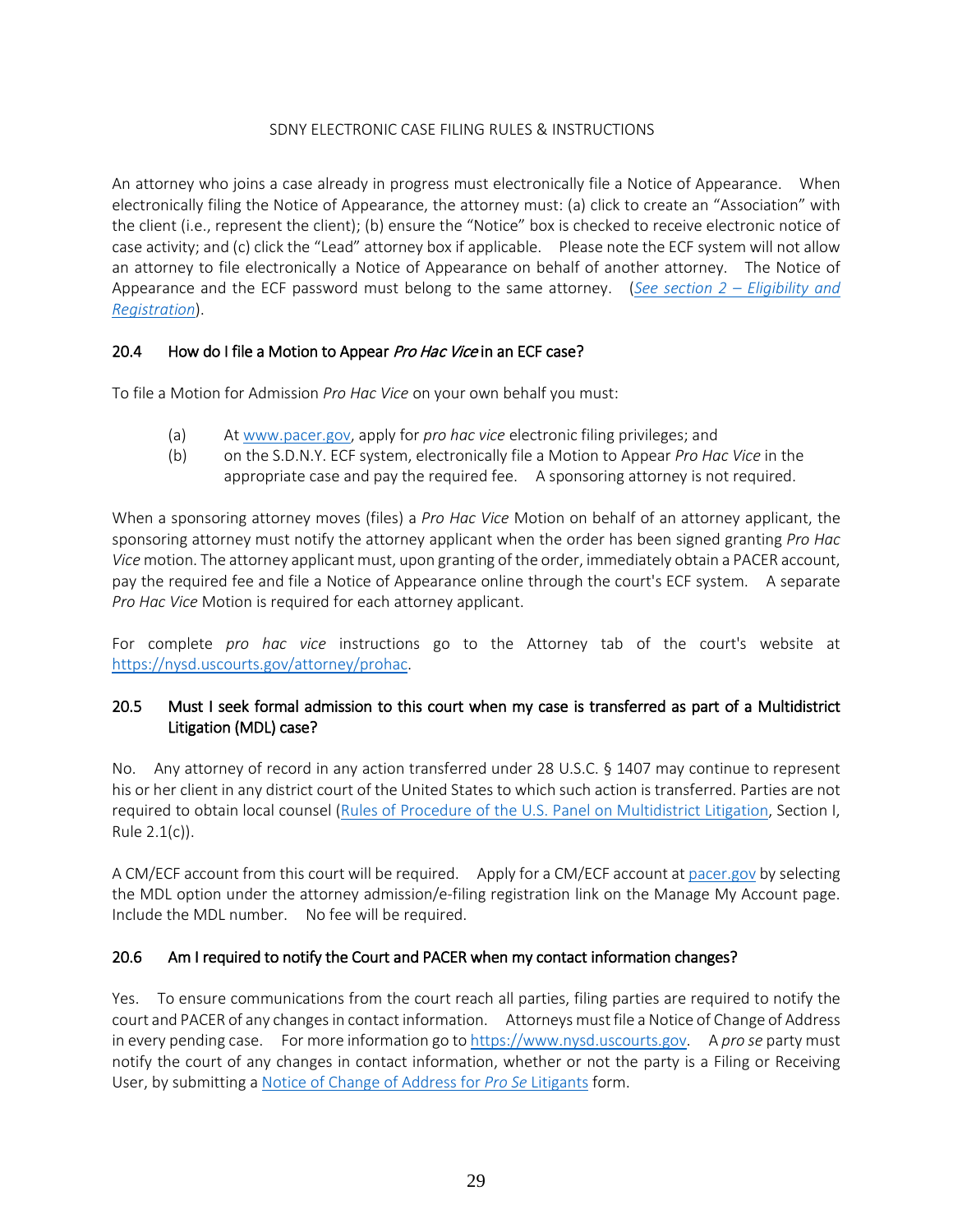# 20.7 Can I specify additional e-mail addresses to receive notification of activity in my cases?

Yes. You can add alternate e-mail addresses in the ECF system in Utilities, Maintain Your Account, and Email Information.

#### 20.8 Can I receive electronic notification of activity in cases where I do not represent a party?

<span id="page-29-0"></span>Yes. You can add a case to your e-mail notification list on the ECF system even if you don't represent a party to the case. Click on Utilities, Maintain Your Account, and E-mail Information.

# Section 21. Privacy and Public Access to ECF Cases

#### 21.1 Has electronic filing expanded public access to documents?

Yes, documents filed electronically on the ECF system are more widely available than ever before. Electronic documents can now be viewed over the Internet by anyone with a PACER account. In order to protect people's privacy and reduce the threat of identity theft, parties should be cautious when filing sensitive information.

#### 21.2 Who is responsible for redacting sensitive information from filed documents?

It is the sole responsibility of counsel and the parties to be sure that all documents comply with the rules of this Court requiring redaction of personal identifiers. Neither the judge nor the Clerk of Court will review documents for compliance with these rules.

#### 21.3 Am I required to redact certain sensitive information in a document?

Yes. Amendments to Federal Rule of Civil Procedure 5.2 and Criminal Procedure 49.1 require that personal identification information be redacted from documents filed with the Court. You should not include sensitive information in any document filed with the Court unless such inclusion is necessary and relevant to the case. A party wishing to file a document containing the personal data identifiers listed below must file a redacted version in the public file:

In all cases:

- Social Security Numbers: include only the last four digits of the number.
- Names of Minor Children: include only the initials of the child.
- Dates of Birth: include only the year.
- Financial Account #'s: include only the last four digits of these numbers.

In criminal cases:

• Home Addresses: include only the City and State.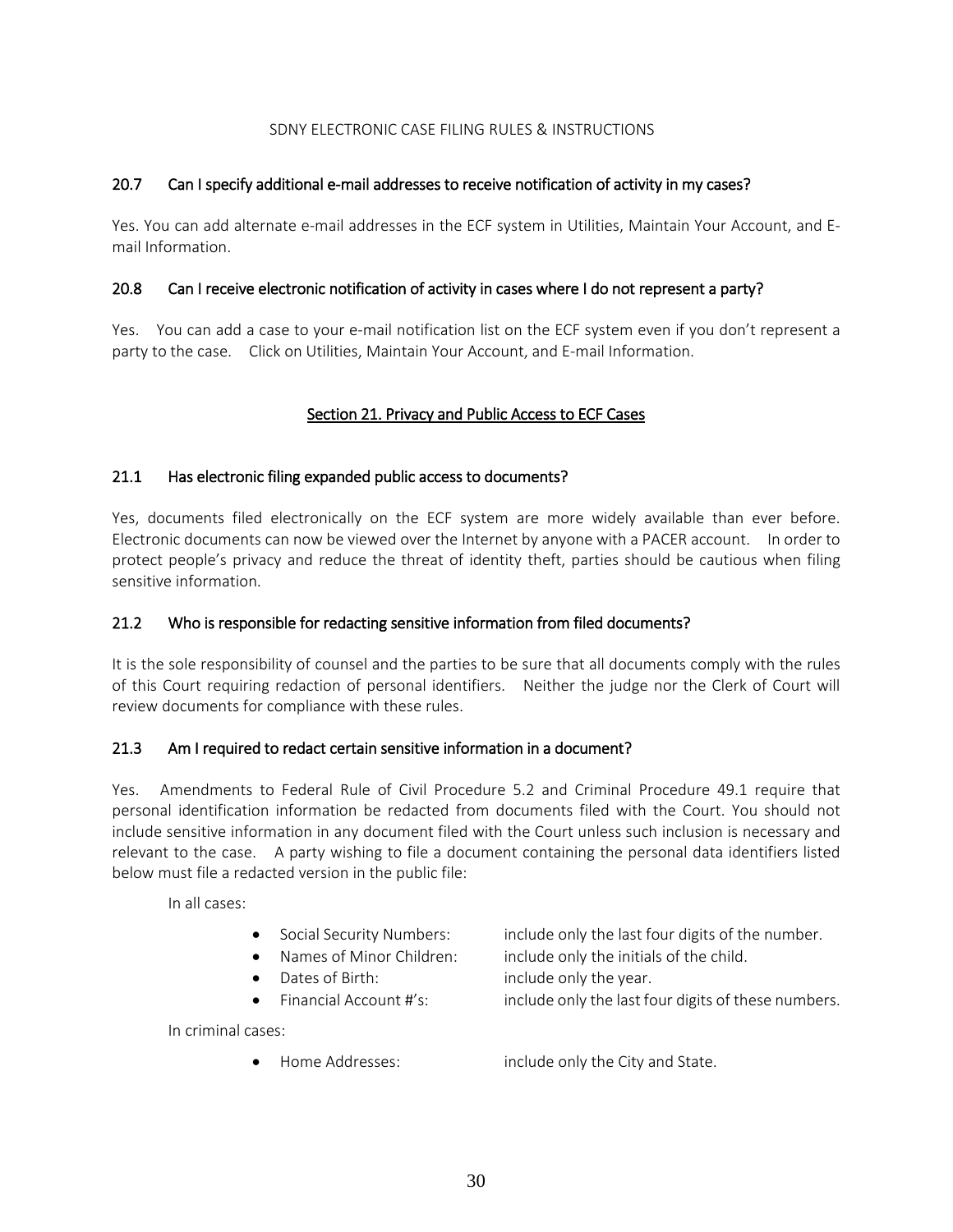# 21.4 Is there other sensitive information that I should consider redacting?

- Yes. Caution should be exercised when filing documents that contain the following:
	- Personal identifying numbers (PIN #'s), such as a driver's license number
	- Medical records, treatment and diagnosis
	- Employment history
	- Individual financial information
	- Proprietary or trade secret information
	- Information regarding an individual's cooperation with the government

#### 21.5 Am I required to file sensitive information under seal?

No. In addition to the redacted public filing a party may, but is not required to, file the personal data identifiers listed above by filing under seal. You may file under seal either: (a) a reference list or (b) an original, unredacted version of the document.

If you find it necessary to file sensitive information, the Court prefers a reference list to the filing of a complete document. The reference list shall contain the complete personal data identifier(s) and the redacted identifier(s) used in its (their) place in the filing. The reference list may be amended as of right.

#### 21.6 Who should maintain custody of original unredacted documents?

Parties are responsible for maintaining possession of original, unredacted documents, and information redacted from publicly filed documents. The Court may later require counsel to furnish the unredacted information.

#### 21.7 What if I mistakenly file sensitive or confidential information?

- (a) Contact the ECF Help Desk via email at helpdesk@nysd.uscourts.gov. The subject line should include the words "Emergency Sealing Request". The filing will be temporarily sealed and made inaccessible to PACER users. The suggested hours for the electronic filing of sealed documents are 8:30 AM – 4:00 PM, Monday through Friday, excluding holidays, when court staff are available to assist with any difficulties you may encounter. If the request for assistance is received after business hours, it will be addressed the next business day.
- (b) After notifying the ECF Help Desk, the filing party must ask the presiding judge, in writing, for the filing to be formally sealed by the Court.
- (c) Electronically file a redacted version of the mistaken filing.

# Section 22. Electronic Filing (ECF) Privileges

# <span id="page-30-0"></span>22.1 To file electronically do I need electronic filing (ECF) privileges for the United States District Court for the Southern District of New York?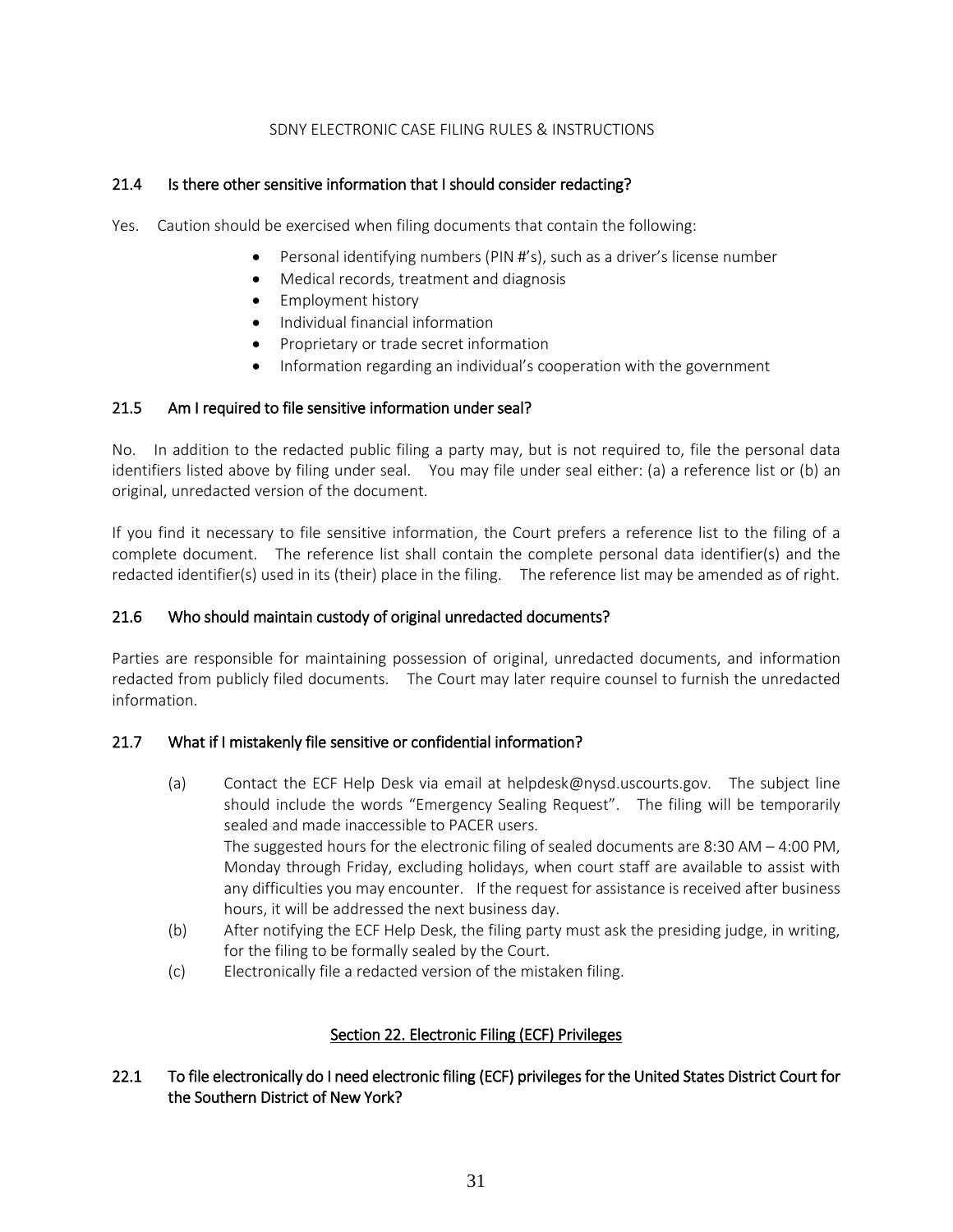Yes. To file electronically in this court, you must have electronic filing (ECF) privileges issued by the U.S. District Court for the Southern District of New York. ECF accounts are available to attorneys in good standing and *pro se* parties granted permission to file electronically. To obtain electronic filing (ECF) privileges go to [https://www.pacer.gov/.](https://www.pacer.gov/) Protect the security of your password. *(See section 2 – Eligibility and Registration)*.

# 22.2 How do I obtain electronic filing (ECF) privileges if I am already admitted to the bar of this Court?

An attorney admitted to the bar of this court may register for electronic filing (ECF) privileges ("E-File Registration Only") at [https://www.pacer.gov/.](https://www.pacer.gov/)

# 22.3 How do I gain admission to the bar of this court and obtain electronic filing (ECF) privileges?

The application to be admitted to the bar of this Court includes a request for electronic filing (ECF) privileges. Go to [https://www.pacer.gov/.](https://www.pacer.gov/)

# Section 23. ECF Computer System Information

# <span id="page-31-0"></span>23.1 What Internet browser should I use to file electronically on the ECF system?

Each new version of ECF is tested with specific Internet browsers before release. Check the ECF log-in page for a list of approved Internet browsers.

# 23.2 What is a PDF-A file and how do I create one?

All documents electronically filed on the ECF system must be in PDF-A format (portable document format). A PDF-A file is created using PDF writer software such as Adobe Acrobat (go to<https://www.adobe.com/> for details). PDF-A files cannot be altered and provide archiving and security features to the filer and the Court.

# 23.3 Must documents filed by parties on ECF be in text searchable format?

Yes. Documents filed by parties on the ECF system must be in text searchable format. The filing of exhibits in text searchable format is encouraged, but not required. Best results are obtained by converting documents directly from word processor format to PDF-A format.

# 23.4 Is there a limit to the size of a document that can be filed on ECF?

Yes. No single PDF file may be larger than 10.0 megabytes (10.0 mb). If the filing is too large, the ECF system will not allow it to be filed, and you will not see a Notice of Electronic Filing (NEF or filing receipt) screen. To determine the size of an Adobe Acrobat PDF file, click on File, Document Properties, Summary.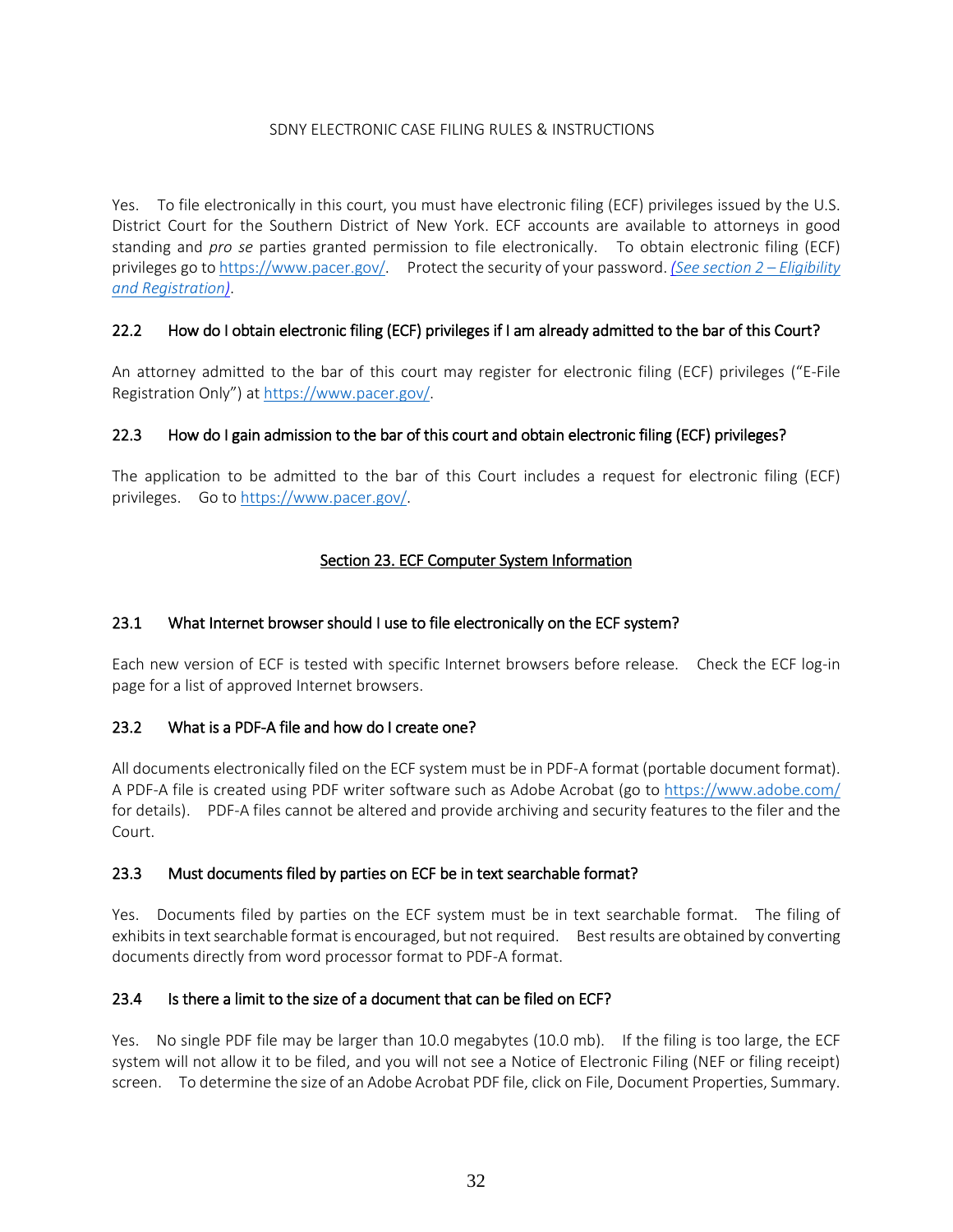# 23.5 What if my document exceeds the file size limit?

Converting documents directly from a word processor to PDF-A format creates the smallest possible file in terms of computer memory. If that is not possible, scan your document at low resolution. Within the Adobe Acrobat program, on the "Scan Manager" screen, adjust the settings for black and white and 200 dpi (dots per inch). This allows more pages to fit into a single PDF-A file. If that does not work, separate an oversized file into 2 or more parts. Simply label each file 1a, 1b, 1c, etc. Only relevant excerpts of exhibits should be electronically filed. (*See section 5 - [Attachments and Exhibits](#page-7-0)*).

# 23.6 What if a technical failure prevents me from filing electronically?

If a technical failure prevents you from filing electronically, follow the steps below:

- (a) Do not attempt to file paper documents in ECF cases except for emergency filings (e.g., Temporary Restraining Order).
- (b) If the Court's ECF system is out of order you should electronically file your document as soon as the system is restored.
- (c) If you missed a filing deadline when the ECF system was out of order, attach a statement to your filing explaining how the interruption in service prevented you from filing in a timely fashion. (*See section 11 - [Technical Failures](#page-12-1)*)

# Section 24. ECF Help Desk & Training

#### <span id="page-32-0"></span>24.1 How can I learn how to file electronically?

The Court offers several options for ECF training. Details are available on the ECF page at <https://nysd.uscourts.gov/electronic-case-filing>

- (a) In-person training classes.
- (b) Step by step filing instructions can be found on-line in the course materials for our inperson training. From the ECF page click on Training. Then click on Instructor Led Training and click on the course title.
- (c) A web-based tutorial for electronic filing is also available.

#### 24.2 How do I contact the court's ECF Help Desk?

The court's ECF Help Desk is available via email at [helpdesk@nysd.uscourts.gov,](mailto:helpdesk@nysd.uscourts.gov) or by telephone at (212) 805-0136, Monday through Friday during business hours.

#### 24.3 Whom should I contact for assistance with my PACER/ECF account?

For assistance with a log-in or password issue, contact the PACER service center a[t pacer@psc.uscourts.gov,](mailto:pacer@psc.uscourts.gov) or by calling (800) 676-6856.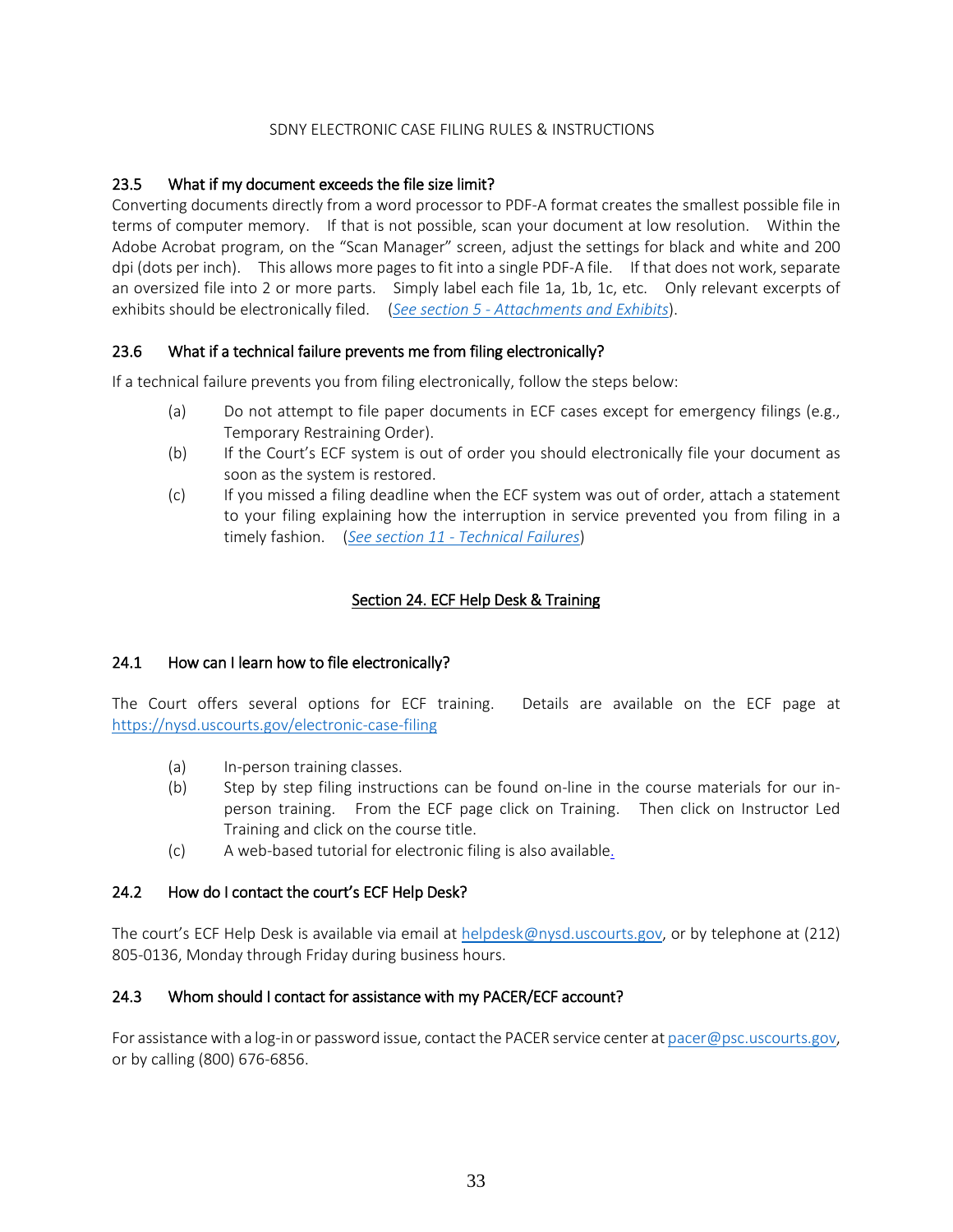Addenda to these ECF Rules & Instructions may be included at the end of this document and on the ECF Rules & Instructions page at [www.nysd.uscourts.gov.](http://www.nysd.uscourts.gov/)

The preceding Electronic Case Filing Rules & Instructions have been approved by the Board of Judges of the Southern District of New York.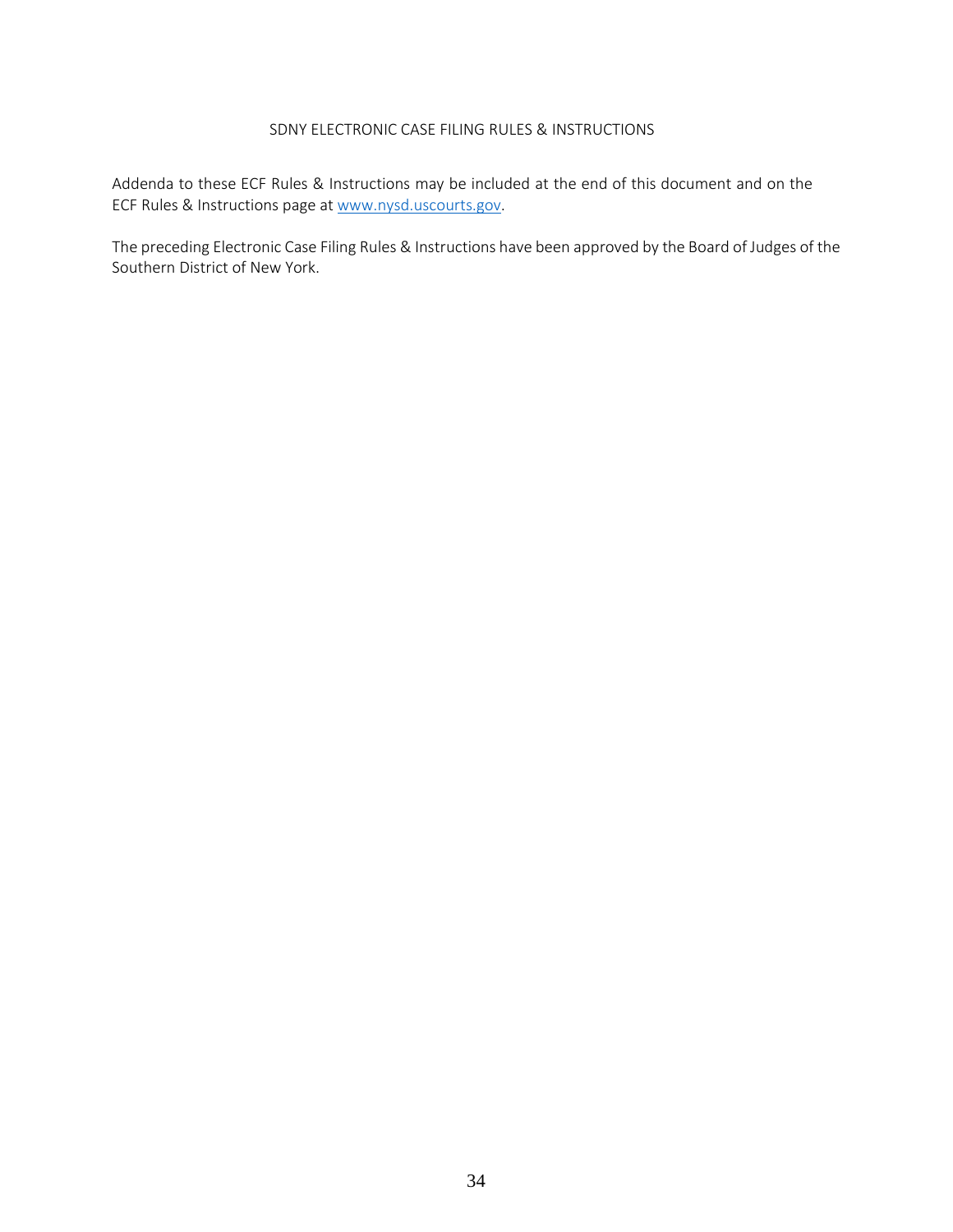# Addendum to Electronic Case Filing Rules & Instructions

# April 1, 2020

# Temporary Suspension of In-Person Emergency Applications

#### Background

In response to the coronavirus/COVID-19 pandemic, the President of the United States has declared a national emergency and the Governor of New York has banned mass gatherings and ordered other restrictive measures throughout the state.

In order to protect the health of the public and staff while continuing court operations, effective April 1, 2020, and until further order of the Court, the United States District Court for the Southern District of New York has temporarily suspended the requirement for the in-person submission of proposed Orders to Show Cause that include a Temporary Restraining Order, or other proposed orders for emergency relief. This change applies to publicly filed civil and miscellaneous cases, both pending and newly filed.

Such applications must now be made through the court's ECF system. The filing party must then alert the Clerk's Office by telephone.

Pro se parties without electronic filing privileges are exempt from the requirement to file electronically through the ECF system.

Questions may be directed to the Help Desk at [helpdesk@nysd.uscourts.gov.](mailto:helpdesk@nysd.uscourts.gov)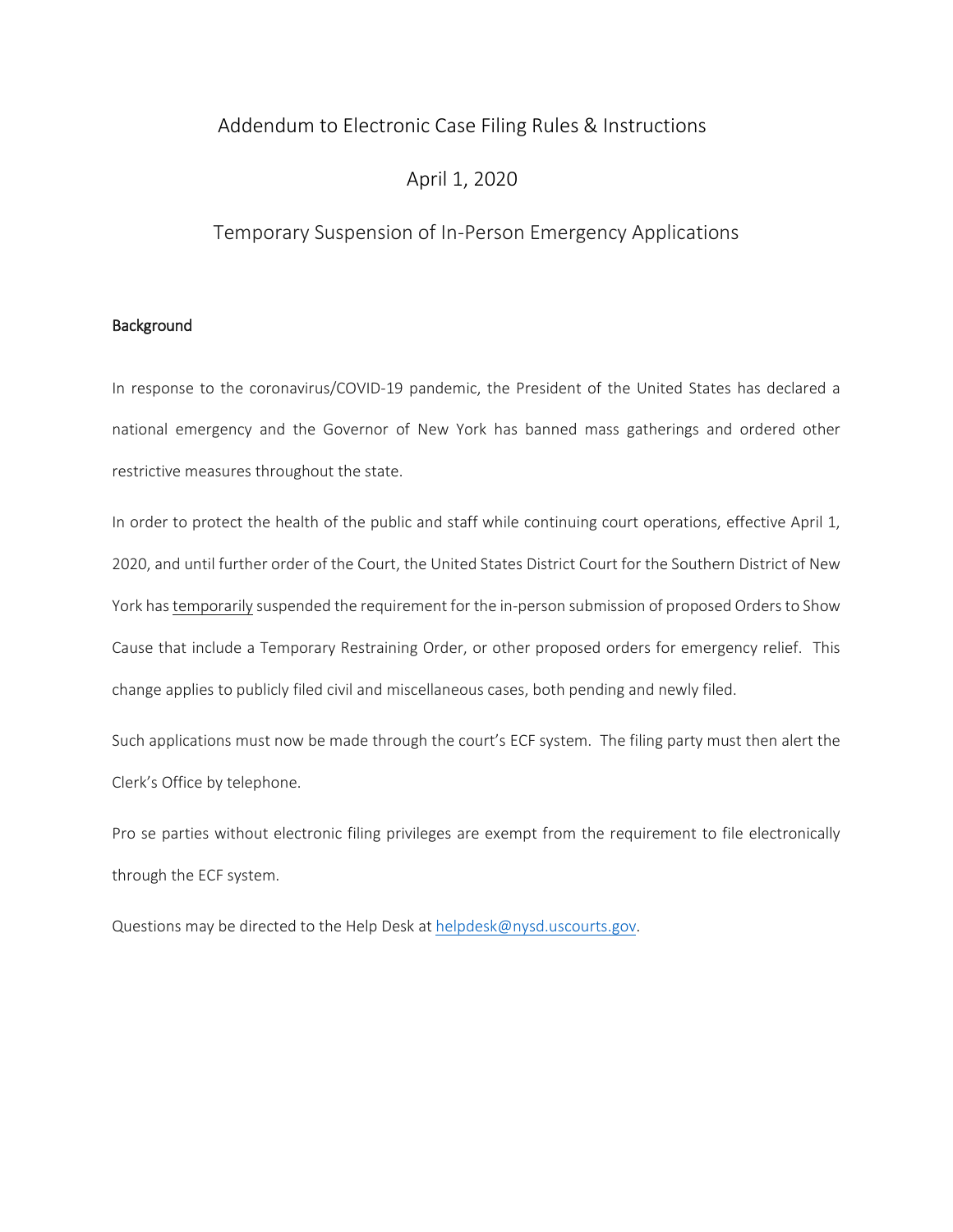## Addendum to Electronic Case Filing Rules & Instructions Temporary Suspension of In-Person Emergency Applications – Page 2

## 13.18 Are proposed orders, judgments, stipulations and consents electronically filed in civil cases?

*(IMPORTANT NOTE - due to the coronavirus/COVID-19 pandemic, the requirement for in-person submission of applications for emergency relief in publicly filed civil and miscellaneous cases is temporarily suspended until further Order of the Court. See the Addendum to these Rules for details.)*

Yes. In civil cases proposed orders (including orders to show cause without a temporary restraining order or other request for emergency relief), judgments, stipulations and consents must be filed electronically on the court's ECF system using the Filing Events found under PROPOSED ORDERS.

Filers are required to use the specific ECF Filing Event that correctly describes the proposed order. See the August 1, 2018, Addendum for a list of electronically filed proposed orders, judgments, stipulations and consents and the associated ECF Filing Events.

In criminal cases, proposed orders must not be filed electronically but should be submitted to chambers directly, outside of the ECF system.

#### 14.2 Are there cases that must not be electronically filed?

*(IMPORTANT NOTE - due to the coronavirus/COVID-19 pandemic, the requirement for in-person submission of applications for emergency relief in publicly filed civil and miscellaneous cases is temporarily suspended until further Order of the Court. See the Addendum to these Rules for details.)*

Yes. The cases listed below must not be initiated electronically and must be submitted in the traditional manner, on paper, using the court's depository box located in the lobby of the U.S. Courthouse at 500 Pearl Street, New York, NY, or the U.S. Courthouse at 300 Quarropas Street, White Plains, NY.

- Civil or miscellaneous cases that include an Order to Show Cause, Temporary Restraining Order, or other documents sought to be filed under seal;
- Cases sought to be filed under seal;
- Civil or miscellaneous cases commenced by a *pro se* party;
- *Habeas Corpus* cases filed pursuant to 28 U.S.C. §2255 (prisoner in Federal custody);
- False Claims Act cases (*Qui Tam* or "whistleblower" cases) filed pursuant to 31 U.S.C. §3729, et seq.

#### 18.1 In an ECF case, are there documents that should not be electronically filed?

*(IMPORTANT NOTE - due to the coronavirus/COVID-19 pandemic, the requirement for in-person submission of applications for emergency relief in publicly filed civil and miscellaneous cases is temporarily suspended until further Order of the Court. See the Addendum to these Rules for details.)*

Yes. The documents listed below must not be filed electronically and must be submitted in the traditional manner, on paper, using the court's depository box located in the lobby of the U.S. Courthouse at 500 Pearl Street, New York, NY, or the U.S. Courthouse at 300 Quarropas Street, White Plains, NY.

- Temporary restraining orders or other proposed order for emergency relief, see below;
- Sealed documents in criminal cases: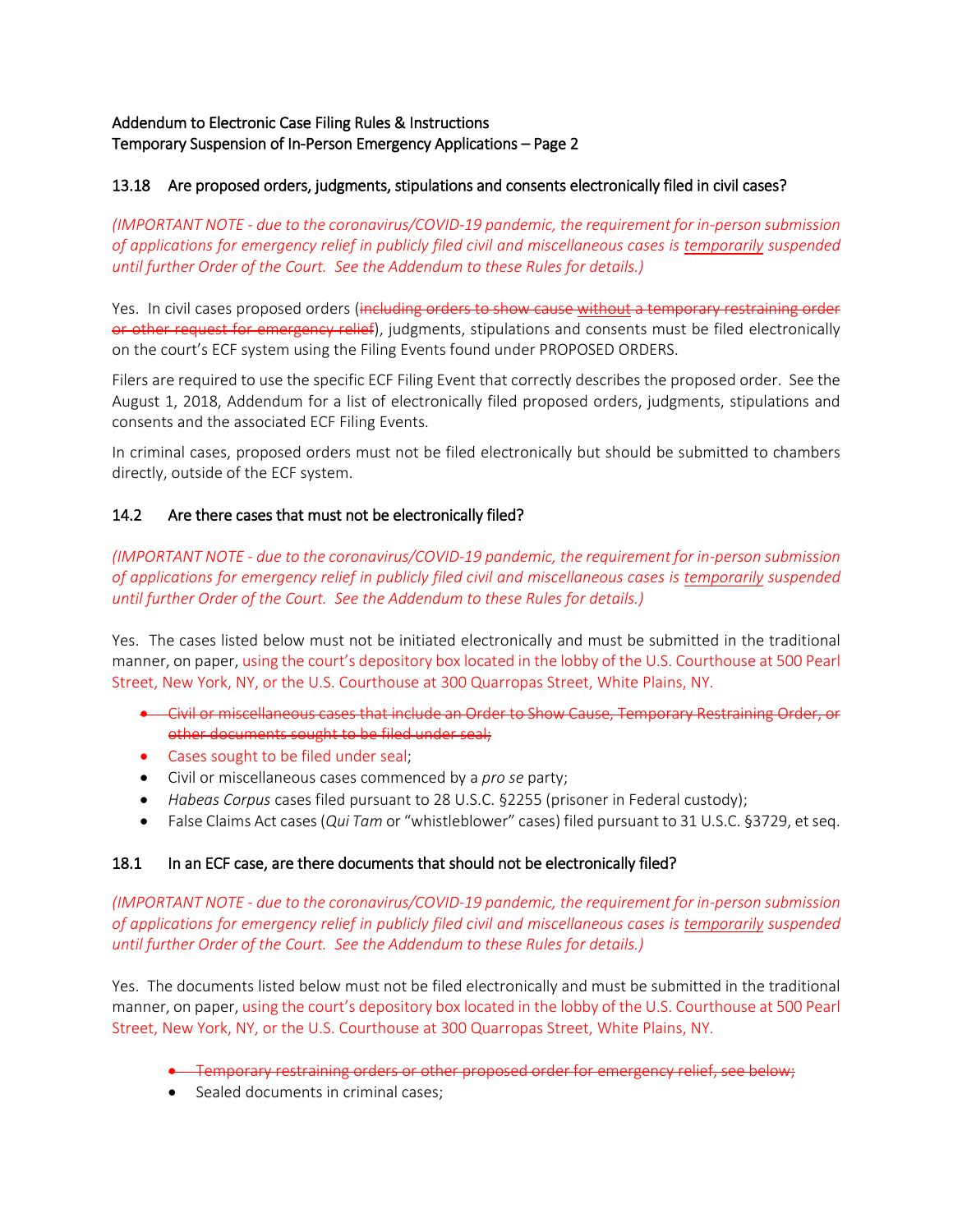## Addendum to Electronic Case Filing Rules & Instructions Temporary Suspension of In-Person Emergency Applications – Page 3

- Sealed documents directed to judges who do not permit electronic filing under seal;
- Consent to Proceed Before U.S. Magistrate Judge (Fed. R. Civ. P. § 73), see below;
- Writ of Execution, see below;
- Surety bonds, see below;
- Proposed orders in criminal cases, see below; and
- Notices of Appeal in criminal cases, see section 17;

#### 18.2 Is an Order to Show Cause that includes a Temporary Restraining Order filed electronically?

No. A proposed ORDER TO SHOW CAUSE that includes a TEMPORARY RESTRAINING ORDER or other proposed order for emergency relief must be submitted in the traditional manner, on paper, to the Orders and Judgments Clerk.

If signed by the Court, the Clerk's Office will electronically file only the order. After the order appears on the docket sheet, the attorney must separately file all supporting papers on the ECF system.

*(IMPORTANT NOTE - due to the coronavirus/COVID-19 pandemic, the requirement for in-person submission of applications for emergency relief in publicly filed civil and miscellaneous cases is temporarily suspended until further Order of the Court. See the Addendum to these Rules for details.)*

Yes. A person wishing to file a proposed Order to Show Cause that includes a Temporary Restraining Order or other proposed order for emergency relief in a publicly filed case must:

- (a) Electronically file the application in a pending case through the court's ECF system; then
- (b) Telephone the Clerk's Office at (212) 805-0140 to alert the court to your application.

Applicants may use the ECF Filing Events titled MOTION TO SHOW CAUSE, PROPOSED ORDER TO SHOW CAUSE WITH EMERGENCY RELIEF, MOTION FOR TEMPORARY RESTRAINING ORDER and PROPOSED TEMPORARY RESTRAINING ORDER.

Supporting documents must be separately filed, electronically and contemporaneously, through the court's ECF system. Any opposition must also be filed electronically through the court's ECF system. (If necessary, see section 6 for information regarding filing under seal.)

If oral argument is required by the Court, any order issued in response to such application will detail procedures for such a hearing.

*Pro se* parties without electronic filing privileges are exempt from the requirement to file electronically through the ECF system.

Note, a proposed Order to Show Cause without emergency relief must be electronically filed using the ECF Filing Event PROPOSED ORDER TO SHOW CAUSE WITHOUT EMERGENCY RELIEF.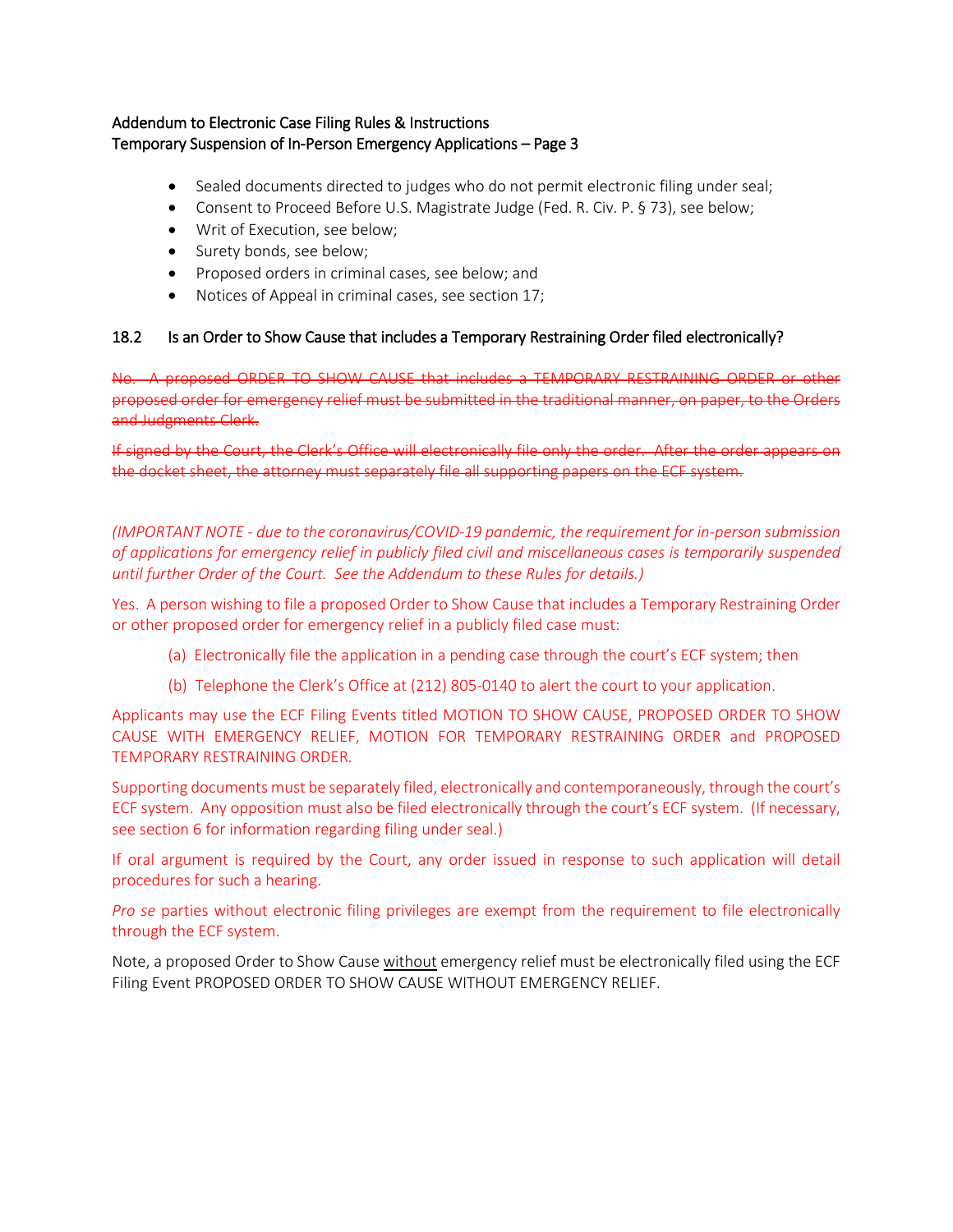# Addendum to Electronic Case Filing Rules & Instructions

# April 1, 2020

# Temporary Acceptance of Pro Se Filings by Email

#### Background

In response to the coronavirus/COVID-19 pandemic, the President of the United States has declared a national emergency and the Governor of New York has banned mass gatherings and ordered other restrictive measures throughout the state.

In order to protect the health of the public and staff while continuing court operations, effective April 1, 2020, and until further order of the Court, the United States District Court for the Southern District of New York has announced the temporary acceptance of filings via email from pro se parties without electronic filing privileges (see details below).

Pro se parties who do not have electronic filing privileges or who are unable to send documents by email may continue to submit documents by regular mail or through the depository box located in the lobby of the U.S. Courthouse at 500 Pearl Street, New York, NY, or the U.S. Courthouse at 300 Quarropas Street, White Plains, NY.

Questions may be directed to the Pro Se intake Unit at (212) 805-0175.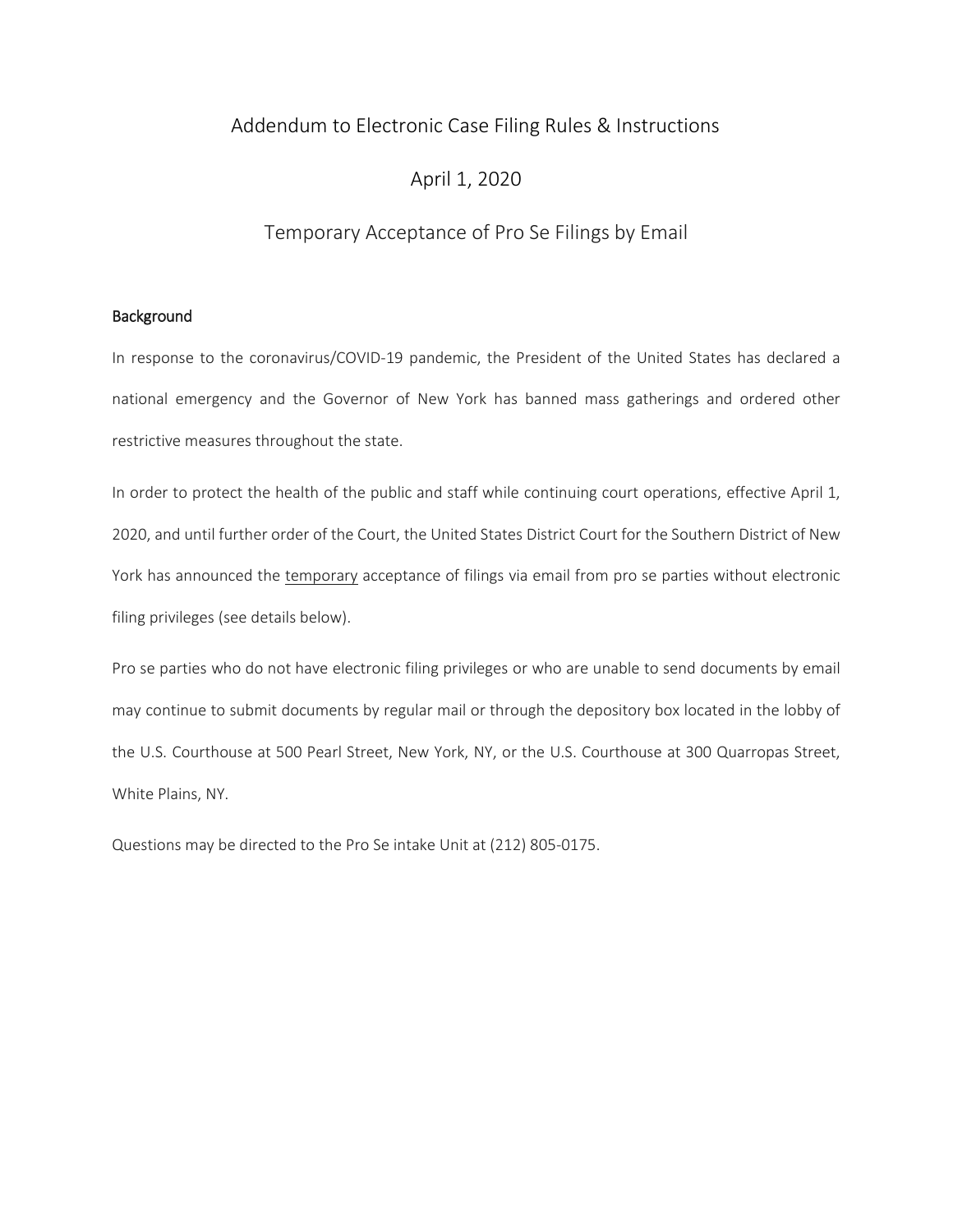# Addendum to Electronic Case Filing Rules & Instructions Temporary Acceptance of Pro Se Filings by Email – Page 2

## ECF Rules - Section 1. Scope of Electronic Filing

1.1 *(IMPORTANT NOTE - due to the coronavirus/COVID-19 pandemic, in addition to accepting pro se filings in paper form, the court has announced the temporary acceptance of filings via email from pro se parties without electronic filing privileges. See the April 1, 2020, Addendum to these Rules for further instructions*.)

Except as expressly provided and in exceptional circumstances preventing a party from filing electronically, all documents required to be filed with the Court must be filed electronically. Any party unable to comply with this requirement must seek permission of the Court to file in the traditional manner, on paper. Any such application made after regular business hours may be submitted through the night depository box maintained pursuant t[o Local Civil Rule 1.2.](https://nysd.uscourts.gov/rules.php)

Unless otherwise ordered by the Court, documents filed by *pro se* litigants must be filed in the traditional manner, on paper, and will be scanned and docketed by the Clerk's Office into the ECF system.

#### Instructions

\_\_\_\_\_\_\_\_\_\_\_\_\_\_\_\_\_\_\_\_\_\_\_\_\_\_\_\_\_\_\_\_\_\_\_\_\_\_\_\_\_\_\_\_\_\_\_\_\_\_\_\_\_\_\_\_\_\_\_\_\_\_\_\_\_\_\_\_\_\_\_\_\_\_\_\_\_\_\_\_\_\_\_\_\_

#### Procedures for Emailing Pro Se Documents for Filing

- Documents submitted electronically must be in PDF format, no larger than 10 megabytes;
- Documents to be filed may be emailed to Temporary\_Pro\_Se\_Filing@nysd.uscourts.gov;
- Documents to be filed must be attached to the email;
- Documents must be signed by the filing party by either
	- (a) signing by hand and then scanning the document;
	- (b) signing electronically using a digital signature; or
	- (c) by typing: "s/Filer's Name;"
- The email and attached documents must contain the filer's name, address, and telephone number;
- For new cases, the subject line of the email must read "PRO SE FILING NEW CASE;"
- For existing cases, the subject line of the email must read "PRO SE FILING [case number];"
- A document submitted for filing by email does not have to be delivered to the court in hard copy form.

#### Limitations

- Pro Se filings emailed to any email address other than Temporary\_Pro\_Se\_Filing@nysd.uscourts.gov will be disregarded;
- This email address is solely for submitting attached PDF documents for filing;
- Any additional comments, questions, or other messages in the email will be disregarded;
- Any additional correspondence included in the email will be disregarded.